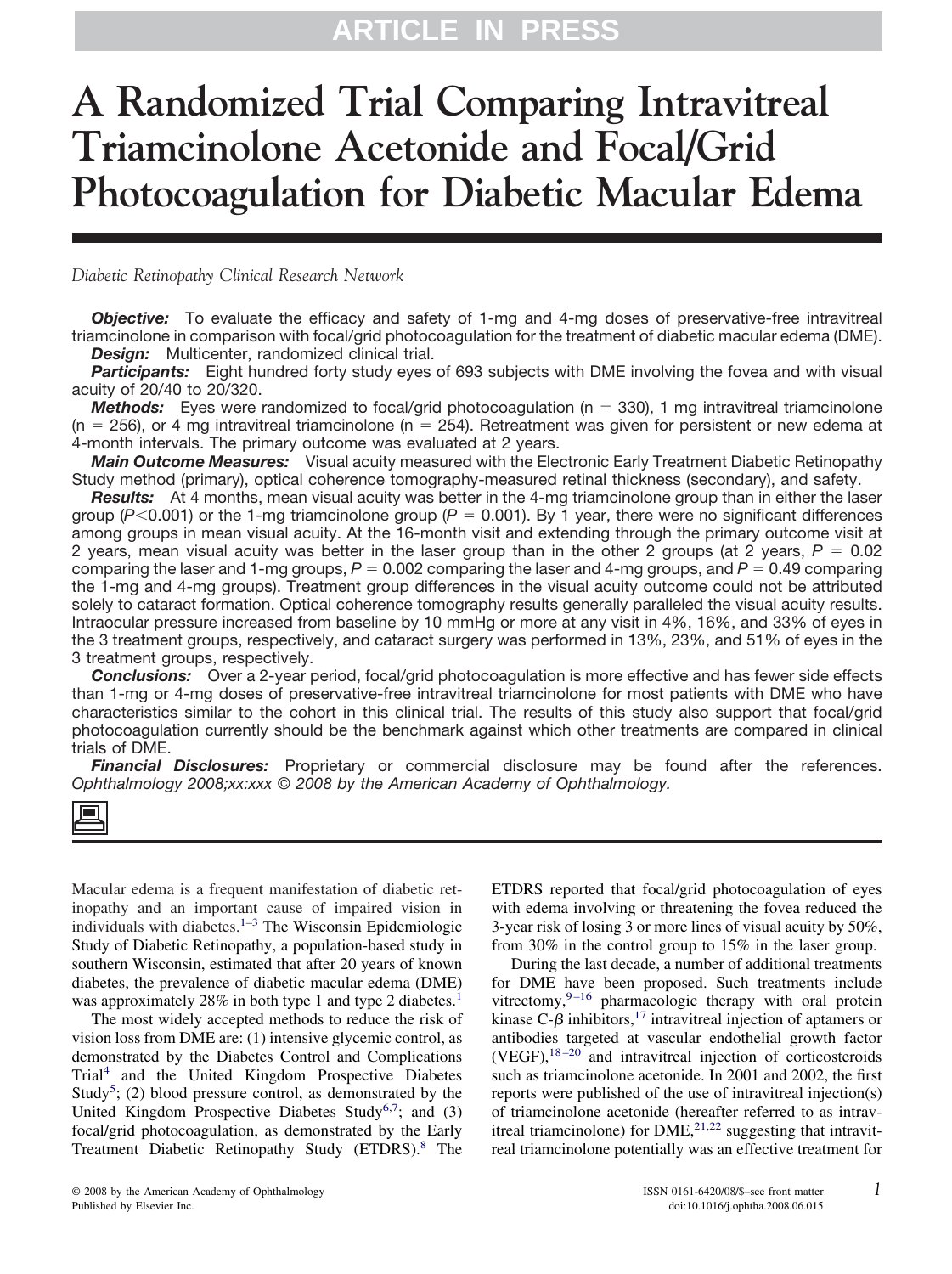## Ophthalmology *Volume xx, Number x, Month 2008* **ARTICLE IN PRESS**

DME. As a result of these reports, this treatment gained widespread use, most commonly as a dose of 4 mg Kenalog (triamcinolone; Bristol-Myers Squibb, Princeton, NJ), despite the lack of data from a controlled study demonstrating efficacy that exceeds risks. A 2002 Preferences and Trends Survey conducted by the American Society of Retina Specialists showed that 52% of retina specialists surveyed that year ( $n = 337$ ) had used an intravitreal injection of triamcinolone as a treatment for DME. In 2005, the Preferences and Trends Survey showed that 91% of retina specialists surveyed that year  $(n = 371)$  would treat a patient with intravitreal triamcinolone if cystic DME persisted despite at least 2 sessions of focal/grid photocoagulation. A multitude of case series presentations, case reports, and clinical experience suggested that intravitreal triamcinolone produced a short-term reduction in macular edema and concomitant improvement in visual acuity. However, in many case series previously reported, the effects seemed to be transient, requiring repeat injections to sustain a reduction in edema. Not unexpectedly, steroid-related complications such as cataract and glaucoma have been reported in these case series.<sup>[22–26](#page-11-0)</sup>

The rationale for the use of corticosteroids to treat DME follows from the observation that the increase in retinal capillary permeability that results in edema may be caused by a breakdown of the blood–retina barrier mediated in part by VEGF, a 45-kD glycoprotein.[27–29](#page-11-0) One proposed mechanism by which VEGF may induce retinal vascular permeability is through phosphorylation of the tight junctional protein occludin, resulting in the dissolution of the junctional complex[.30,31](#page-11-0) Another mechanism entails Fas-mediated endothelial cell apoptosis[.32](#page-11-0) The pathogenesis of retinal vascular permeability also has been attributed to inflammation, particularly through leukostasis within retinal capillaries. The attraction and adhesion of leukocytes to the vascular wall in the setting of diabetes may be the result of an increased expression of leukocyte adhesion molecules such as retinal endothelial cell intercellular adhesion molecule-1 and CD 18.[33–35](#page-11-0) Therefore, attenuation of the effects of VEGF and a reduction in inflammation may reduce the macular edema associated with diabetic retinopathy. Because corticosteroids have been demonstrated to inhibit the expression of both VEGF and the VEGF gene<sup>[36,37](#page-11-0)</sup> and to have antiinflammatory properties, a strong rationale exists for their use in the treatment of DME.

In light of the short-term results from early reports of intravitreal triamcinolone for DME and increasingly widespread clinical use despite a lack of long-term clinical trial data, the Diabetic Retinopathy Clinical Research Network (DRCR.net) conducted a randomized clinical trial to evaluate the efficacy and safety of 2 doses of preservative-free intravitreal triamcinolone, 1 mg and 4 mg, in comparison with standard focal/grid photocoagulation. A preservativefree preparation was used in an attempt to avoid the occurrence of postinjection ocular inflammation that has been reported with Kenalog, presumably attributable to the excipients in Kenalog, endotoxins, or a particle dispersion phenomenon.[38,39](#page-11-0)

## **Patients and Methods**

This phase III randomized, multicenter clinical trial was conducted by the DRCR.net at 88 clinical sites in the United States. The study adhered to the tenets of the Declaration of Helsinki. The protocol and Health Insurance Portability and Accountability Act-compliant informed consent forms were approved by multiple institutional review boards. Each subject gave written informed consent to participate in the study. Study oversight was provided by an independent data and safety monitoring committee. The study is listed on [www.clinicaltrials.gov,](http://www.clinicaltrials.gov) under identifier NCT00367133 (web site registration date, August 3, 2006), and the protocol is available on the DRCR.net web site [\(www.drcr.net;](http://www.drcr.net) date accessed, June 5, 2008). Key aspects of the protocol pertinent to this manuscript are summarized below.

## **Study Population**

Eligible subjects were at least 18 years of age with type 1 or type 2 diabetes. The major eligibility criteria for a study eye included the following: (1) best-corrected electronic ETDRS visual acuity letter score between 73 (approximately 20/40) and 24 (approximately 20/320), (2) definite retinal thickening resulting from DME on clinical examination involving the center of the macula assessed to be the main cause of visual loss, (3) retinal thickness measured on optical coherence tomography (OCT) of 250  $\mu$ m or more in the central subfield (average of 2 measurements), and (4) no expectation for scatter photocoagulation within the next 4 months. Principal exclusion criteria included (1) prior treatment with intravitreal corticosteroids (at any time), peribulbar steroid injection within the prior 6 months, photocoagulation for DME within the prior 15 weeks, panretinal scatter photocoagulation within the prior 4 months, or pars plana vitrectomy (at any time); (2) a history of open-angle glaucoma or steroid-induced intraocular pressure elevation that required intraocular pressure-lowering treatment; and (3) intraocular pressure of 25 mmHg or more. A subject could have 2 study eyes in the trial only if both were eligible at the time of study entry.

#### **Synopsis of Study Design**

After eligibility was determined at the clinical center and informed consent was obtained, subjects with 1 study eye were assigned randomly on the DRCR.net web site (using a permuted blocks design stratified by visual acuity and prior photocoagulation for DME in the study eye) with equal probability to 1 of 3 treatment groups: (1) focal/grid photocoagulation (referred to as the laser group), (2) 1 mg intravitreal triamcinolone (referred to as the 1-mg triamcinolone group), or (3) 4 mg intravitreal triamcinolone (referred to as the 4-mg triamcinolone group). Eyes assigned to either dose of triamcinolone were not to receive focal/grid photocoagulation during follow-up unless specific failure criteria, outlined below, were reached. Photocoagulation was selected for the control group rather than a sham injection to compare triamcinolone treatment directly with the only ocular treatment proven to have long-term benefit for DME. For subjects with 2 study eyes, the right eye was assigned randomly to 1 of the 3 groups as indicated above and the left eye received the alternate treatment (focal/grid photocoagulation or randomly assigned to the 1-mg or 4-mg dose of triamcinolone). Thus, there were more eyes in the laser group than either the 1-mg triamcinolone group or the 4-mg triamcinolone group. Subjects were masked to triamcinolone dose but were not masked to focal/grid photocoagulation versus intravitreal triamcinolone assignment. Although visual acuity testers, OCT technicians, and fundus photographers were not formally masked to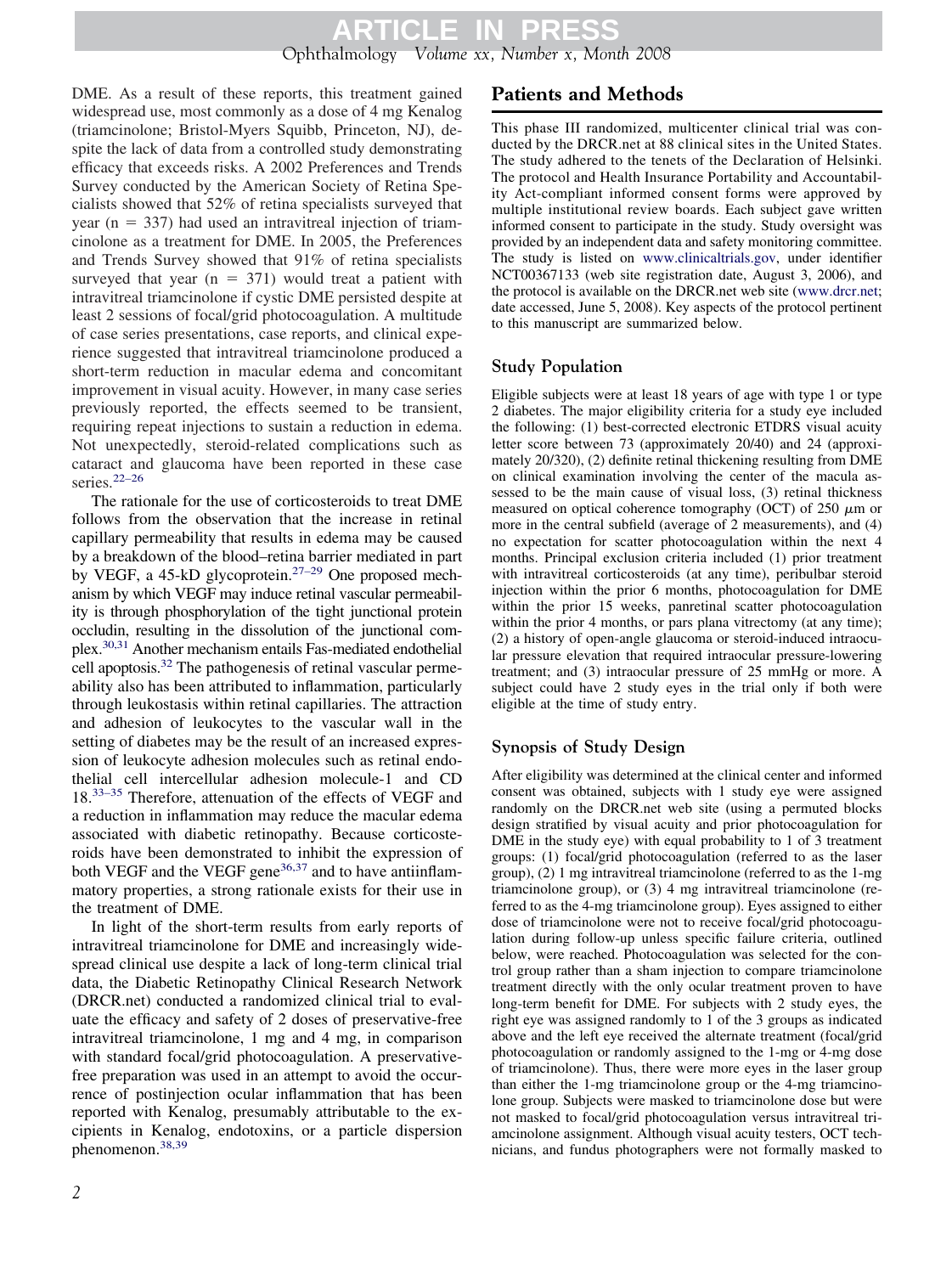treatment group, these individuals generally were not aware of the treatment group assignments.

The time point of the primary study outcome was 2 years, with a secondary outcome at 3 years. Follow-up visits occurred every 4 months. Testing at each visit included measurement of bestcorrected visual acuity and retinal thickness on OCT. At each visit, the study eye(s) was evaluated for retreatment according to the guidelines presented below.

#### **Examination Procedures**

At baseline and at each follow-up visit, best-corrected visual acuity letter score was measured at 3 m by a certified tester using an electronic procedure based on the ETDRS method[.40](#page-11-0) A standardized refraction was performed at 4, 12, 24, and 36 months. At other visits, a refraction was performed when there was a decrease in visual acuity of 15 letters or more, unless there was an obvious cause for the reduction other than macular edema, such as vitreous hemorrhage.

After pupil dilation, OCT images were obtained at baseline (2 scans were performed and the average of the 2 central subfield thickness measurements was used for eligibility determination and as the baseline for analysis) and at each follow-up visit by a certified operator using the Zeiss Stratus OCT machine (Carl Zeiss Meditech, Dublin, CA). Scans were 6 mm in length and included the 6 radial line fast macular scan pattern for quantitative measures and the cross-hair pattern (6 to 12 o'clock and 9 to 3 o'clock for qualitative assessment of retinal morphologic features). The OCT scans were sent to the University of Wisconsin Fundus Photograph Reading Center for grading. If the automated thickness measurements were judged by the reading center to be inaccurate, center point thickness was measured manually, and this value was used to impute a value for the central subfield (based on a correlation of the 2 measures of 0.98 as published previously<sup>41</sup>; imputation was used for 18% of scans). OCT images also were assessed for cystoid abnormalities and subretinal fluid.

Additional testing at baseline and at each follow-up visit included the following: (1) slit-lamp examination, (2) fundus examination after pupil dilation, and (3) measurement of intraocular pressure with a Goldmann tonometer. Standard ETDRS 7-field color stereoscopic fundus photographs were obtained at baseline and annually by a certified photographer and were graded at the reading center.<sup>42</sup> Glycosylated hemoglobin was measured at baseline and then annually. Any untoward medical occurrence, regardless of whether the event was considered treatment related, was considered an adverse event and was recorded. Adverse events were reported through the 2-year visit, or if the visit was missed, through 2 years from randomization.

## **Initial Treatment Protocol**

The intravitreal triamcinolone injection technique followed a standardized protocol. The study drug was a preservative-free preparation (1 mg or 4 mg) of triamcinolone acetonide injectable suspension (manufactured by Allergan, Inc., Irvine, CA; 4 mg brand name TRIVARIS) in a prefilled syringe. The study was conducted under an Investigational New Drug application from the Food and Drug Administration because this specific triamcinolone preparation was considered an investigational drug. Initially, siliconized syringes with a staked needle design were used. However in October 2007, after silicone oil droplets were observed in the vitreous of some eyes after injection, siliconized syringes with a Luer-cone design were used. This alteration, by increasing the residual space between the needle and the syringe, was made to reduce the amount of silicone oil injected with the triamcinolone, which was confirmed by in vitro testing performed by Allergan. Because all

subjects in the triamcinolone groups already had received at least 1 injection with the original syringe before the change was made, it could not be evaluated whether or not the change in design reduced the amount of silicone oil injected. The corticosteroid preparation consisted of micronized triamcinolone acetonide suspended in a hydrogel vehicle with minimal dispersive properties. Topical antibiotics were not used before the day of injection. On the day of the injection, topical gatifloxacin (Zymar; Allergan, Inc., Irvine, CA) was placed on the ocular surface at least 3 times over a 15-minute period or more before the injection. Using topical anesthesia followed by a povidone iodine preparation, triamcinolone was injected into the vitreous cavity through the pars plana 3.0 to 4.0 mm posterior to the limbus. After injection, subjects were instructed to use gatifloxacin 4 times daily for 3 days. Safety evaluations were performed 4 days and 4 weeks after each injection. A protocol amendment on July 20, 2007 eliminated the 4-day safety evaluation based on a lack of adverse events detected at the 4-day visits and an advisory from the Food and Drug Administration that postinjection visits were discretionary.

The focal/grid photocoagulation technique was modified from the original ETDRS protocol as described previously and used in prior DRCR.net protocols.<sup>43</sup> Laser photocoagulation burns were less intense (light gray instead of gray) and were limited to a smaller spot size (50  $\mu$ m instead of 50 to 200  $\mu$ m) than in the original ETDRS protocol.<sup>44</sup> The focal/grid photocoagulation treatment almost always was completed in a single sitting and involved direct (focal) treatment to all leaking microaneurysms and grid treatment to areas of retinal thickening and, if identified on an optional fluorescein angiogram, nonperfusion between 500 and  $3000 \mu m$  from the center of the macula.

## **Retreatment Protocol**

At each 4-month visit, the investigator assessed whether persistent or recurrent DME was present that warranted retreatment. Retreatment, when indicated, was performed within 4 weeks after the follow-up visit (usually on the same day as the follow-up visit) and no sooner than 3.5 months from the time of the last treatment. In general, an eye was retreated unless at least one of the following deferral criteria was present, in which case retreatment was determined according to investigator judgment: (1) little or no edema involving the center of the macula and OCT central subfield of 225  $\mu$ m or less; (2) visual acuity letter score of 79 or more (20/25 or better); (3) substantial improvement in macular edema since the last treatment (e.g., 50% or more decrease in OCT central subfield thickening); (4) clinically significant adverse effect from prior treatment; (5) additional treatment apparently futile (defined as a less than 5-letter improvement in the visual acuity letter score or the lack of reduction in OCT central subfield thickening of at least 50  $\mu$ m representing at least a 20% reduction in retinal thickening over an 8-month period or more during which 2 treatments [either focal/grid photocoagulation or intravitreal triamcinolone depending on randomization group] were received); and (6) for the laser group, complete focal/grid photocoagulation had already been given, with no areas identified for which additional treatment was indicated. An eye with a decrease from baseline in the bestcorrected visual acuity letter score of 15 or more because of macular edema at 2 consecutive 4-month visits could receive an alternate treatment method at investigator discretion (e.g., focal/ grid photocoagulation for eyes assigned to a triamcinolone group or 4 mg intravitreal triamcinolone for eyes assigned to focal/grid photocoagulation).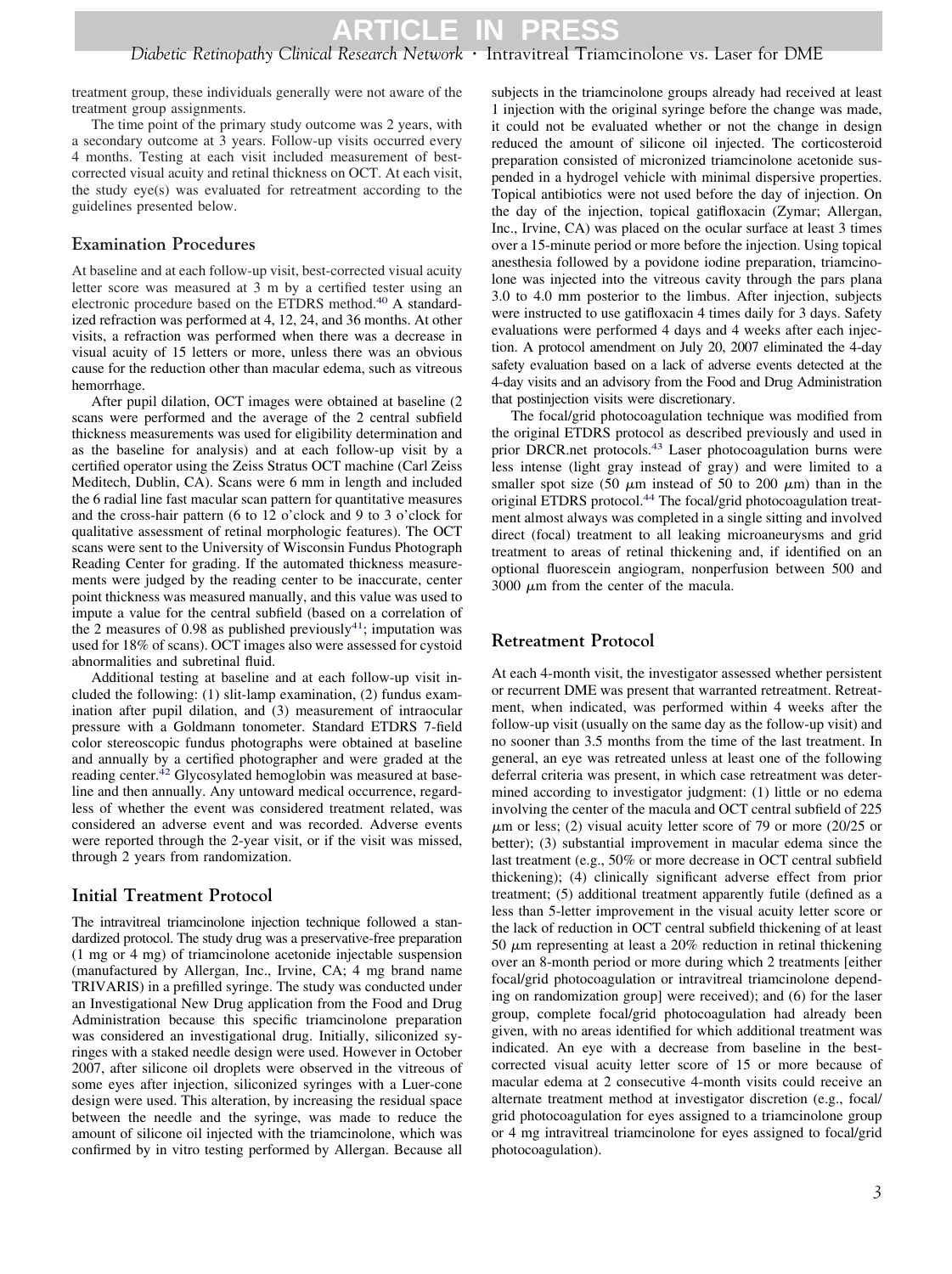## **Statistical Methods**

Visual acuity was the primary outcome measure. Two analyses were preplanned: (1) a comparison of the mean change in visual acuity among groups and (2) for regulatory purposes, a comparison of the proportion of eyes in each group with a decrease in the visual acuity letter score of 15 or more. The protocol initially included 2 time points for assessing the outcome, 1 year and 3 years, with the latter being required for regulatory purposes. The protocol subsequently was amended to have the primary analysis at 2 years and a secondary analysis at 3 years after the Food and Drug Administration indicated that 2-year follow-up may be considered sufficient for DME treatments. This report includes data collected through the 2-year visit.

Sample size was estimated to be 813 eyes (approximately 689 subjects assuming 18% of subjects had 2 study eyes) based on an expected population percentage of eyes with a 15-letter or more worsening of acuity of 20% in the laser group, 20% in the 1-mg triamcinolone group, and 10% in the 4-mg triamcinolone group; type 1 error rate of 0.049 (adjusted for  $\alpha$  spending for interim data reviews); and power of approximately 90%. For the outcome of the change in visual acuity letter score from baseline, with a sample size of 813 eyes and assuming a common standard deviation (SD) for the outcome visual acuity letter scores of 18 and correlation between the baseline and outcome visual acuity letter scores of 0.4, statistical power was estimated to be 87% for detecting a difference in the visual acuity letter score means between groups if the population difference was 5 or more.

The primary analysis included all randomized eyes and followed the intent-to-treat principle. Data were included in the 2-year analysis when an examination was performed between 609 and 852 days (20 and 28 months) from randomization. When more than 1 visit occurred in this window, data from the visit closest to the 2-year target date were used. For eyes without 2-year data, the last observation carried forward method was used to impute data for the primary analysis. Similar results were produced when analyses (1) used Rubin's method<sup>45</sup> to impute for missing data, (2) included only eyes with a completed 2-year examination, (3) were performed with truncation of outlier values to be 3 SDs from the mean, and (4) were performed using ranks of the visual acuity scores (instead of the actual scores) transformed to have normal distributions using van der Waerden scores (data not shown). For analyses other than the primary analysis, only data from completed visits were used with no imputation for missing data. For some results, medians and interquartile ranges have been reported instead of or in addition to means and SDs to describe the distribution of the data.

Three pairwise comparisons were made for all analyses. For all continuous outcomes, the treatment group comparisons were made using repeated-measures analysis of covariance models accounting for correlated data from subjects with 2 study eyes. For binary outcomes, proportions similarly were compared between treatment groups using repeated-measures generalized estimating equations logistic regression models. All analyses included adjustment for baseline visual acuity and prior macular photocoagulation (the 2 variables being used to stratify randomization). In addition, models in which the central subfield thickness was the outcome included baseline central subfield thickness as a covariate and models with retinal volume as the outcome included both baseline central subfield thickness and retinal volume as covariates. For the primary analysis, a step-down Hochberg adjustment was used to account for the multiple statistical comparisons[.46](#page-11-0) A treatment by time interaction for visual acuity was tested in a longitudinal model to evaluate whether treatment group differences varied from 4 months to 2 years. All *P* values were 2-sided. SAS software version 9.1 (SAS Institute, Cary, NC) was used for all analyses. All analyses included data available as of May 27, 2008.

## **Results**

Between July 2004 and May 2006, 693 subjects (mean age $\pm$ SD,  $63\pm9$  years; 49% women) were enrolled, 147 (21%) with 2 study eyes. The 840 study eyes with DME were assigned randomly to either focal/grid photocoagulation ( $n = 330$ ), 1 mg triamcinolone  $(n = 256)$ , or 4 mg triamcinolone  $(n = 254)$ . At baseline, the mean $\pm$ SD visual acuity letter score in study eyes was  $59\pm11$ (approximately  $20/63$ ) and the mean $\pm$ SD OCT central subfield retinal thickness was  $424 \pm 130 \ \mu m$ . The baseline characteristics of the 3 groups were similar [\(Table 1\)](#page-4-0). Additional baseline characteristics of the cohort have been reported.<sup>47</sup>

#### **Follow-up**

The 2-year follow-up status for all study participants (eyes) is shown in [Figure 1](#page-22-0) (available at [http://aaojournal.org\)](http://aaojournal.org). Thirty-three subjects (with 20, 12, and 12 study eyes in the laser, 1-mg triamcinolone and 4-mg triamcinolone groups, respectively) died before the 2-year visit of causes unrelated to study treatment. For the living subjects, the 2-year visit was completed for 272 (88%) of the 310 eyes in the laser group, 220 (90%) of 244 in the 1-mg triamcinolone group, and 205 (85%) of 242 in the 4-mg triamcinolone group. Baseline visual acuity was similar in the 115 subjects (143 study eyes) with incomplete 2-year follow-up compared with the 578 subjects (697 eyes) who completed a 2-year visit.

#### **Treatments**

All eyes received the randomization-assigned treatment regimen at baseline, except for 2 eyes in the laser group and 1 eye in the 1-mg triamcinolone group that were dropped from the study before receiving study treatment and 1 eye in the laser group that received a 4-mg triamcinolone injection. Among those completing the 2-year visit, the mean number of treatments with the assigned treatment regimen before the 2-year visit was 2.9 in the laser group, 3.5 in the 1-mg triamcinolone group, and 3.1 in the 4-mg triamcinolone group, with 2.1, 2.3, and 2.1, respectively, being given before the 1-year visit [\(Table 2,](#page-18-0) available at [http://aaojournal.org\)](http://aaojournal.org).

Before the 2-year visit, treatment for DME other than the randomly assigned treatment was received by 43 (13%) eyes in the laser group, 46 (18%) eyes in the 1-mg triamcinolone group, and 34 eyes (13%) in the 4-mg triamcinolone group. Eighteen eyes (5%) in the laser group received 4 mg intravitreal triamcinolone, 25 eyes (10%) in the 1-mg triamcinolone group received focal/grid photocoagulation, and 20 eyes (8%) in the 4-mg triamcinolone group received focal/grid photocoagulation because of persistent edema and reduced visual acuity. A vitrectomy was performed because of macular traction thought to be exacerbating the DME in 18 (5%), 14 (5%), and 10 (4%) eyes in the 3 groups, respectively, and an intravitreal injection of an anti-VEGF drug was given to 6  $(2\%)$ , 5  $(2\%)$ , and 5  $(2\%)$  eyes in the 3 groups, respectively.

## **Effect of Treatment on Visual Acuity**

The differences in treatment effect among the 3 groups varied over time ( $P < 0.001$  for interaction between time and treatment group). At 4 months, mean visual acuity was better in the 4-mg triamcinolone group than in the laser group (mean difference adjusted for baseline visual acuity and prior macular photocoagulation, 3.8; 95% confidence interval, 1.8–5.8; *P*-0.001) and the 1-mg triamcinolone group (mean difference adjusted for baseline visual acuity and prior macular photocoagulation, 3.6; 95% confidence interval,  $1.4-5.8$ ;  $P = 0.001$ ). By 1 year, there were no significant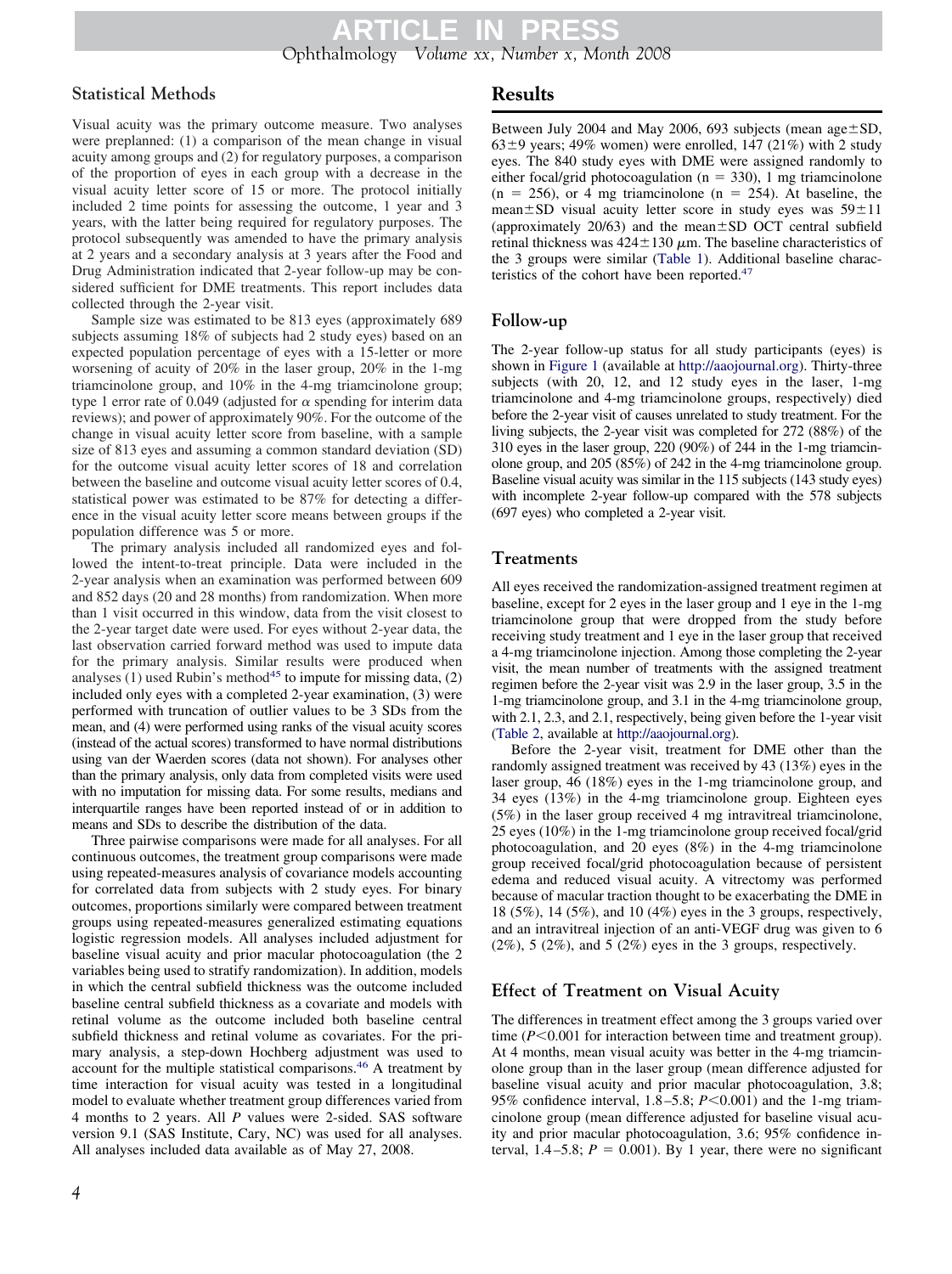|  | Table 1. Baseline Subject Characteristics According to Treatment Group |  |  |
|--|------------------------------------------------------------------------|--|--|
|  |                                                                        |  |  |

<span id="page-4-0"></span>

|                                                                                            |                | Laser (n = 330 eyes) 1 mg (n = 256 eyes) 4 mg (n = 254 eyes) |                 |
|--------------------------------------------------------------------------------------------|----------------|--------------------------------------------------------------|-----------------|
| Women, no. $(\%)$                                                                          | 166 (50%)      | 120 (47%)                                                    | 125 (49%)       |
| Age (yrs) Median (25th, 75th percentile)                                                   | 63 (57, 69)    | 63(58, 70)                                                   | 63 (57, 69)     |
| Race, no. (%)                                                                              |                |                                                              |                 |
| White                                                                                      | 243 (74%)      | 186 (73%)                                                    | 183 (72%)       |
| Black                                                                                      | 31 (9%)        | 22 (9%)                                                      | 26 (10%)        |
| Hispanic or Latino                                                                         | 39 (12%)       | 34 (13%)                                                     | 33 (13%)        |
| Asian                                                                                      | 7(2%)          | 8(3%)                                                        | 5(2%)           |
| American Indian/Alaskan Native                                                             | $2(1\%)$       | $2(1\%)$                                                     | $2(1\%)$        |
| Native Hawaiian/other Pacific Islander                                                     | $1 (< 1\%)$    | 0                                                            | $1 (< 1\%)$     |
| More than 1 race                                                                           | $1 (< 1\%)$    | $1 (< 1\%)$                                                  | $\Omega$        |
| Unknown/not reported                                                                       | 6(2%)          | $3(1\%)$                                                     | 4(2%)           |
| Diabetes type, no. $(\%)$                                                                  |                |                                                              |                 |
| Type 1                                                                                     | 14(4%)         | 12 (5%)                                                      | 12(5%)          |
| Type 2                                                                                     | 316 (96%)      | 244 (95%)                                                    | 242 (95%)       |
| Duration of diabetes (yrs) Median (25th, 75th percentile)                                  | 15(9, 21)      | 15(9,21)                                                     | 16(10,22)       |
| HbA1c* Median (25th, 75th percentile)                                                      | 7.5(6.6, 8.5)  | 7.5(6.8, 8.4)                                                | 7.6(6.8, 8.8)   |
| Prior photocoagulation for diabetic macular edema, no. (%)                                 | 198 (60%)      | 154 (60%)                                                    | 158 (62%)       |
| Prior panretinal scatter photocoagulation, no. (%)                                         | 53 (16%)       | 40 (16%)                                                     | 42 (17%)        |
| Intraocular pressure (mmHg) Median (25th, 75th percentile)                                 | 16(13, 18)     | 16(13, 18)                                                   | 16(14, 18)      |
| History of ocular hypertension, no. (%)                                                    | $3(1\%)$       | 8(3%)                                                        | 4(2%)           |
| Lens status phakic (clinical examination), no. (%)                                         | 262 (79%)      | 203 (79%)                                                    | 197 (78%)       |
| E-ETDRS visual acuity (letter score) Median (25th, 75th percentile)                        | 62(53, 67)     | 62 (54, 67)                                                  | 62 (52, 67)     |
| Randomization strata, (letter score and approximate Snellen equivalent), no. (%)           |                |                                                              |                 |
| 73-60 (20/32-2-20/63)                                                                      | 189 (57%)      | 149 (58%)                                                    | 149 (59%)       |
| $59-36$ (<20/63-1-20/200)                                                                  | 129 (39%)      | 94 (37%)                                                     | 92 (36%)        |
| 35-24 (20/200-20/320-1)                                                                    | 12(4%)         | $13(5\%)$                                                    | 13(5%)          |
| Central subfield thickness ( $\mu$ m) on OCT <sup>+#§</sup> Median (25th, 75th percentile) | 398 (329, 505) | 405 (327, 514)                                               | 396 (323, 484)  |
| Retinal volume (mm <sup>3</sup> ) on OCT <sup>†‡</sup> Median (25th, 75th percentile)      | 9.2(7.9, 10.6) | 8.9 (7.8, 10.5)                                              | 8.9 (7.9, 10.0) |
| OCT cystoid abnormality (questionable or definite), no. $(\%)^{\dagger}$                   | 315 (96%)      | 243 (96%)                                                    | 246 (98%)       |
| OCT subretinal fluid present (questionable or definite), no. $(\%)^{\dagger\parallel}$     | 94 (29%)       | 64 (25%)                                                     | 61(24%)         |
| Retinopathy severity (ETDRS severity scale), no. $(\%)^{\dagger}$                          |                |                                                              |                 |
| Microaneurysms only (level 20)                                                             | $1 (< 1\%)$    | $1 (< 1\%)$                                                  | 0               |
| Mild to moderately severe nonproliferative (levels 35, 43, 47)                             | 186 (58%)      | 156 (63%)                                                    | 151 (62%)       |
| Severe nonproliferative (level 53)                                                         | 43 (14%)       | 27 (11%)                                                     | 25 (10%)        |
| Mild to moderate proliferative (levels 60, 61, 65)                                         | 79 (25%)       | 56 (23%)                                                     | 62 (25%)        |
| High-risk proliferative (levels 71, 75)                                                    | 9(3%)          | 8(3%)                                                        | 6(2%)           |

E-ETDRS = electronic Early Treatment Diabetic Retinopathy Study; ETDRS = Early Treatment Diabetic Retinopathy Study; HbA1c = glycosylated hemoglobin;  $OCT =$  optical coherence tomography.

Subjects with 2 study eyes are counted in 1 of the triamcinolone groups and in the laser group.

\*Missing HbA1c data in 64, 46, and 50 in the laser, 1-mg, and 4-mg groups, respectively.

† Missing (or ungradeable) OCT and fundus photograph data as follows for the laser, 1-mg, and 4-mg groups, respectively: central subfield (1, 2, 1), retinal volume  $(47, 36, 48)$ , cystoid abnormality  $(3, 4, 2)$ , subretinal fluid  $(1, 4, 1)$ , retinopathy severity  $(12, 8, 10)$ .

‡ Mean of 2 baseline scans.

 $\delta$ Mean central subfield thickness was < 250  $\mu$ m based on reading center grading in 15, 7, and 5 eyes for the laser, 1-mg, and 4-mg groups, respectively. Within center or outside of center.

differences in visual acuity among groups. Beginning with the 16-month visit and extending through the primary outcome visit at 2 years, the laser group showed a greater beneficial effect on visual acuity compared with the 2 triamcinolone groups, which were similar to each other [\(Table 3,](#page-19-0) available at [http://aaojournal.org;](http://aaojournal.org) [Fig 2\)](#page-5-0).

For the 2-year primary outcome, the mean $\pm$ SD change in the visual acuity letter score from baseline was  $1 \pm 17$  in the laser group,  $-2\pm 18$  in the 1-mg triamcinolone group, and  $-3\pm 22$  in the 4-mg triamcinolone group (for the three 2-group comparisons, mean difference adjusted for baseline visual acuity and prior macular photocoagulation, 95% confidence interval and *P* value were as follows: laser vs. 1 mg triamcinolone, 3.5 [0.6–6.4],  $P =$ 0.02; laser vs. 4 mg triamcinolone, 4.6  $[1.7–7.5]$ ,  $P = 0.002$ ; 1 mg triamcinolone versus 4 mg triamcinolone, 1.1  $[-2.1 \text{ to } 4.3]$ ,  $P =$ 0.49; [Table 4\)](#page-6-0). A worsening of the visual acuity letter score of 15

or more occurred in 14%, 20%, and 20% of the 3 groups, respectively  $(P = 0.03, 0.01, 0.82,$  respectively, for the  $\overline{3}$  pairwise comparisons listed previously), and an improvement in the visual acuity letter score by 15 or more occurred in 18%, 14%, and 17% of the 3 groups, respectively  $(P = 0.10, 0.48, \text{ and } 0.36, \text{ respectively}$ tively, for the 3 pairwise comparisons listed above).

Limiting the analysis to eyes that were pseudophakic at baseline, mean $\pm$ SD change from baseline to 2 years in the visual acuity letter score was  $2\pm 18$  in the laser group (n = 54),  $2\pm 17$  in the 1-mg triamcinolone group (n = 48), and  $-1 \pm 19$  in the 4-mg triamcinolone group ( $n = 43$ ). When the analysis included eyes that were pseudophakic or had minimal or no cataract by clinician assessment at 2 years, mean $\pm$ SD change from baseline to 2 years in the visual acuity letter score was  $3\pm 16$  in the laser group (n = 178),  $0 \pm 18$  in 1-mg triamcinolone group (n = 136), and  $0 \pm 22$  in the 4-mg triamcinolone group ( $n = 159$ ).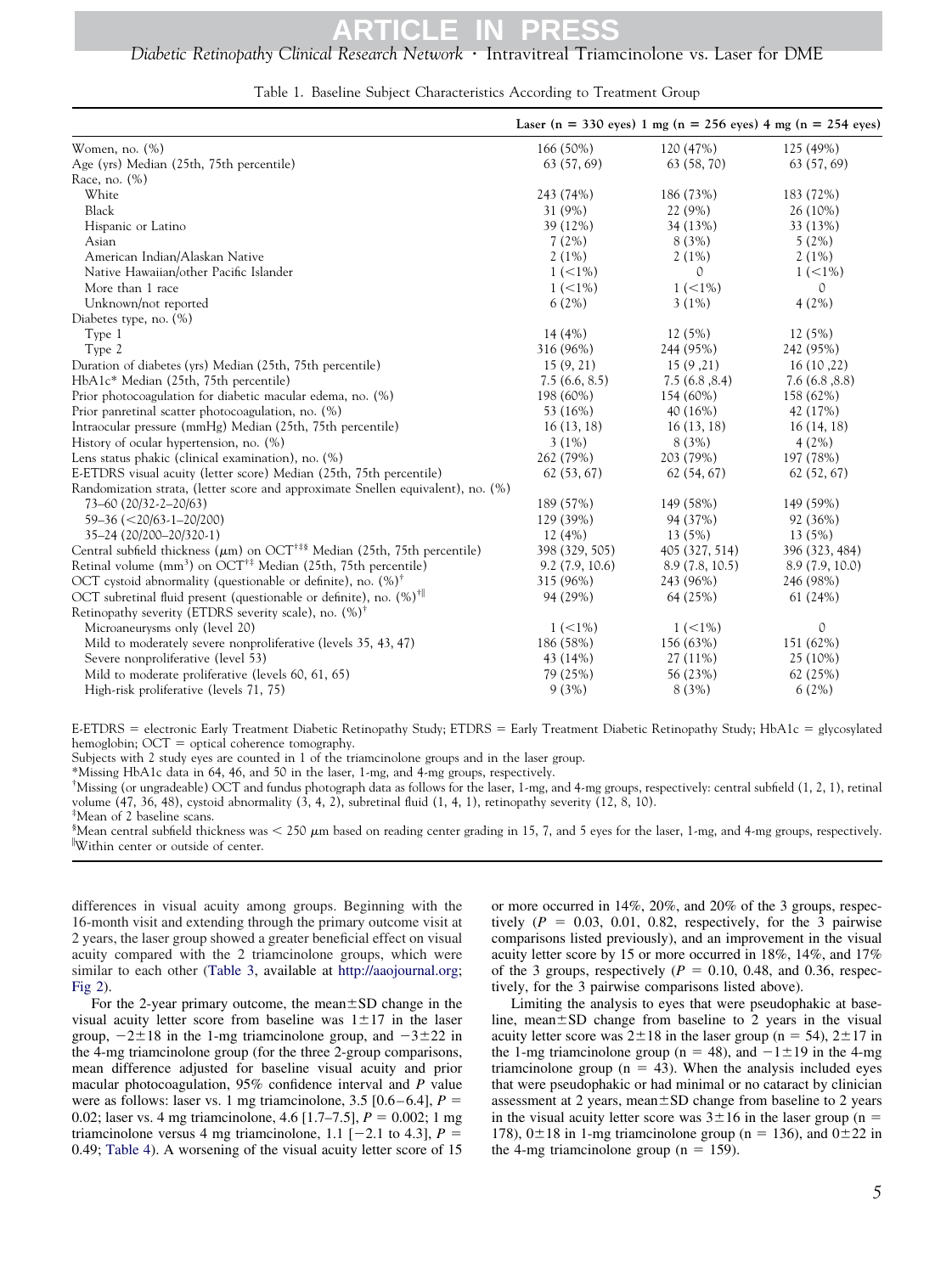Ophthalmology *Volume xx, Number x, Month 2008* **ARTICLE IN PRESS**

<span id="page-5-0"></span>

**Figure 2.** Graph showing the change in visual acuity from baseline to each visit through 2 years according to treatment group. The top portion of the figure displays the median visual acuity in each treatment group. In the bottom portion, the top bars represent the percentage of eyes in each treatment group (solid is laser group [L], striped is 1-mg triamcinolone group [1], dotted is 4-mg triamcinolone group [4]) with an improvement in the visual acuity letter score of 5 to 9 (black segments), 10 to 14 (dark gray segments), and 15 or more (light gray segments); the bottom bars represent the proportion of eyes in each treatment group (solid is laser group [L], striped is 1-mg triamcinolone group [1], dotted is 4-mg triamcinolone group [4]) with a worsening in the visual acuity letter score of 5 to 9 (black segments), 10 to 14 (dark gray segments), and 15 or more (light gray segments).

There was no evidence of substantially different results in subgroups of sufficient size based on baseline visual acuity, baseline OCT-measured central subfield thickening, and history of prior focal/grid photocoagulation for DME [\(Table 5\)](#page-7-0).

There were 72 subjects who had 1 eye assigned to the laser group and 1 eye in the 1-mg triamcinolone group and 75 subjects who had 1 eye in the laser group and 1 eye in the 4-mg triamcinolone group. For the laser plus 1-mg triamcinolone subjects, the mean paired difference in change in visual acuity letter score at 2 years was 4.4 (95% confidence interval,  $-0.2$  to 9.0) and for the laser plus 4-mg triamcinolone subjects, the mean paired difference was 4.5 (95% confidence interval,  $-1.4$  to 10.3), in each case favoring the laser group.

#### **Effect of Treatment on Retinal Thickening**

The OCT results generally paralleled the visual acuity results, with a greater beneficial effect seen at the 4-month visit in the 4-mg triamcinolone group compared with the other 2 groups, a greater beneficial effect in the laser group compared with the other 2 groups during the second year, and no difference between the 2 triamcinolone groups during the second year [\(Table 6,](#page-21-0) available at [http://aaojournal.org;](http://aaojournal.org) [Fig 3\)](#page-7-0). The OCT central subfield thickness decreased from baseline to 2 years by a mean of  $139 \pm 148$   $\mu$ m in the laser group,  $86 \pm 167$   $\mu$ m in the 1-mg triamcinolone group

( $P$ <0.001 compared with the laser group), and  $77 \pm 160 \mu$ m in the 4-mg triamcinolone group (*P*-0.001 compared with the laser group and 0.91 compared with the 1-mg triamcinolone group); 67%, 46%, and 48% of eyes, respectively, had a decrease in retinal thickening of 50% or more  $(P< 0.001, P < 0.001,$  and  $P = 0.60,$ respectively, for the 3 pairwise comparisons), and 53%, 34%, and 38% had central subfield thickness of less than 250  $\mu$ m (*P*<0.001,  $P \le 0.001$  and  $P = 0.55$ , respectively, for the 3 pairwise comparisons). A tendency for a greater reduction in OCT-measured retinal thickening in the laser group than in the triamcinolone groups was present regardless of the degree of retinal thickening at baseline [\(Table 7\)](#page-8-0). Results were similar comparing the change in OCTmeasured retinal volume among treatment groups [\(Table 7\)](#page-8-0).

#### **Adverse Events**

Major ocular adverse events are summarized in [Table 8.](#page-9-0) There were no cases of endophthalmitis or inflammatory pseudoendophthalmitis after any of the 1649 intravitreal injections (1583 in study eyes in the triamcinolone groups, 23 in study eyes in the laser group, and 43 in nonstudy eyes). Silicone oil droplets were noted in 77 (30%) eyes in the 1-mg triamcinolone group (841 injections given) and 59 (23%) eyes in the 4-mg triamcinolone group (742 injections given). Although some subjects were symptomatic with floaters, there was no indication of an adverse effect of the silicone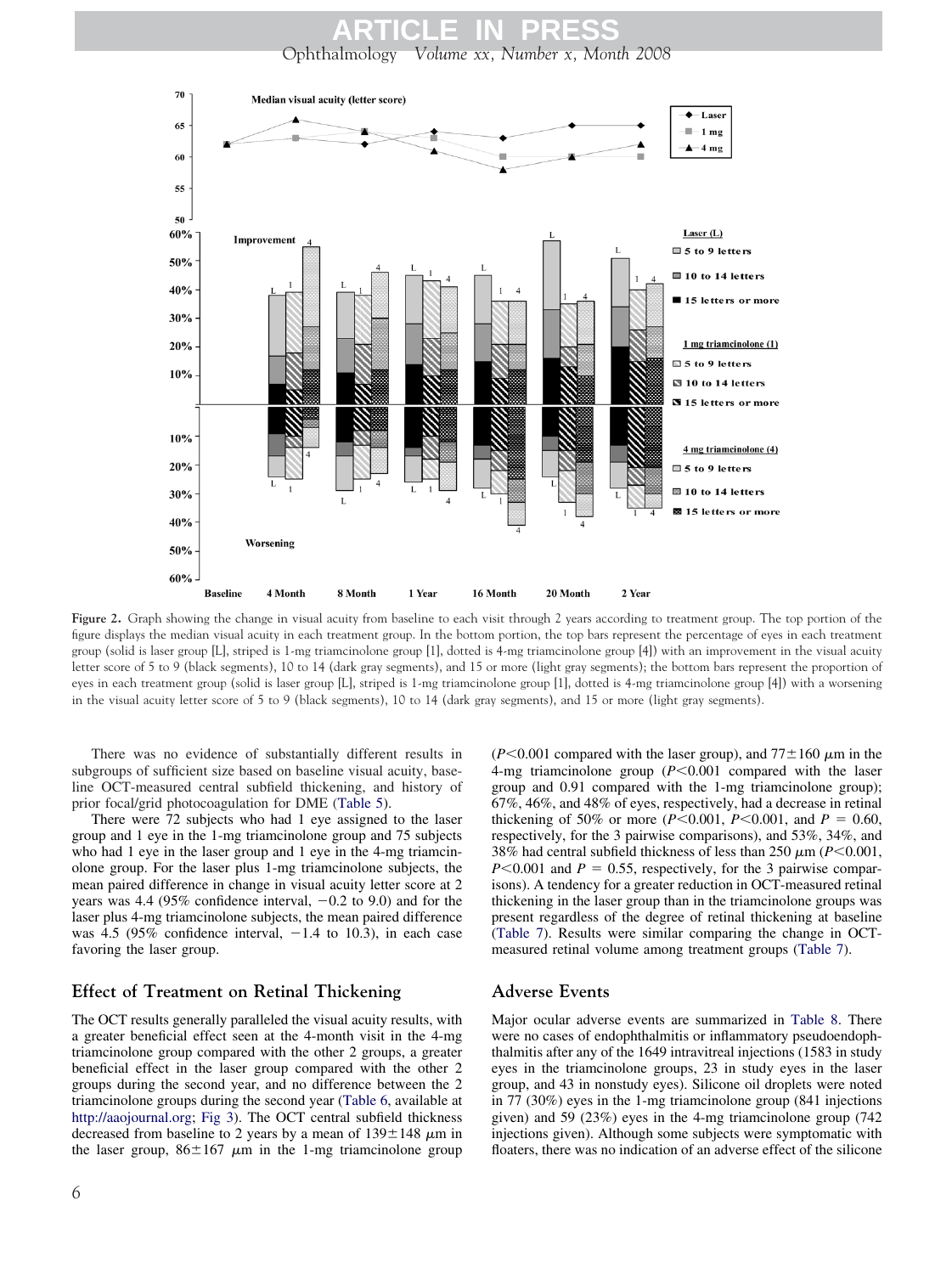<span id="page-6-0"></span>

|  | Table 4. Change in Visual Acuity at 2-Year Primary Outcome* |  |  |  |  |  |
|--|-------------------------------------------------------------|--|--|--|--|--|
|--|-------------------------------------------------------------|--|--|--|--|--|

| Change in Visual Acuity<br>(Letters)            | Laser      | $1 \text{ mg}$<br>$(n = 330)$ $(n = 256)$ $(n = 254)$ | $4 \text{ mg}$                       |
|-------------------------------------------------|------------|-------------------------------------------------------|--------------------------------------|
| $Mean \pm SD$                                   | $1 \pm 17$ | $-2+18$                                               | $-3 \pm 22$                          |
| Median (25th, 75th percentile)                  |            |                                                       | $4(-6, 11)$ $1(-11, 9)$ $2(-11, 11)$ |
| Distribution of change at $2 \text{ yrs } (\%)$ |            |                                                       |                                      |
| $\geq$ 15-letter improvement                    | 18%        | 14%                                                   | 17%                                  |
| 14- to 10-letter improvement                    | 13%        | 11%                                                   | 11%                                  |
| 9- to 5-letter improvement                      | 16%        | 14%                                                   | 15%                                  |
| Same $±4$ letters                               | 24%        | 27%                                                   | 23%                                  |
| 5–9 letters worse                               | 10%        | 9%                                                    | 6%                                   |
| 10–14 letters worse                             | 5%         | 6%                                                    | 8%                                   |
| $\geq$ 15 letters worse                         | 14%        | 20%                                                   | 20%                                  |

 $SD =$  standard deviation.

*P* values for 2-group comparisons of difference in mean change: laser vs. 1  $mg = 0.02$ , laser vs. 4 mg = 0.002, 1 mg vs. 4 mg = 0.49.

*P* values for 2-group comparisons of proportion with 15-letter or more worsening: laser vs. 1 mg = 0.03, laser vs. 4 mg = 0.01, 1 mg vs. 4 mg = 0.82.

Hochberg's procedure was used to determine statistical significance by the following prespecified plan. After ordering the *P* values of the 3 comparisons from highest to lowest (*P*1*P*2*P*3), statistical significance was determined as follows: If *P*1≤0.049 (includes an adjustment of 0.001 to account for DSMC data reviews), all comparisons were considered statistically significant; otherwise, if  $P2 \le (0.049/2) = 0.0245$ , then P2 and P3 were considered statistically significant; otherwise, if  $P3 \leq (0.049/3)$  = 0.0163, then it was considered statistically significant.

\*Visits occurring between 609 and 852 days from randomization were included as 2-year visits. When more than 1 visit occurred in this window, data from the visit closest to the 2-year target date were used. For other eyes without any 2-year data (58 eyes in the laser group, 36 eyes in the 1 mg triamcinolone group, and 50 eyes in the 4 mg triamcinolone group), the last observation carried forward method was used to impute data for the primary analysis. Refraction was performed before the best-corrected visual acuity measurement used in this analysis in 89%, 86%, 88% of eyes in the laser, 1 mg triamcinolone, and 4 mg triamcinolone groups, respectively. For other eyes, a refraction from the prior visit was used.

oil on the eye. There were no systemic adverse events with a difference in frequency among the 3 groups that could not be attributed to chance.

With regard to ocular hypertension and glaucoma, there were more eyes in the 4-mg triamcinolone group (40%) than in the 1-mg triamcinolone group (20%) or laser group (10%) that had 1 of the following at 1 or more visits: (1) elevation in intraocular pressure of 10 mmHg or more from baseline, (2) intraocular pressure of 30 mmHg or more, (3) initiation of intraocular pressure-lowering medications (if not being treated at study entry) or a diagnosis of glaucoma (*P*-0.001 for all 3 pairwise comparisons). Glaucoma surgery was performed in 4 eyes in the 4-mg triamcinolone group (filtering procedure in 2 eyes, laser trabeculoplasty in 1 eye, and ciliary body destruction in 1 eye). At the 2-year visit, mean intraocular pressure was 16 mmHg in all groups; treatment to lower intraocular pressure was being used by 3%, 6%, and 13% of eyes in the laser, 1-mg triamcinolone, and 4-mg triamcinolone groups, respectively.

Among phakic eyes at baseline, cataract surgery was performed before the 2-year outcome visit in more eyes in the 4-mg triamcinolone group (51%) than in the 1-mg triamcinolone group (23%) or in the laser group (13%; *P*-0.001 for all 3 pairwise comparisons).

There were no differences among groups in the change of glycosylated hemoglobin from baseline to 1 year or 2 years (data not shown).

#### **Discussion**

This phase III randomized clinical trial compared 1-mg and 4-mg doses of preservative-free triamcinolone with focal/ grid photocoagulation as treatments for eyes with DME and visual acuity ranging from 20/40 to 20/320. At 4 months, a greater positive treatment response on visual acuity was seen in the 4-mg triamcinolone group compared with the other 2 groups. However, by 1 year, there was little difference in visual acuity between the groups, and at the time of the 2-year primary outcome assessment, visual acuity and safety (with respect to intraocular pressure and cataract) were significantly better in the laser group than in either the 1-mg triamcinolone or 4-mg triamcinolone groups. There was no significant difference between the 1-mg triamcinolone and 4-mg triamcinolone groups in visual acuity at 2 years. Treatment group differences in the change in retinal thickening generally mirrored the effect on visual acuity, with initially a greater reduction in the 4-mg triamcinolone group, an eventual greater reduction in the laser group, and no difference between the 2 triamcinolone groups at 2 years.

The lesser efficacy of triamcinolone on visual acuity relative to focal/grid photocoagulation at 2 years is unlikely to be the result of corticosteroid-induced lens changes alone, in view of the OCT results and because an analysis limited to eyes that were pseudophakic or without lens changes judged clinically relevant did not demonstrate a benefit of triamcinolone compared with focal/ grid photocoagulation. Likewise, a benefit of triamcinolone relative to photocoagulation was not seen in prespecified subgroups of sufficient size based on baseline visual acuity, retinal thickening, or a history of prior macular photocoagulation. Among the small number of eyes with the most severe visual acuity loss at baseline (20/200 to 20/320), most of the eyes in the 4-mg triamcinolone group had an improvement in visual acuity at 2 years. However, the number of such eyes was too small  $(n = 13)$  for a meaningful assessment of the treatment effect relative to focal/ grid photocoagulation.

With respect to the safety of the intravitreal injections, through 2 years of follow-up, there were no cases of infectious or noninfectious endophthalmitis after an injection of the preservative-free triamcinolone preparation used in this study. A relatively high incidence of detection of silicone oil droplets in the vitreous after intravitreal injections (approximately one quarter of eyes treated with intravitreal triamcinolone) was noted. This is a recognized occurrence after intravitreal injection using siliconized syringes.<sup>[48](#page-12-0)</sup> Although some subjects were symptomatic from floaters because of the silicone oil droplets, we have not identified any adverse effects on the eye attributable to the silicone oil. Consistent with other reports,  $22,49,50$  the 4-mg triamcinolone injections were associated with an increased incidence of both elevation of intraocular pressure and development of cataract requiring surgery. Most cases of elevated intraocular pressure were controlled adequately with ocular hypotensive medications, but in the 4-mg triamcinolone group, 2 cases required a filtering procedure, 1 case required a laser trabeculoplasty, and 1 case required a ciliary body destructive procedure.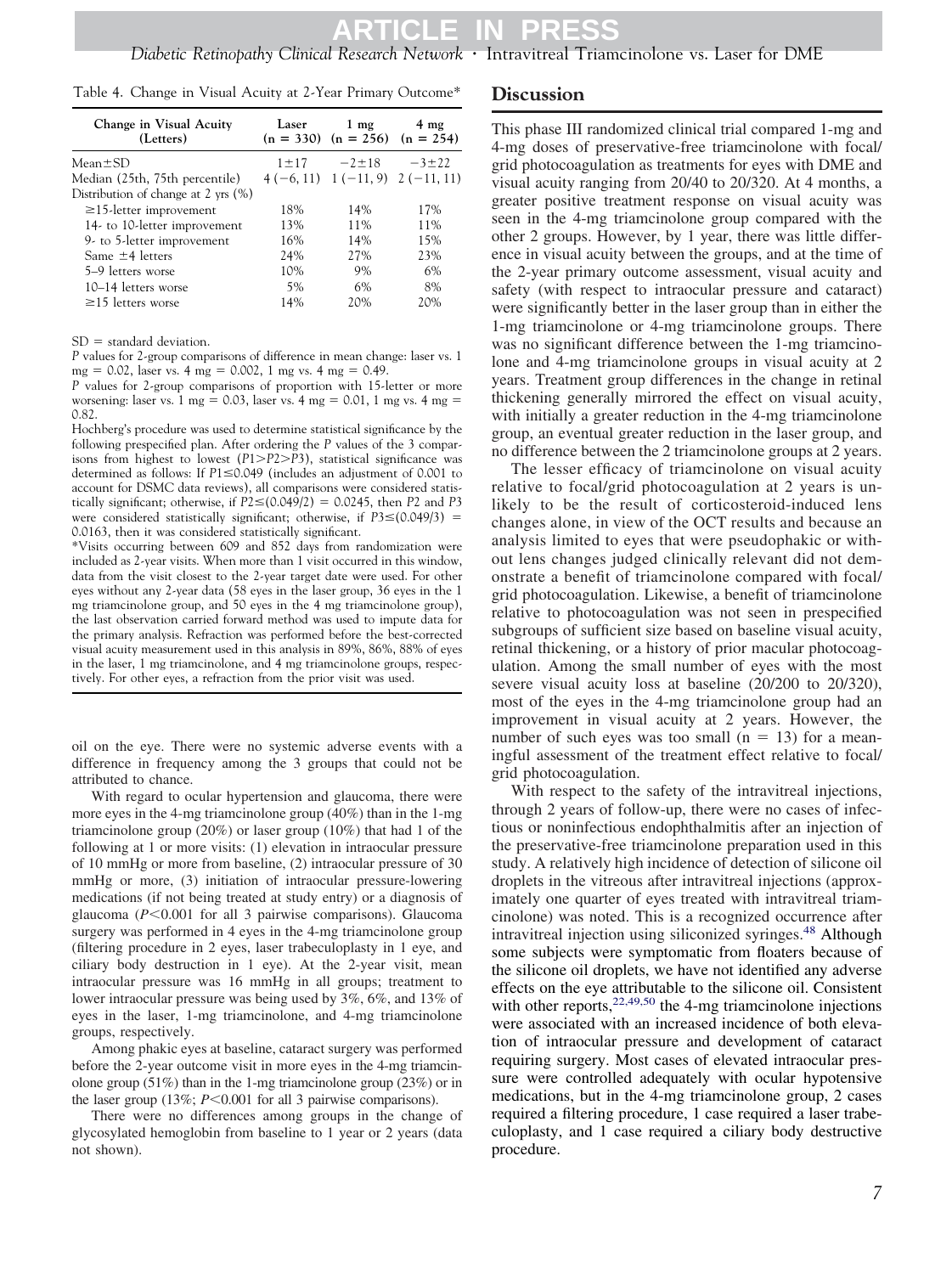## Ophthalmology *Volume xx, Number x, Month 2008* **ARTICLE IN PRESS**

<span id="page-7-0"></span>

|                              | Change in Visual Acuity, Median<br>(25th, 75th Percentile) |              |              | $\geq$ 10-Letter<br>Worsening $(\% )$ |           |               | $\geq$ 10-Letter<br>Improvement $(\% )$ |           |           |
|------------------------------|------------------------------------------------------------|--------------|--------------|---------------------------------------|-----------|---------------|-----------------------------------------|-----------|-----------|
| Laser, 1 mg, 4 mg Groups     | Laser                                                      | $1 \, mg$    | $4 \, mg$    | Laser                                 | $1 \, mg$ | $4 \, mg$     | Laser                                   | $1 \, mg$ | $4 \, mg$ |
|                              |                                                            |              |              |                                       |           |               |                                         |           |           |
| 189 (29), 149 (21), 149 (22) | $1(-9, 8)$                                                 | $-1(-12, 7)$ | $2(-12, 7)$  | 23                                    | 28        | 33            | 23                                      | 17        | 16        |
| 129 (27), 94 (13), 92 (23)   | $7(-3, 17)$                                                | $3(-9, 13)$  | $4(-11, 14)$ | 12                                    | 24        | 26            | 43                                      | 33        | 39        |
| 12(2), 13(2), 13(5)          | $7(-6, 14)$                                                | 8(0, 22)     | 21(15, 40)   | 17                                    | 15        | $\mathcal{O}$ | 42                                      | 46        | 77        |
|                              |                                                            |              |              |                                       |           |               |                                         |           |           |
| 166 (25), 121 (16), 130 (20) | $4(-4, 11)$                                                | $2(-6, 10)$  | $2(-11, 10)$ | 16                                    | 19        | 29            | 31                                      | 26        | 25        |
| 80 (17), 67 (8), 63 (12)     | $5(-7, 14)$                                                | $-1(-12, 8)$ | $5(-8, 11)$  | 23                                    | 28        | 21            | 36                                      | 22        | 30        |
| 83 (16), 66 (11), 60 (18)    | $1(-8, 11)$                                                | $-2(-19, 8)$ | $0(-21, 12)$ | 22                                    | 38        | 37            | 28                                      | 23        | 30        |
|                              |                                                            |              |              |                                       |           |               |                                         |           |           |
| 132 (29), 102 (17), 96 (23)  | $2(-8, 11)$                                                | $1(-13, 10)$ | $0(-18, 8)$  | 23                                    | 27        | 40            | 32                                      | 27        | 24        |
| 198 (29), 154 (19), 158 (27) | $4(-5, 12)$                                                | $0(-10, 8)$  | $3(-8, 12)$  | 16                                    | 25        | 22            | 31                                      | 23        | 30        |
|                              | $N(N)$ imputed)                                            |              |              |                                       |           |               |                                         |           |           |

Table 5. Change in Visual Acuity at 2-Year Primary Outcome among Subgroups

Imputation for missing values using last observation carried forward.

\*Median baseline central subfield thickness was 435, 599, and 501  $\mu$ m in the laser, 1-mg, and 4-mg groups, respectively.<br>†Baseline central subfield thickness was missing for 4 eyes

Baseline central subfield thickness was missing for 4 eyes.

The 4-mg triamcinolone dose was evaluated because it was the dose most commonly used in clinical practice at the time the trial was initiated. The 1-mg dose was included because this dose was likely to exceed the concentration necessary to saturate the glucocorticoid receptors in the cell cytoplasm completely.[51,52](#page-12-0) Also, it was hoped that adverse effects on the lens and intraocular pressure might be less frequent. Indeed, the 1-mg triamcinolone group had fewer side effects with respect to glaucoma and cataract than the 4-mg triamcinolone

group. Although the 4-mg group was superior to the 1-mg group with respect to vision at 4 months and superior to the 1-mg group with respect to retinal thickening up to 1 year, no differences in visual acuity or retinal thickening were detected after 2 years of follow-up. The retreatment protocol encouraged frequent reinjection, with reinjection of triamcinolone at 4-month intervals as long as edema was present, visual acuity or retinal thickening had not improved substantially since the last injection, futility criteria were not met (see "Methods"), or an



**Figure 3.** Graph showing the effect of treatment on the central subfield thickness, measured with optical coherence tomography (OCT), at each visit according to treatment group. The top portion of the figure displays the median thickness in each treatment group. The bars in the bottom portion represent the proportion of eyes in each treatment group with thickness of less than 250  $\mu$ m.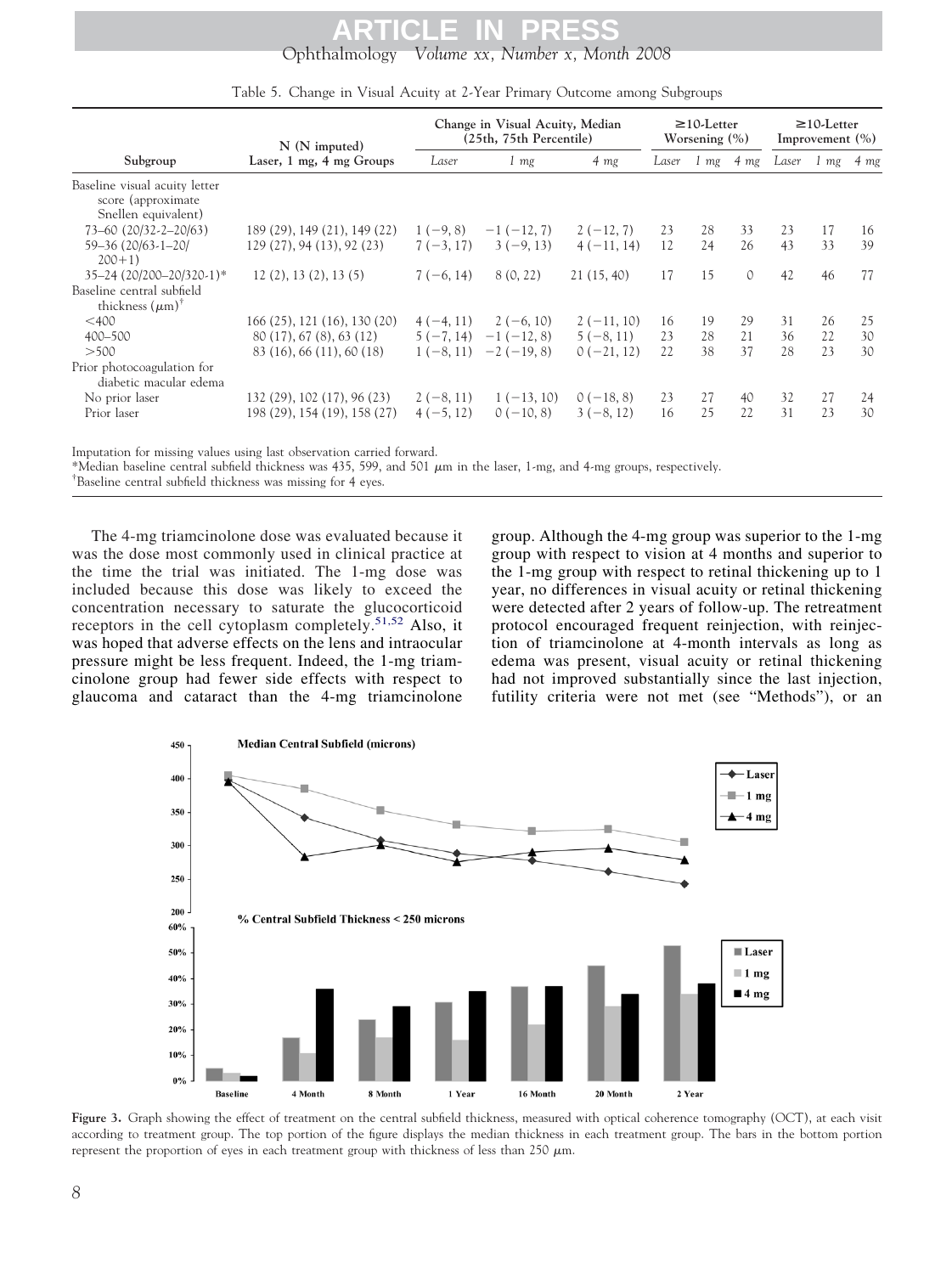## **ARTICLE IN PRESS**

*Diabetic Retinopathy Clinical Research Network* Intravitreal Triamcinolone vs. Laser for DME

Table 7. Retinal Thickening\* at 2 Years Overall and Stratified by Baseline Central Subfield Thickness

<span id="page-8-0"></span>

|                                                                 | Laser                      | $1$ mg                 | 4 <sub>mg</sub>        |
|-----------------------------------------------------------------|----------------------------|------------------------|------------------------|
| Overall                                                         |                            |                        |                        |
| Central subfield                                                | $n = 261$                  | $n = 207$              | $n = 193$              |
| Thickness $(\mu m)$ , median (25th, 75th percentile)            | 243 (197, 326)             | 305 (231, 406)         | 279 (228, 430)         |
| Change from baseline ( $\mu$ m), mean $\pm$ SD <sup>†</sup>     | $-139 \pm 148$             | $-86 \pm 167$          | $-77 \pm 160$          |
| Change from baseline $(\mu m)$ , median (25th, 75th percentile) | $-131(-217,-49)$           | $-74(-168,-3)$         | $-76(-175, 11)$        |
| Thickening decreased by $\geq 50\%$ <sup>†</sup>                | 67%                        | 46%                    | 48%                    |
| Thickness $\langle 250 \mu m^{\dagger}$                         | 53%                        | 34%                    | 38%                    |
| Retinal volume                                                  | $n = 164$                  | $n = 133$              | $n = 120$              |
| Change from baseline, mean $\pm SD^{\dagger}$                   | $-1.4 \pm 1.7$             | $-0.7 \pm 1.7$         | $-0.4 \pm 1.7$         |
| Change from baseline, median (25th, 75th percentile)            | $-1.1$ ( $-2.2, -0.4$ )    | $-0.6(-1.3, 0.1)$      | $-0.6$ ( $-1.4$ , 0.4) |
| Baseline thickness $\leq 400 \mu m$                             |                            |                        |                        |
| Central subfield                                                | $n = 139$                  | $n = 98$               | $n = 104$              |
| Thickness $(\mu m)$ , median (25th, 75th percentile)            | 235 (198, 288)             | 265 (225, 341)         | 263 (227, 349)         |
| Change from baseline $(\mu m)$ , mean $\pm SD$                  | $-74+90$                   | $-32 \pm 104$          | $-20 \pm 124$          |
| Change from baseline $(\mu m)$ , median (25th, 75th percentile) | $-86(-137, -18)$           | $-36(-101, 18)$        | $-42(-102, 24)$        |
| Thickening decreased by $\geq 50\%$                             | 64%                        | 46%                    | 47%                    |
| Thickness $<$ 250 $\mu$ m                                       | 60%                        | 42%                    | 44%                    |
| Retinal volume                                                  | $n = 90$                   | $n = 61$               | $n = 71$               |
| Change from baseline, mean $\pm$ SD                             | $-0.8 \pm 1.3$             | $-0.4 \pm 0.8$         | $-0.2 \pm 1.5$         |
| Change from baseline, median (25th, 75th percentile)            | $-0.6$ ( $-1.4$ , $-0.2$ ) | $-0.2$ ( $-0.8$ , 0.1) | $-0.5$ ( $-1.2, 0.3$ ) |
| Baseline thickness $400-500 \mu m$                              |                            |                        |                        |
| Central subfield                                                | $n = 58$                   | $n = 55$               | $n = 49$               |
| Thickness $(\mu m)$ , median (25th, 75th percentile)            | 243 (189, 365)             | 352 (239, 406)         | 326 (234, 440)         |
| Change from baseline $(\mu m)$ , mean $\pm SD$                  | $-154 \pm 129$             | $-80 \pm 162$          | $-91 \pm 147$          |
| Change from baseline $(\mu m)$ , median (25th, 75th percentile) | $-193(-251,-69)$           | $-92(-177, -29)$       | $-105(-200, 5)$        |
| Thickening decreased by $\geq 50\%$                             | 67%                        | 44%                    | 49%                    |
| Thickness $\lt$ 250 $\mu$ m                                     | 52%                        | 27%                    | 29%                    |
| Retinal volume                                                  | $n = 35$                   | $n = 36$               | $n = 34$               |
| Change from baseline, mean±SD                                   | $-1.6 \pm 1.6$             | $-0.5 \pm 1.2$         | $-0.5 \pm 1.6$         |
| Change from baseline, median (25th, 75th percentile)            | $-1.3(-2.5, -0.7)$         | $-0.7(-1.2, 0.1)$      | $-0.8$ ( $-1.4$ , 0.2) |
| Baseline thickness $>500 \mu m$                                 |                            |                        |                        |
| Central subfield                                                | $n = 64$                   | $n = 54$               | $n = 40$               |
| Thickness $(\mu m)$ , median (25th, 75th percentile)            | 301 (199, 423)             | 408 (245, 552)         | 367 (223, 563)         |
| Change from baseline $(\mu m)$ , mean $\pm SD$                  | $-265 \pm 177$             | $-192 \pm 211$         | $-209 \pm 178$         |
| Change from baseline $(\mu m)$ , median (25th, 75th percentile) | $-259(-373,-169)$          | $-204(-355, -52)$      | $-247(-322, -97)$      |
| Thickening decreased by $\geq 50\%$                             | 72%                        | 48%                    | 50%                    |
| Thickness $\lt$ 250 $\mu$ m                                     | 41%                        | 26%                    | 33%                    |
| Retinal volume                                                  | $n = 39$                   | $n = 36$               | $n = 15$               |
| Change from baseline, mean±SD                                   | $-2.5 \pm 2.0$             | $-1.6 \pm 2.6$         | $-0.7 \pm 2.6$         |
| Change from baseline, median (25th, 75th percentile)            | $-2.4(-3.7, -1.2)$         | $-1.3(-3.3, -0.6)$     | $-1.7(-2.5, 1.1)$      |

 $SD = standard deviation$ .

Nos. include only eyes with a central subfield or retinal volume value at both baseline and the follow-up visit.

\*Retinal thickening defined as observed thickness minus average normal thickness. Average central subfield thickness of normals defined as 201  $\mu$ m. Twenty-seven eyes (15 in laser group, 7 in 1-mg group, and 5 in 4-mg group) with baseline central subfield thickness <250  $\mu$ m not included in calculations of relative change in thickening.

<sup>†</sup>P values (not adjusted for multiple comparisons) for treatment group comparisons of laser vs. 1-mg group, laser v. 4-mg group, and 1-mg v. 4-mg groups are as follows. Change in central subfield from baseline: <0.001, <0.001, 0.91; percentage with central subfield thickening reduced by 50% or more:  $<$ 0.001,  $<$ 0.001, 0.60; percentage with central subfield thickness  $<$ 250  $\mu$ m:  $<$ 0.001,  $<$ 0.001, 0.55; change in retinal volume from baseline:  $<$ 0.001,  $<$  0.001, 0.44.

adverse event such as increased intraocular pressure had not occurred that precluded retreatment at that visit. The occurrence of elevated intraocular pressure may have limited the number of reinjections in some subjects. The early treatment effect of triamcinolone relative to focal/ grid photocoagulation found in the current study is consistent with many published case series $50,53,54$  and a small randomized trial showing such an effect.<sup>[55](#page-12-0)</sup> One other small randomized trial reported no significant difference comparing focal/grid photocoagulation and 4 mg intrav-itreal triamcinolone after 4 months or 12 months.<sup>[49](#page-12-0)</sup>

The trial had a sample size that was sufficiently large so that it is highly unlikely that a true 2-year benefit of triamcinolone over focal/grid photocoagulation went undetected, particularly because the results favored the photocoagulation group. The treatment groups were well balanced with regard to baseline factors. Although investigators and subjects were not masked to treatment group with respect to photocoagulation versus triamcinolone, it is unlikely that this was a source of bias favoring the photocoagulation group, because the prestudy presumption was that intravitreal triamcinolone may be a better treatment than focal/grid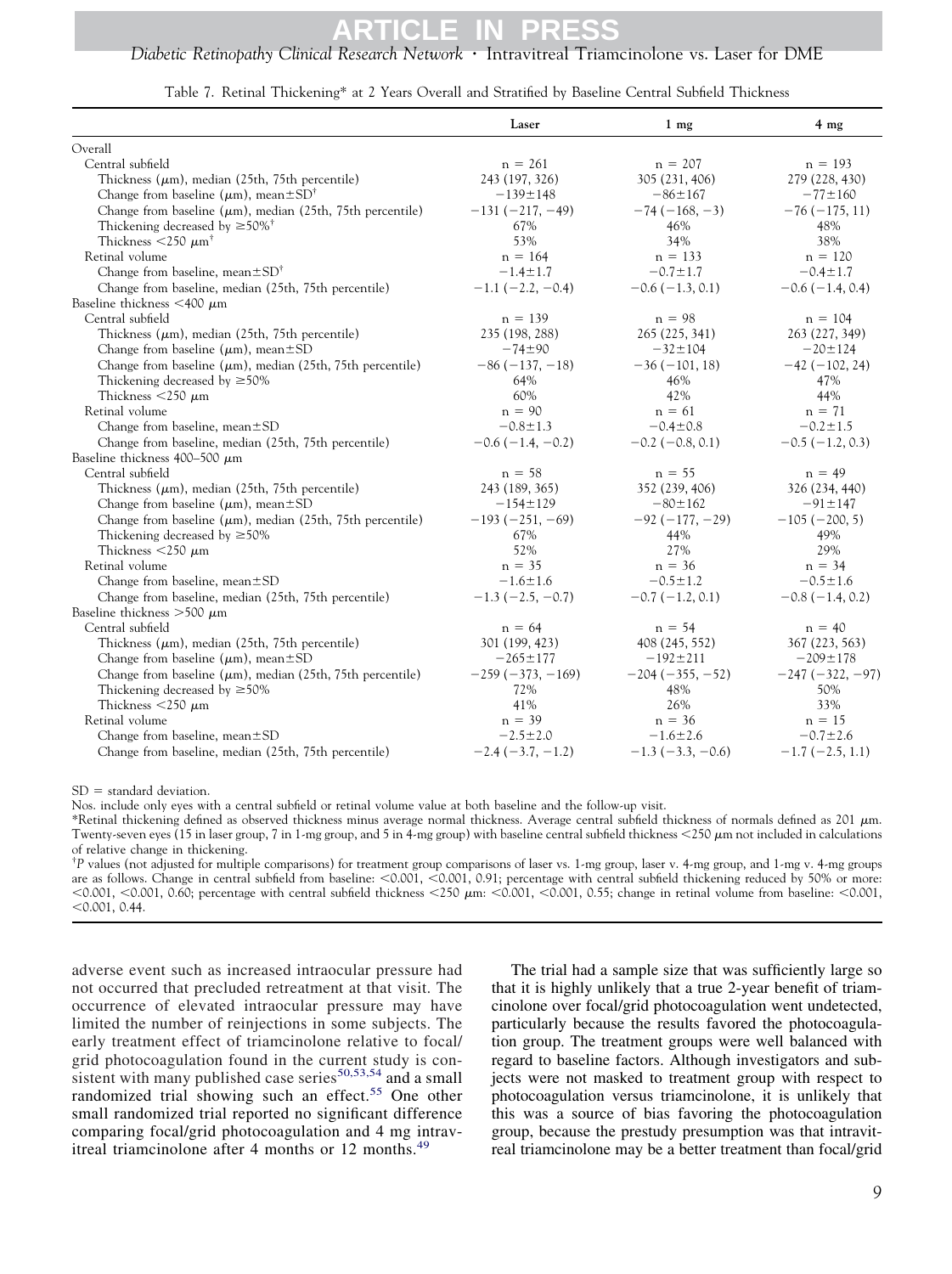<span id="page-9-0"></span>

|                                                    | 4-mg Injections) | Laser (n = 330 Eyes, n = 23 1 mg (n = 256 Eyes, n = 841 4 mg (n = 254 Eyes, n = 742<br>Injections) | Injections) |
|----------------------------------------------------|------------------|----------------------------------------------------------------------------------------------------|-------------|
| Endophthalmitis*                                   |                  |                                                                                                    |             |
| Pseudoendophthalmitis                              |                  |                                                                                                    |             |
| Retinal detachment <sup>†</sup>                    |                  |                                                                                                    |             |
| Retinal vein occlusion <sup>†</sup>                |                  |                                                                                                    |             |
| Retinal artery occlusion <sup>†</sup>              |                  |                                                                                                    |             |
| Anterior ischemic optic neuropathy <sup>T</sup>    |                  |                                                                                                    |             |
| $V$ itrectomy <sup><math>#</math></sup>            | 31               | 26                                                                                                 | 19          |
| Elevated IOP/glaucoma $(\%)$                       |                  |                                                                                                    |             |
| Increase $\geq$ 10 mmHg from baseline <sup>§</sup> | 12(4)            | 41 (16)                                                                                            | 85 (33)     |
| IOP $\geq$ 30 mmHg <sup>§</sup>                    | 3(1)             | 22(9)                                                                                              | 53 (21)     |
| Initiation of IOP-lowering medication <sup>§</sup> | 25(8)            | 31 (12)                                                                                            | 76 (30)     |
| Open-angle glaucoma                                | 2(1)             | 2(1)                                                                                               | 7(3)        |
| Glaucoma filtering surgery                         |                  |                                                                                                    | 2(1)        |
| Laser trabeculoplasty                              |                  |                                                                                                    | $1(-1)$     |
| Ciliary body destruction                           |                  |                                                                                                    | $1 (-1)$    |
| No. of eyes meeting 1 or more of the above         | 33 (10)          | 51 (20)                                                                                            | 102 (40)    |
| Cataract surgery                                   |                  |                                                                                                    |             |
| No. phakic at baseline                             | 262              | 203                                                                                                | 197         |
| No. (%) with cataract surgery                      | 34 (13)          | 47 (23)                                                                                            | 101(51)     |

 $IOP =$  intraocular pressure.

\*One case of endophthalmitis occurred after vitrectomy, not related to injection of study drug.

† Not necessarily related to treatment.

‡ Includes vitrectomy for diabetic macular edema, vitreous hemorrhage, or other cause.

§ At any follow-up visit through the 2-year examination.

Before the 2-year examination or 2 years from randomization if the 2-year visit was not completed.

photocoagulation. Visual acuity was measured using a computerized system and OCT scans were graded at a reading center masked to treatment group, reducing the potential for bias in these assessments. The consistency between the visual acuity and OCT results adds further credence to the validity of the findings. The study completion rate of 83% (88% if deaths are excluded) was lower than expected, but we have no indication that this significantly influenced the results. The completion rate was similar among the treatment groups, and analyses using 3 different methods for handling missing data produced similar results.

Based on data from the ETDRS, it seems likely that the visual acuity outcome with each of the 3 treatment regimens is superior to the expected untreated course. The best estimate of the untreated course of visual acuity in eyes with DME for comparison with the treatment groups in the current study comes from the treatment group in the ETDRS in which focal/grid photocoagulation was deferred. Among 235 ETDRS eyes in that group that had definite center thickening on fundus photographs, a visual acuity letter score of less than 74 (worse than 20/32), and mild to moderate nonproliferative retinopathy at baseline, the median visual acuity letter score at 2 years was decreased from baseline by  $-6$ , with 12% improving 10 letters or more and 43% worsening 10 letters or more (Ferris FL, unpublished data, 2008). This was a substantially worse outcome than that observed in any of the 3 treatment groups. It is important to note that in the current study, some eyes had more severe retinopathy than those included in this analysis of ETDRS data. Further support for the positive long-term effect on visual acuity and retinal thickening of intravitreal triamcinolone comes from a randomized trial conducted by Gillies et al.<sup>[50](#page-12-0)</sup> These authors reported a beneficial effect on visual acuity and retinal thickening of 4 mg intravitreal triamcinolone compared with sham injections after 2 years of follow-up in a randomized trial involving 69 eyes of 43 subjects previously treated with focal/grid photocoagulation with persistent DME and visual acuity of 20/30 or worse. The conclusions from the Gillies et al study cannot be compared directly with the conclusions from the current study because only approximately half of the control group eyes in the Gillies et al study received focal/grid photocoagulation during the study, and collectively these eyes fared much worse than the laser group in the current study.

The results of the current study elevate the importance of focal/grid photocoagulation in managing DME across a wide range of visual acuities and a wide range of retinal thicknesses, even in eyes with prior macular photocoagulation for DME. It is important to note that eyes with prior macular photocoagulation were enrolled in this trial only if judged by the investigator to have the potential to benefit from additional laser treatment. Although the ETDRS demonstrated that focal/grid photocoagulation improves the visual outcome of DME, it largely has been believed that the benefit was in reducing the frequency of vision loss and not in improving visual acuity. However, this general conclusion ignores the fact that most eyes in the ETDRS had normal or near normal visual acuity and thus did not have the potential for substantial visual acuity improvement. In a subset of 114 ETDRS eyes meeting the aforementioned criteria that were treated with immediate focal/grid photocoagulation, the results were similar to the findings in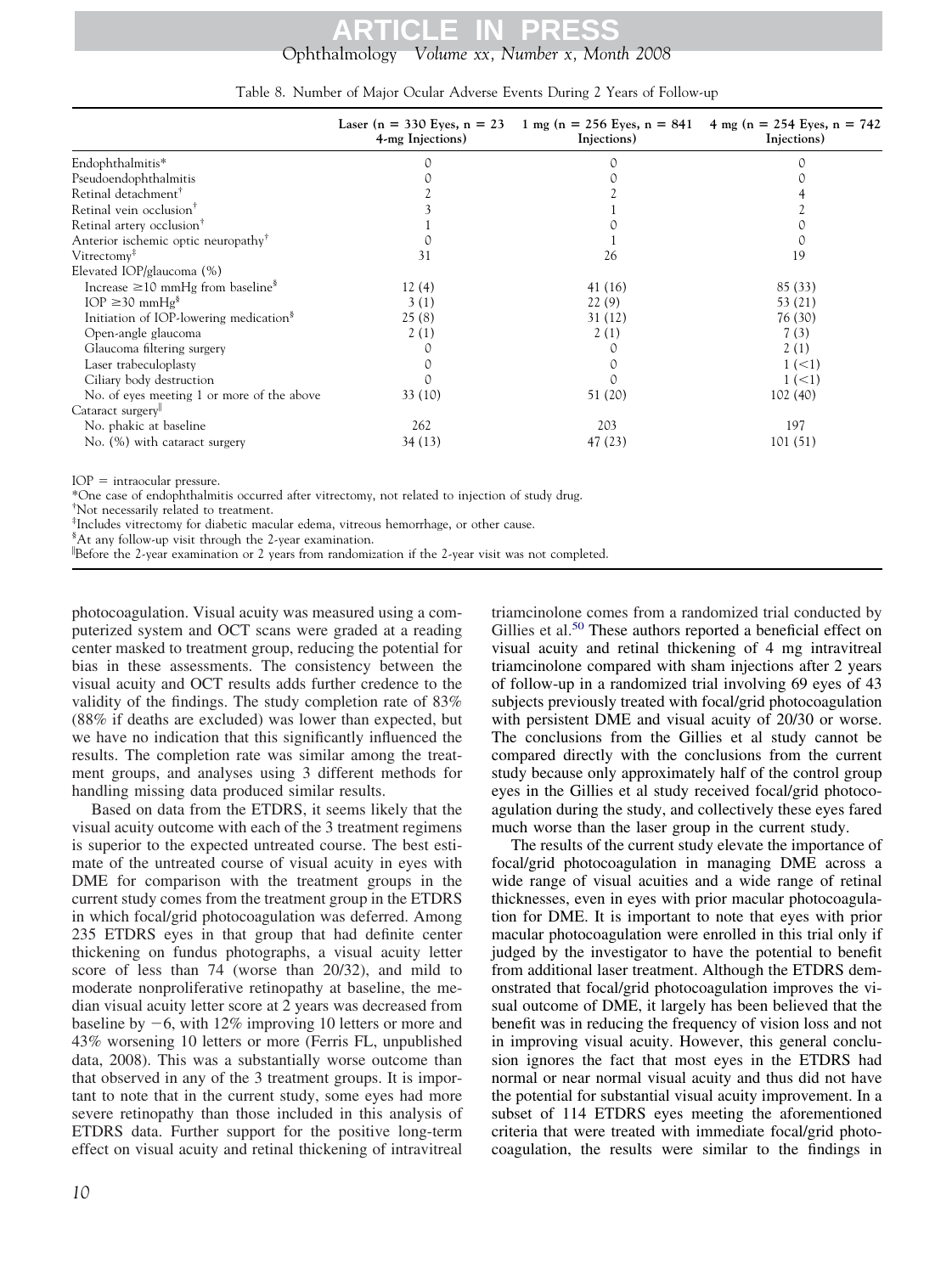<span id="page-10-0"></span>the current study. This ETDRS subset of eyes had a median change in the visual acuity letter score from baseline to 2 years of  $+4$ , with 29% improving 10 or more letters and 16% worsening 10 or more letters (Ferris FL, unpublished data, 2008). A prior DRCR.net study evaluating macular photocoagulation regimens also demonstrated that visual acuity improvement is not uncommon after focal/grid photocoagulation for DME.[43](#page-11-0) In the 46 eyes in that study with a baseline visual acuity letter score of 73 or less (20/40 or worse) and central subfield thickness of  $250 \mu m$  or more that were in the focal/grid photocoagulation group, the median change in the visual acuity letter score from baseline to 1 year was  $+6$ , with 37% of eyes improving 10 or more letters and 9% worsening 10 or more letters (unpublished data, 2008).

With respect to any deleterious effects of focal/grid photocoagulation on visual acuity, there has been no indication of an attenuation of the beneficial effect of photocoagulation through 2 years of follow-up. Results from the  $ETDRS<sup>8</sup>$ focal/grid photocoagulation group showing no deterioration of visual acuity through 3 years support the expectation that deterioration of visual acuity will not be seen during the third year of follow-up in the current study. The fact that photocoagulation was administered by a wide range of treating physicians in the DRCR network based on a written protocol without grading of photographs to confirm adherence to protocol enhances the generalizability of the study results.

The photocoagulation treatment regimen used in the current study, which was a modification of the regimen used in the ETDRS, encouraged frequent retreatment at 4-month intervals whenever there was persistent or new edema that had not been treated previously and had not improved substantially since the last treatment. In view of the importance of focal/grid photocoagulation in treating DME, as reaffirmed by this study, additional studies are needed to develop a better understanding of when photocoagulation treatment is complete and the optimal interval for repeating treatment. To this end, the DRCR.net is currently conducting a study evaluating whether a less intensive photocoagulation retreatment algorithm offers enough promise to warrant a clinical trial comparing such treatment with the more intensive retreatment criteria used in this study. Pending such a study, it is not known whether a less aggressive approach of deferring retreatment with focal/grid photocoagulation as long as there is evidence of improvement in visual acuity or retinal thickening may produce results similar to the current study.

Although the results of the current study confirm the ETDRS finding that focal/grid photocoagulation has a substantial beneficial effect on DME, there is certainly a role for better treatments in the future, because approximately half of the study eyes in the photocoagulation group still had central retinal thickening at 2 years, with approximately 1 in 5 having worsened 10 letters or more from baseline and only approximately 1 in 3 having improved by 10 letters or more. The fact that the 4-mg intravitreal triamcinolone group had a greater positive treatment response on visual acuity and retinal thickening at 4 months, whereas the photocoagulation group had a greater positive response later, raises the possibility that combining focal/grid photo-

coagulation with intravitreal triamcinolone may produce greater benefit for DME than either focal/grid photocoagulation or intravitreal triamcinolone alone. A DRCR.net study currently is evaluating a combination of intravitreal triamcinolone and focal/grid photocoagulation, a combination of ranibizumab and photocoagulation, and ranibizumab alone in eyes with characteristics similar to those included in the current study (protocol available at [www.drcr.net;](http://www.drcr.net) date accessed, June 5, 2008).

In conclusion, although intravitreal triamcinolone likely improves visual acuity over 2 years compared with the expected untreated course, the results of this study demonstrate that focal/grid photocoagulation not only is more effective over at least 2 years than intravitreal triamcinolone with respect to both visual acuity and OCT-measured retinal thickening, but also is associated with far fewer adverse events, particularly elevation of intraocular pressure and lens changes. Based on these results, the strongest scientific evidence currently supports focal/grid photocoagulation as the most effective treatment for patients with DME who have similar characteristics to the cohort in this clinical trial. The results of this study also support that focal/grid photocoagulation currently should be the benchmark against which other treatments are compared in clinical trials of DME.

## **References**

- 1. Klein R, Klein BE, Moss SE, et al. The Wisconsin Epidemiologic Study of Diabetic Retinopathy. IV. Diabetic macular edema. Ophthalmology 1984;91:1464–74.
- 2. Moss SE, Klein R, Klein BE. Ten-year incidence of visual loss in a diabetic population. Ophthalmology 1994;101:1061–70.
- 3. Moss SE, Klein R, Klein BE. The 14-year incidence of visual loss in a diabetic population. Ophthalmology 1998;105:998– 1003.
- 4. Diabetes Control and Complication Trial Research Group. The effect of intensive treatment of diabetes on the development and progression of long-term complications in insulindependent diabetes mellitus. N Engl J Med 1993;329:977–86.
- 5. UK Prospective Diabetes Study (UKPDS) Group. Intensive blood-glucose control with sulphonylureas or insulin compared with conventional treatment and risk of complications in patients with type 2 diabetes (UKPDS 33). Lancet 1998;352: 837–53.
- 6. Gray A, Clarke P, Farmer A, Holman R, United Kingdom Prospective Diabetes Study (UKPDS) Group. Implementing intensive control of blood glucose concentration and blood pressure in type 2 diabetes in England: cost analysis (UKPDS 63). BMJ 2002;325:860.
- 7. Stratton IM, Cull CA, Adler AI, et al. Additive effects of glycaemia and blood pressure exposure on risk of complications in type 2 diabetes: a prospective observational study (UKPDS 75). Diabetologia 2006;49:1761–9.
- 8. Early Treatment Diabetic Retinopathy Study Research Group. Photocoagulation for diabetic macular edema. Early Treatment Diabetic Retinopathy Study report number 1. Arch Ophthalmol 1985;103:1796–806.
- 9. Lewis H, Abrams GW, Blumenkranz MS, Campo RV. Vitrectomy for diabetic macular traction and edema associated with posterior hyaloidal traction. Ophthalmology 1992;99:753–9.
- 10. Harbour JW, Smiddy WE, Flynn HW Jr, Rubsamen PE. Vitrectomy for diabetic macular edema associated with a thickened and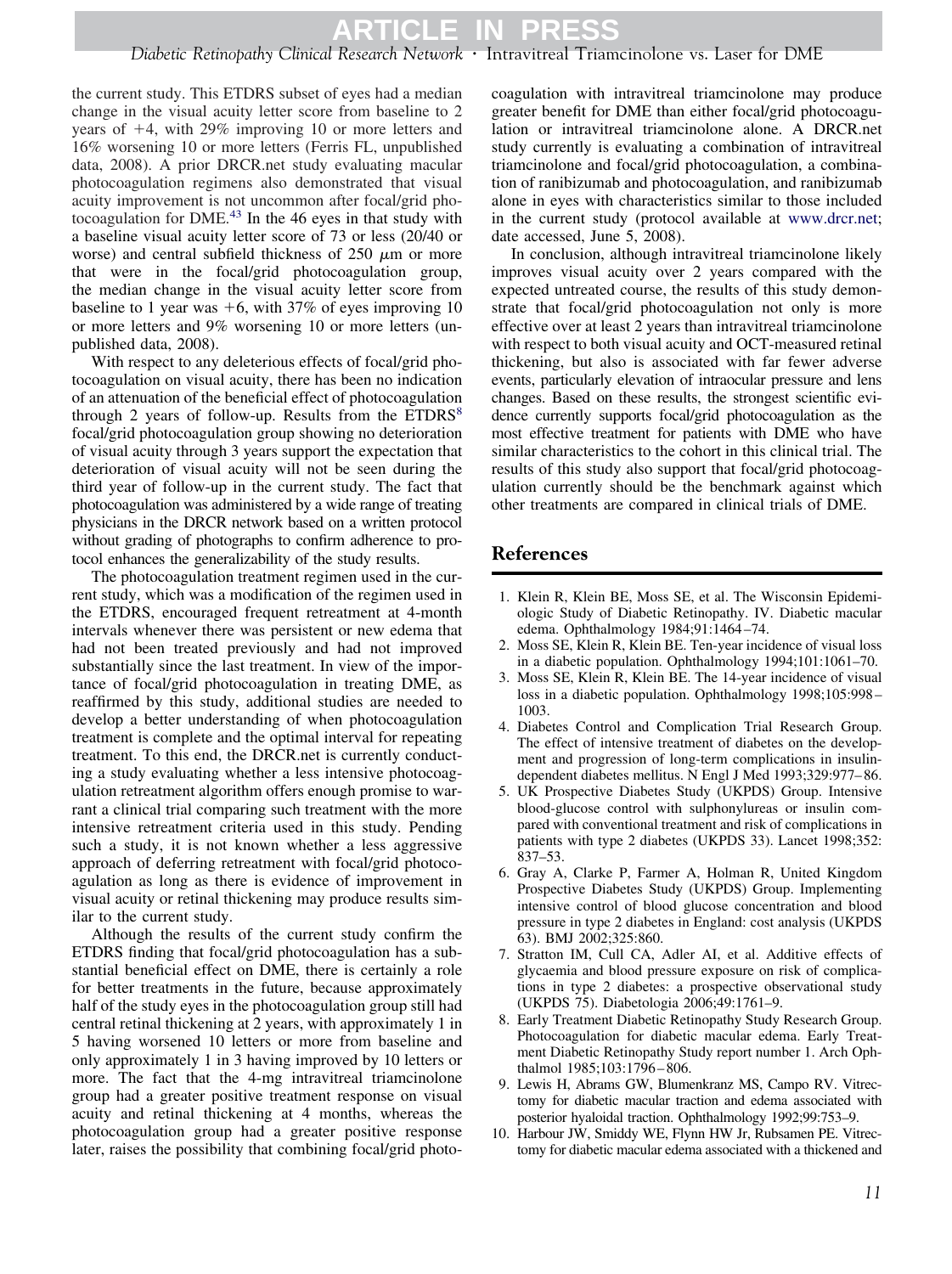<span id="page-11-0"></span>taut posterior hyaloid membrane. Am J Ophthalmol 1996; 121:405–13.

- 11. Tachi N, Ogino N. Vitrectomy for diffuse macular edema in cases of diabetic retinopathy. Am J Ophthalmol 1996;122:258– 60.
- 12. Pendergast SD, Hassan TS, Williams GA, et al. Vitrectomy for diffuse diabetic macular edema associated with a taut premacular posterior hyaloid. Am J Ophthalmol 2000;130:178–86.
- 13. Ikeda T, Sato K, Katano T, Hayashi Y. Vitrectomy for cystoid macular oedema with attached posterior hyaloid membrane in patient with diabetes. Br J Ophthalmol 1999;83:12–4.
- 14. Yamamoto T, Akabane N, Takeuchi S. Vitrectomy for diabetic macular edema: the role of posterior vitreous detachment and epimacular membrane. Am J Ophthalmol 2001;132:369–77.
- 15. Hartley KL, Smiddy WE, Flynn HW Jr, Murray TG. Pars plana vitrectomy with internal limiting membrane peeling for diabetic macular edema. Retina 2008;28:410–9.
- 16. Figueroa MS, Contreras I, Noval S. Surgical and anatomical outcomes of pars plana vitrectomy for diffuse nontractional diabetic macular edema. Retina 2008;28:420–6.
- 17. PKC-DMES Study Group. Effect of ruboxistaurin in patients with diabetic macular edema: thirty-month results of the randomized PKC-DMES clinical trial. Arch Ophthalmol 2007; 125:318–24.
- 18. Nguyen QD, Tatlipinar S, Shah SM, et al. Vascular endothelial growth factor is a critical stimulus for diabetic macular edema. Am J Ophthalmol 2006;142:961–9.
- 19. Chun DW, Heier JS, Topping TM, et al. A pilot study of multiple intravitreal injections of ranibizumab in patients with center-involving clinically significant diabetic macular edema. Ophthalmology 2006;113:1706–12.
- 20. Macugen Diabetic Retinopathy Study Group. A phase II randomized double-masked trial of pegaptanib, an anti-vascular endothelial growth factor aptamer, for diabetic macular edema. Ophthalmology 2005;112:1747–57.
- 21. Jonas JB, Sofker A. Intraocular injection of crystalline cortisone as adjunctive treatment of diabetic macular edema. Am J Ophthalmol 2001;132:425–7.
- 22. Martidis A, Duker JS, Greenberg PB, et al. Intravitreal triamcinolone for refractory diabetic macular edema. Ophthalmology 2002;109:920–7.
- 23. Jonas JB, Kreissig I, Degenring R. Intraocular pressure after intravitreal injection of triamcinolone acetonide. Br J Ophthalmol 2003;87:24–7.
- 24. Jonas J, Heatley G, Spaide R, Varma R. Intravitreal triamcinolone acetonide and secondary ocular hypertension. J Glaucoma 2005;14:168–71.
- 25. Jonas JB, Degenring RF, Kreissig I, et al. Intraocular pressure elevation after intravitreal triamcinolone acetonide injection. Ophthalmology 2005;112:593–8.
- 26. Jonas JB, Degenring R, Vossmerbaeumer U, Kamppeter B. Frequency of cataract surgery after intravitreal injection of high-dosage triamcinolone acetonide. Eur J Ophthalmol 2005; 15:462–4.
- 27. Aiello LP, Bursell SE, Clermont A, et al. Vascular endothelial growth factor-induced retinal permeability is mediated by protein kinase C in vivo and suppressed by an orally effective beta-isoform-selective inhibitor. Diabetes 1997;46:1473–80.
- 28. Antonetti DA, Barber AJ, Hollinger LA, et al. Vascular endothelial growth factor induces rapid phosphorylation of tight junction proteins occludin and zonula occluden: 1. A potential mechanism for vascular permeability in diabetic retinopaty and tumors. J Biol Chem 1999;274:23463–7.
- 29. Senger DR, Galli SJ, Dvorak AM, et al. Tumor cells secrete a vascular permeability factor that promotes accumulation of ascites fluid. Science 1983;219:983–5.
- 30. Antonetti DA, Barber AJ, Khin S, et al, Penn State Retina Research Group. Vascular permeability in experimental diabetes is associated with reduced endothelial occludin content: vascular endothelial growth factor decreases occludin in retinal endothelial cells. Diabetes 1998;47:1953–9.
- 31. Barber AJ, Antonetti DA. Mapping the blood vessels with paracellular permeability in the retinas of diabetic rats. Invest Ophthalmol Vis Sci 2003;44:5410–6.
- 32. Joussen AM, Poulaki V, Mitsiades N, et al. Suppression of Fas-FasL-induced endothelial cell apoptosis prevents diabetic blood-retinal barrier breakdown in a model of streptozotocininduced diabetes. FASEB J 2003;17:76–8.
- 33. Miyamoto K, Khosrof S, Bursell SE, et al. Prevention of leukostasis and vascular leakage in streptozotocin-induced diabetic retinopathy via intercellular adhesion molecule-1 inhibition. Proc Natl Acad Sci U S A 1999;96:10836-41.
- 34. Kern TS. Contributions of inflammatory processes to the development of the early stages of diabetic retinopathy. Exp Diabetes Res 2007;2007:95103.
- 35. Joussen AM, Poulaki V, Le ML, et al. A central role for inflammation in the pathogenesis of diabetic retinopathy. FASEB J 2004;18:1450–2.
- 36. Nauck M, Karakiulakis G, Perruchoud A, et al. Corticosteriods inhibit the expression of the vascular endothelial growth factor gene in human vascular smooth muscle cells. Euro J Pharmacol 1998;341:309–15.
- 37. Nauck M, Roth M, Tamm M, et al. Induction of vascular endothelial growth factor by platelet-activating factor and platelet-derived growth factor is downregulated by corticosteroids. Am J Respir Cell Mol Biol 1997;16:398–406.
- 38. Chen SD, Lochhead J, Patel CK. Diffuse intraocular dispersion of triamcinolone particles as a cause of sterile endophthalmitis [letter]. Arch Ophthalmol 2004;122:1733.
- 39. Moshfeghi DM, Kaiser PK, Bakri SJ, et al. Presumed sterile endophthalmitis following intravitreal triamcinolone acetonide injection. Ophthalmic Surg Lasers Imaging 2005;36: 24–9.
- 40. Beck RW, Moke PS, Turpin AH, et al. A computerized method of visual acuity testing: adaptation of the Early Treatment of Diabetic Retinopathy Study testing protocol. Am J Ophthalmol 2003;135:194–205.
- 41. Diabetic Retinopathy Clinical Research Network. Relationship between optical coherence tomography-measured central retinal thickness and visual acuity in diabetic macular edema. Ophthalmology 2007;114:525–36.
- 42. Early Treatment Diabetic Retinopathy Study Research Group. Fundus photographic risk factors for progression of diabetic retinopathy: ETDRS report number 12. Ophthalmology 1991; 98(suppl):823–33.
- 43. Writing Committee for the Diabetic Retinopathy Clinical Research Network. Comparison of the modified Early Treatment Diabetic Retinopathy Study and mild macular grid laser photocoagulation strategies for diabetic macular edema. Arch Ophthalmol 2007;125:469–80.
- 44. Early Treatment Diabetic Retinopathy Study Research Group. Treatment techniques and clinical guidelines for photocoagulation of diabetic macular edema: Early Treatment Diabetic Retinopathy Study report number 2. Ophthalmology 1987;94: 761–74.
- 45. Little RJA, Rubin DB. Statistical Analysis with Missing Data. New York: Wiley; 1987:255–9. Wiley series in probability and mathematical statistics.
- 46. Hochberg Y. A sharper Bonferroni procedure for multiple tests of significance. Biometrika 1988;75:800–2.
- 47. Ip MS, Bressler SB, Antoszyk AN, et al. A randomized trial comparing intravitreal triamcinolone and laser photocoagula-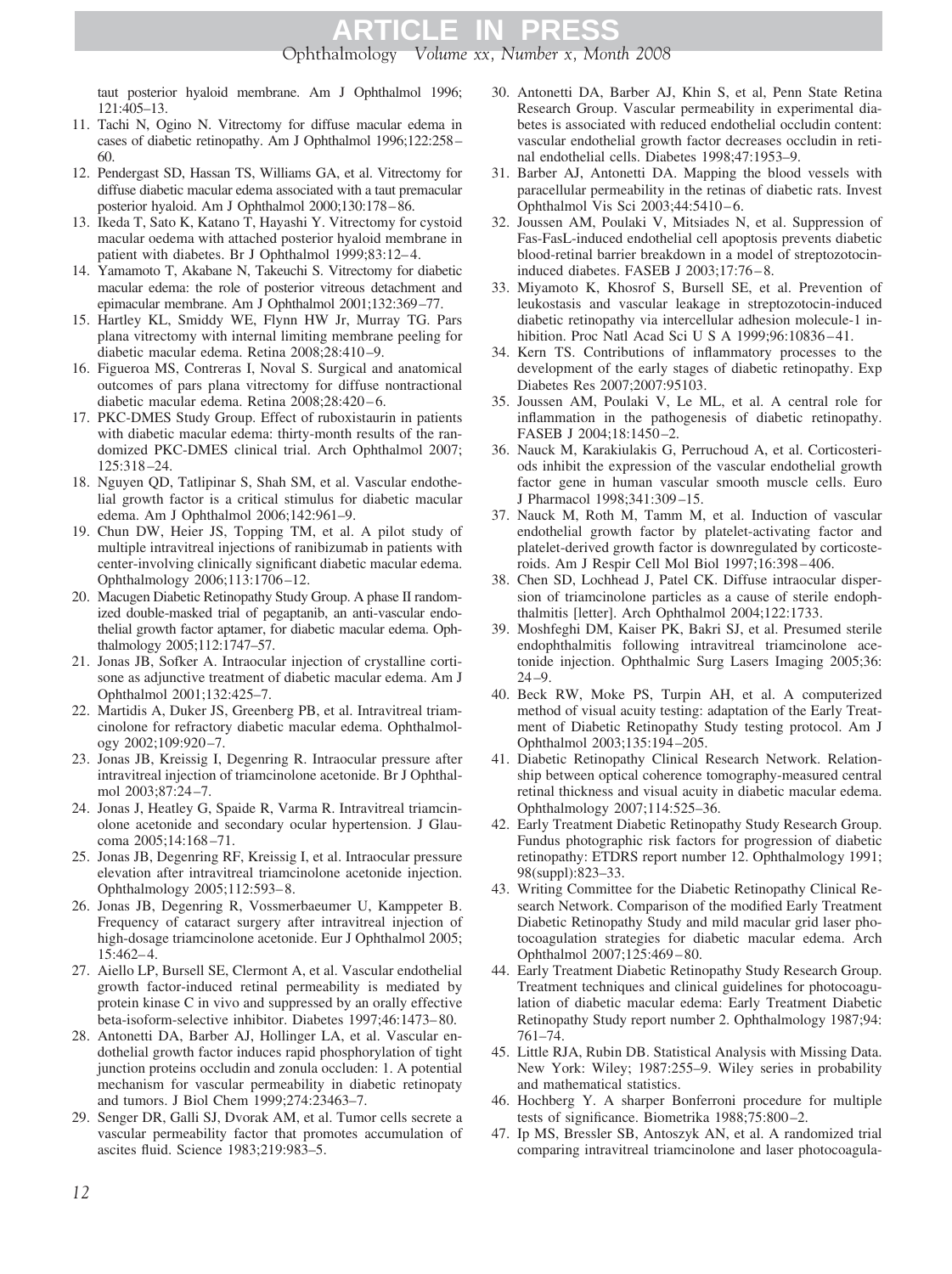<span id="page-12-0"></span>tion for diabetic macular edema: baseline features. Retina 2008;28:919–30.

- 48. Freund KB, Laud K, Eandi CM, Spaide RF. Silicone oil droplets following intravitreal injection. Retina 2006;26: 701–3.
- 49. Ockrim ZK, Sivaprasad S, Falk S, et al. Intravitreal triamcinolone versus laser photocoagulation for persistent diabetic macular oedema. Br J Ophthalmol 2008;92:795–9.
- 50. Gillies MC, Sutter FK, Simpson JM, et al. Intravitreal triamcinolone for refractory diabetic macular edema: two-year results of a double-masked, placebo-controlled, randomized clinical trial. Ophthalmology 2006;113:1533–8.
- 51. Then Bergh F, Grasser A, Trenkwalder C, et al. Binding characteristics of the glucocorticoid receptor in peripheral blood lymphocytes in multiple sclerosis. J Neurol 1999; 246:292–8.

## **Footnotes**

Originally received: April 29, 2008. Final revision: June 6, 2008. Accepted: June 11, 2008. Available online:  $\bullet \bullet \bullet$ . Manuscript no. 2008-530.

A list of the members of the Diabetic Retinopathy Clinical Research Network participating in the trial appears in the online Appendix 1 available at [http://aaojournal.org.](http://aaojournal.org)

Writing Committee. Lead authors: Michael S. Ip, Allison R. Edwards, Roy W. Beck, Neil M. Bressler; additional writing committee members (in alphabetical order): Lloyd Paul Aiello, David J. Browning, Michael J. Elman, Scott M. Friedman, Frederick L. Ferris, Adam R. Glassman, Craig Kollman, Angela Price.

Supported through a cooperative agreement from the National Eye Institute and the National Institute of Diabetes and Digestive and Kidney Diseases, National Institutes of Health, Department of Health and Human Services, Bethesda, Maryland (grant nos.: EY14231, EY14269, EY14229).

- 52. Schottelius A, Wedel S, Weltrich R, et al. Higher expression of glucocorticoid receptor in peripheral mononuclear cells in inflammatory bowel disease. Am J Gastroenterol 2000;95: 1994–9.
- 53. Massin P, Audren F, Haouchine B, et al. Intravitreal triamcinolone acetonide for diabetic diffuse macular edema: preliminary results of a prospective controlled trial. Ophthalmology 2004;111:218–24.
- 54. Lam DS, Chan CK, Mohamed S, et al. Intravitreal triamcinolone plus sequential grid laser versus triamcinolone or laser alone for treating diabetic macular edema: six-month outcomes. Ophthalmology 2007;114:2162–7.
- 55. Avitabile T, Longo A, Reibaldi A. Intravitreal triamcinolone compared with macular laser grid photocoagulation for the treatment of cystoid macular edema. Am J Ophthalmol 2005; 140:695–702.

The funding organization participated in oversight of the conduct of the study and review of the manuscript but not directly in the design of the study, the conduct of the study, data collection, data management, data analysis, interpretation of the data, or preparation of the manuscript. Allergan, Inc., provided the triamcinolone and topical antibiotics after successfully competing for a request for proposals issued by DRCR.net for a company to provide a preservative-free triamcinolone for the study. As per the DRCR.net Industry Collaboration Guidelines (available at [www.](http://www.drcr.net) [drcr.net\)](http://www.drcr.net), the DRCR.net had complete control over the design of the protocol, ownership of the data, and all editorial content of presentations and publications related to the protocol. Allergan, Inc., has provided unrestricted funds to DRCR.net for its discretionary use. A complete list of all DRCR.net investigator financial disclosures can be found at [www.drcr.](http://www.drcr.net) [net.](http://www.drcr.net)

Correspondence to Michael S. Ip, MD, c/o Jaeb Center for Health Research, 15310 Amberly Drive, Suite 350, Tampa, FL 33647. E-mail: drcrnetB3@jaeb.org.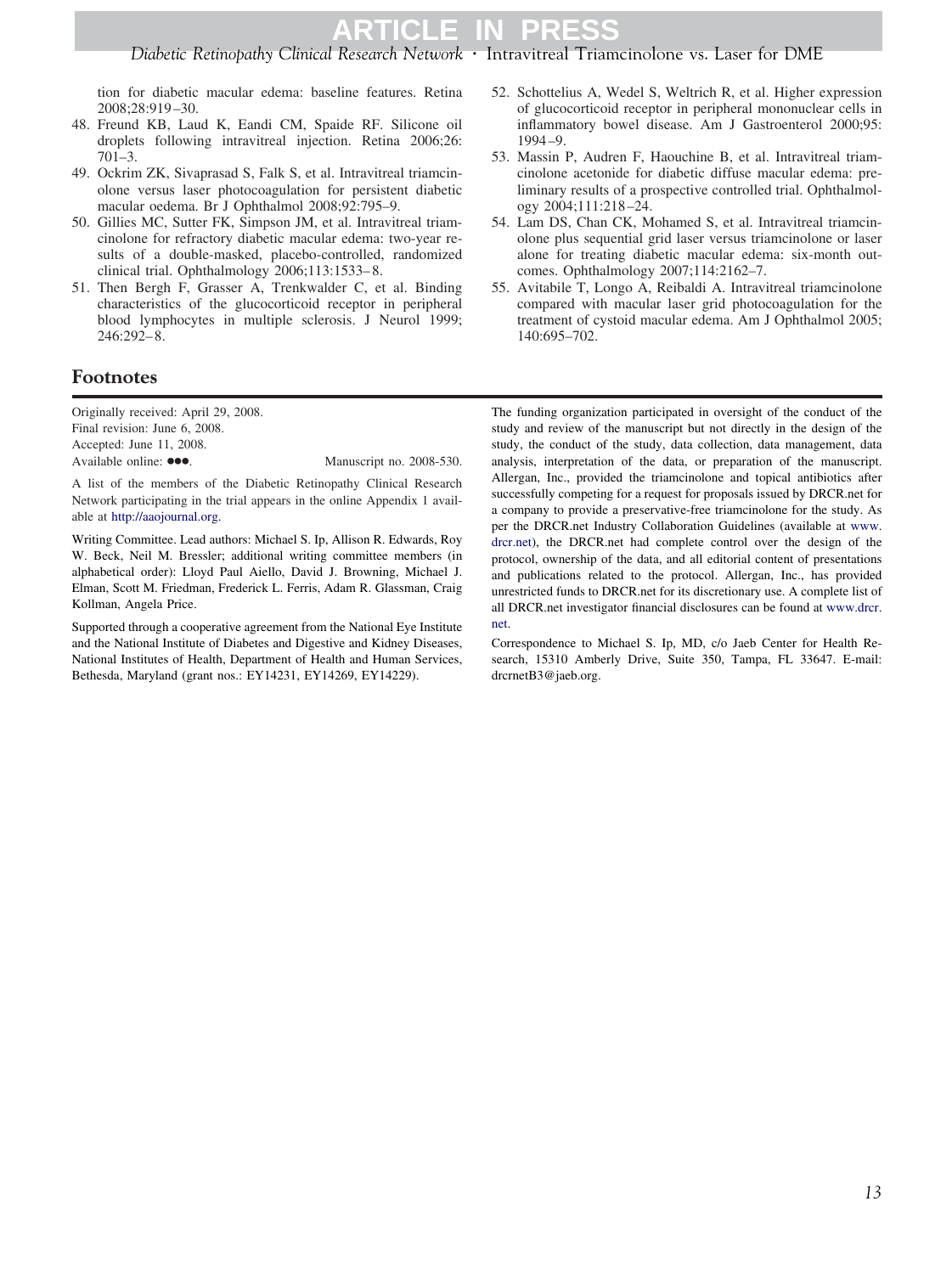## **Appendix: 1**

#### **Participating Diabetic Retinopathy Clinical Research Network Clinical Sites**

Sites are listed in order by number of subjects enrolled into the study. The number of subjects enrolled is noted in parentheses, preceded by the site location and the site name. Personnel are listed as (I) for investigator, (C) for coordinator, (V) for visual acuity tester, and (P) for photographer.

Elman Retina Group, P.A., Baltimore, Maryland (31): Michael J. Elman (I), Robert Z. Raden (I), Michelle D. Sloan (C), Tammy M. Butcher (C), JoAnn Starr (C, V), Dena Salfer-Firestone (V), Pamela V. Singletary (V), Teresa Coffey (V), Nancy Gore (V), Giorya Shabi (P), Terri Cain (P), and Peter Sotirakos (P).

Retina and Vitreous Associates of Kentucky, Lexington, Kentucky (29): Thomas W Stone (I), William J. Wood (I), Rick D. Isernhagen (I), John W. Kitchens (I), Wanda R. Heath (C), Diana M. Holcomb (C), Judith L. Cruz (V), Jeanne Van Arsdall (V), Michelle Buck (V), Catherine Millett (V), Edward A. Slade (P), Stephen T. Blevins (P).

Central Florida Retina Institute, Lakeland, Florida (22): Scott M. Friedman (I), Oren Z. Plous (I), Kelly A. Blackmer (C), Jolleen S. Key (C, P, V), Steve D. Carlton (C, P, V), Karen L. Sjoblom (P, V), Damanda A. Fagan (V), Virginia Gregory (P, V), Jessica Maldonado (P), Katie A. Gostischa (P), Allen McKinney (P, V).

Retina Vitreous Consultants, Fort Lauderdale, Florida (20): Ronald J. Glatzer (I), W. Scott Thompson (I), Jaclyn A. Brady-Lopez (C), Cindy V. Fernandez (C), Alicia A. Tardif (C), Clifford M. Sherley (V), Evelyn Quinchia (V), Joyce A. Birth (V), Antonio Bolet (V), Janet Benton-Murray (V), Patricia Aramayo (P), Brian M. Fernandez (P), Michelle Earl (P), Karen L. McHugh (P).

Retina-Vitreous Surgeons of Central New York, PC, Syracuse, New York (20): G. Robert Hampton (I), Samuel C. Spalding (I), Paul F. Torrisi (I), Bryan K. Rutledge (I), Cindy J. Grinnell (C, V), Fayth M. DiSano (C, V), Lynn M. Kwasniewski (V), Tanya C. Czajak (V), Peter B. Hay (P), Jeanne L. Burke (P), Kenneth B. Fyles (P), Bob Corey (P), Lynn A. Capone (P).

Charlotte Eye, Ear, Nose and Throat Assoc., PA, Charlotte, North Carolina (19): David Browning (I), Andrew N. Antoszyk (I), Danielle R. Brooks (C, V), Melissa K. Cowen (C, V), Jennifer V. Helms (C, V), Angela K. Price (C, V), Heather L. Murphy (V), Lisa B. Chatari (V), Roderick O. Walker (V), Rachel E. Pierce (V), Donna McClain (P), Karen A. Ruiz (P), Linda M. Davis (P), Uma M. Balasubramaniam (P), Brian Lutman (P), Michael D. McOwen (P), Richard J. George (P), Loraine M. Clark (P).

California Retina Consultants, Santa Barbara, California (18): Dante J. Pieramici (I), Alessandro A. Castellarin (I), Melvin D. Rabena (C, V), Robin Smith (C), Liza D. Magana (C, V), Amy L. Sterling (C, P), Joanie M. Turner (C, V), Tamara A. Norton (C), Sarah K. Davies (C, V), Elizabeth A. Robbins (C), Liz Tramel (V), Jessica C. Basefsky (V), Kelly Avery (V), Debbie Hernandez (V), Melissa L. Kruzel (P), Karen Boyer (P), Matthew Giust (P).

Casey Eye Institute, Portland, Oregon (17): Andreas K. Lauer (I), Christina J. Flaxel (I), Thomas S. Hwang (I), Susan I. Pope (C, V), Shelley A. Hanel (C, V), Maureen D. Toomey (V), Debora R. Vahrenwald (V), Susan K. Nolte (V), Shirley D. Ira (V), Patrick R. Wallace (P), Patrick B. Rice (P), Kelly L. West (P), Ellen F. Redenbo (P), Peter N. Steinkamp (P), Jessica M. Gaultney (P), Chris S. Howell (P).

Retina Associates of Cleveland, Inc., Beachwood, Ohio (16): Lawrence J. Singerman (I), Michael A. Novak (I), David G. Miller (I), Trina M. Nitzsche (C, V), Elizabeth McNamara (C, V), Kimberly L. Schach (C), Diane E. Weiss (C), Vivian Tanner (V), Kimberly A. Dubois (V), Tamara L. Cunningham (P), Gregg A. Greanoff (P), Sheila K. Smith-Brewer (P), John C. DuBois (P).

University of Wisconsin-Madison, Department of Ophthalmology/Retina Service, Madison, Wisconsin (15): Justin Gottlieb (I), Barbara A. Blodi (I), Michael M. Altaweel (I), Michael S. Ip (I), T. Michael Nork (I), Kathryn F. Burke (C, V), Barbara H. Soderling (C, V), Jennie R. Perry-Raymond (C), Angela M. Wealti (V), Erika D. Soderling (V), Alyson J. Pohlman (V), Kristine A. Dietzman (V), Guy F. Somers (V), Shelly R. Olson (V), John C. Peterson (P), Denise A. Krolnik (P), Gene E. Knutson (P).

Vitreoretinal Consultants, Houston, Texas (13): David M. Brown (I), Rosa Y. Kim (I), Tien P. Wong (I), Matthew S. Benz (I), Richard H. Fish (I), Jennifer E. Hallett (C), Margaret A. Rodriguez (C), Rebecca De La Garza (C), Celia Hutchinson (C), Xiaozhou Sher Tang (C), Jennifer B. Norris (C), Dallas Kubecka (V), Shayla Hay (V), Karin A. Mutz (V), Amanda D. Kimbrough (V), Amanda Williamson (P), Eric N. Kegley (P), Marriner L. Skelly (P), Mark A. Evans (P).

Loma Linda University Health Care, Department of Ophthalmology, Loma Linda, California (12): Joseph T. Fan (I), Mukesh Bhogilal Suthar (I), Michael E. Rauser (I), Kara E. Rollins (C, P, V), Arun K. Chakrabarty (C), Christy G. Quesada (C, V), Sarina L. Osuna (C, P, V), Carrousel J. Corliss (C, P, V), William H. Kiernan (V), Alice M. Ortega (V), Gene Saldana (P), William Milam (P), Johnathan D. Cloud (P).

John-Kenyon American Eye Institute, New Albany, Indiana (12): Howard S. Lazarus (I), Debra Paige Bunch (C, V), Angela D. Ridge (C), Kelly Booth (V), Liana C. Davis (V), Jay Moore (P), Margaret Trimble (P).

Retina Consultants, Providence, Rhode Island (12): Caldwell W. Smith (I), Harold A. Woodcome (I), Magdalena G. Krzystolik (I), Paul B. Greenberg (I), Robert H. Janigian (I), Collin L. DuCoty (C), Sylvia Varadian (C), Claudia Salinas (V), Sandra Henriques (V), Erika Banalewicz (V), Mark Hamel (P), Alex L. Nagle (P).

Retina Consultants of Delmarva, P.A., Salisbury, Maryland (12): Jeffrey D. Benner (I), John W. Butler (I), Hannah Scott (C, V), Kelli Hamill (V), Jennifer M. McCrorey (V), Robin L. Hurley (P), Lynda Welch (P), Cristy Carbaugh (P), Adele E. Goodwin (P).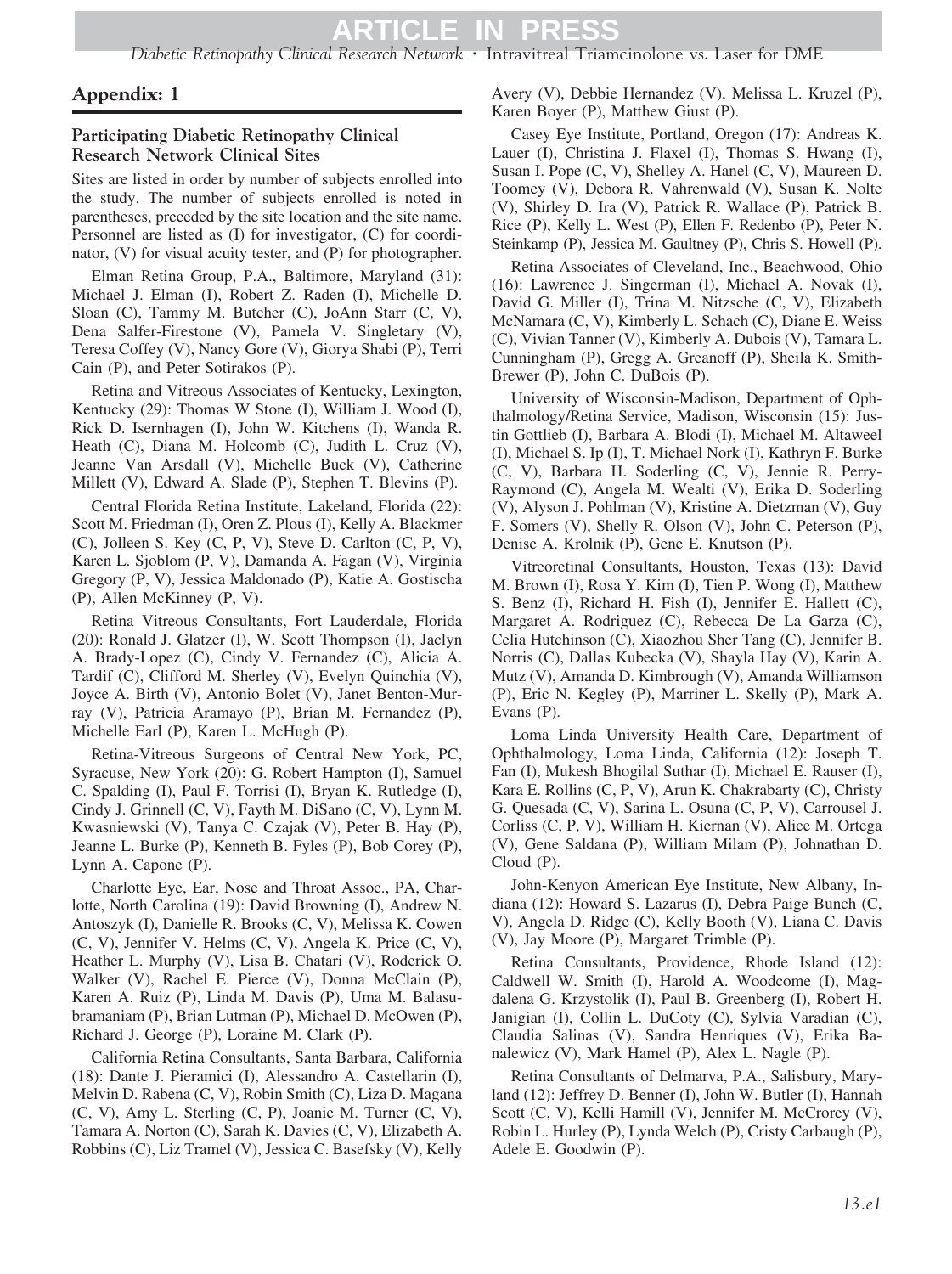## Ophthalmology *Volume xx, Number x, Month 2008* **ARTICLE IN PRESS**

Central Florida Retina, Lake Mary, Florida (11): Preston P. Richmond (I), John C. Olson (I), Douglas F. Lieb (I), C. Durham Barnes (I), Saad A. Shaikh (I), Neil J. Okun (I), Ginny Bell (C, P), Laverne Denise Davila (C, P, V), Joyce A. Treutel (V), Cathy Huertas (V), Clarivel R. Diaz (V), Trudy E. Thornton (P), Ross Jarrett (P).

West Texas Retina Consultants P.A., Abilene, Texas (10): Sunil S. Patel (I), S. Young Lee (I), Kristen L. Garcia (C, P, V), Angela Jaimes (C, P, V), Brenda K. Arrington (C, P, V), Brandi L. Dunn (C, P, V), Gwyn R. Nafe (V), Tammy Jones (P), Leah D. Adams (P), Tamara A. Bartlett (P).

Maine Vitreoretinal Consultants, Bangor, Maine (10): Deborah Hoffert (I), Thomas E. Flynn (I), Dawn Sutherland (C, P, V), Luana R. Wilbur (C, V), Tara Forni (V), Pru Betterley (P), Mandy L. Shorey (P), Kimberly A. Frazier (P).

Retina-Vitreous Associates Medical Group, Beverly Hills, California (10): Roger L. Novack (I), David S. Boyer (I), Firas M. Rahhal (I), Saba Mukarram (C), Tammy Gasparyan (C), Julio Sierra (V), Jackie Sanguinet (V), Adam Smucker (P), Jeff Kessinger (P).

Joslin Diabetes Center, Boston, Massachusetts (10): George S. Sharuk (I), Timothy J. Murtha (I), Paul G. Arrigg (I), Jennifer K. Sun (I), Ann Kopple (C), Margaret E. Stockman (C, P, V), Leila Bestourous (V), Jerry D. Cavallerano (V), James Strong (P), Ellen L. Casazza (P), Robert W. Cavicchi (P), Deborah K. Schlossman (I), Sabera T. Shah (I), Lloyd Paul Aiello (I).

Denver Health Medical Center, Denver, Colorado (10): Jon M. Braverman (I), Antonio P. Ciardella (I), Leif S. Ryman (C), Melissa A. Stillberger (C), Janelle Dane Zapata (V), Sasha I. Montalvo (V), Rosemary C. Rhodes (V), Debbie M. Brown (P).

Southeastern Retina Associates, P.C., Knoxville, Tennessee (10): Joseph Googe (I), Nicholas G. Anderson (I), Christina T. Higdon (C, V), Charity D. Morris (C), Stephanie Evans (C), Tara E. Strong (C), Vicky L. Seitz (V), Cecile Hunt (V), David J. Cimino (V), Paul A. Blais (P), Michael Jacobus (P).

Texas Retina Associates, Lubbock, Texas (10): Michel Shami (I), Phyllis Pusser (C), Carrie L. Tarter (C,V), Natalie R. Gutierrez (V), Linda Squires (V), Erinn M. Anderson (P), Thom F. Wentlandt (P).

Dean A. McGee Eye Institute, Oklahoma City, Oklahoma (10): Ronald M. Kingsley (I), Robert E. Leonard (I), Misty D. Youngberg (C, V), Lisa M. Ogilbee (C, V), Connie J. Dwiggins (V), Jesse S. Hart (V), William R. Richmond (P), Russ Burris (P).

Paducah Retinal Center, Paducah, Kentucky (10): Carl W. Baker (I), Tracey M. Caldwell (C, P), Tracey R. Martin (V), Mary J. Palmer (V), Lynnette F. Lambert (V), Alecia B. Travis (P), Dawn D. Smith (P).

Carolina Retina Center, Columbia, South Carolina (9): Jeffrey G. Gross (I), Barron C. Fishburne (I), Michael A. Magee (I), Amy M. Flowers (C, V), Peggy W. Cummings (C), Kayla L. Henry (C, V), Regina A. Gabriel (V), Kristin K. Bland (V), Heidi K. Lovit (V), Chris N. Mallet (P), Randall L. Price (P).

Texas Retina Associates, Dallas, Texas (9): Gary E. Fish (I), Robert C. Wang (I), Jean Arnwine (C), Brenda Sanchez (V), Sally Arceneaux (V), Betsy L. Hendrix (P), Kimberly Cummings (P), Penny Ellenich (P), Diana Jaramillo (P), Keith Gray (P), Hank Aguado (P).

University of Texas Medical Branch, Department of Ophthalmology and Visual Sciences, Galveston, Texas (9): Garvin H. Davis (I), Helen K. Li (I), Happy Spillar (C), Vicky L. Seitz (C, V), Aurora D. Zertuche (C, V), Rhonda R. Nolen (C, V), John M. Bourg (V), Gloria A. Garcia-Garza (V), Zbigniew Krason (P), John Horna (P), Amber Crocker (P), Craig Kelso (P).

Associated Retinal Consultants, Grand Rapids, Michigan (9): Thomas M. Aaberg (I), Paul V. Raphaelian (I), Sarita Scott (C, V), Sandy Kronlein (C, V), Debra Markus (V), Sandra Lewis (P).

Penn State College of Medicine, Hershey, Pennsylvania (9): Ingrid U. Scott (I) Thomas W. Gardner (I), Kimberly A. Neely (I), Susan M. Chobanoff (C, V), Laura E. Walter (C, V), Mary Wilmarth (C, V), Mary L. Frawley (V), James D. Strong (P), Timothy J. Bennett (P).

University of Pennsylvania Scheie Eye Institute, Philadelphia, Pennsylvania (9): Alexander J. Brucker (I), Robert A. Stoltz (I), Sheri Drossner (C, V), Joan C. DuPont (C, V), Stacy L. Boxley (C, V), Monique McRay (V), Cheryl Devine (P), Laurel Weeney (P), Jim M. Berger (P), William Nyberg (P), Tomas S. Aleman (P).

Palmetto Retina Center, West Columbia, South Carolina (9): W. Lloyd Clark (I), John A. Wells (I), Marcia D. Gridine (C, V), Ruth T. Bearden (C), Cassie P. Cahill (V), Peggy D. McDougal (V), Melissa L. Henderson (P), Amy B. Hickman (P), Robbin Spivey (P).

Wake Forest University Eye Center, Winston-Salem, North Carolina (9): Craig Michael Greven (I), M. Madison Slusher (I), Joan Fish (C, V), Frances Marie Ledbetter (C, V), Mark D. Clark (P), David T. Miller (P), Marshall Tyler (P).

Texas Retina Associates, Arlington, Texas (8): David G. Callanan (I), Wayne A. Solley (I), Patricia J. Bradley (C), Glenda Janay Elmore (C), Cheryl A. Grimes (C), Jodi R. Creighton (C, V), Yolanda Garcia (V), Bob Boleman (P), Keith Gray (P).

Case Western Reserve University, Cleveland, Ohio (8): Suber S. Huang (I), Nicole M. Chattah (C), Lori L. Karpinecz (C), Karen B. Buckholz (C), Marie A Norell (C), Claudia Clow (V), Kathy Carlton (V), Stephanie Burke (P), Mark A. Harrod (P), Geoffrey Pankhurst (P), Beth Ann M. Benetz (P).

Retina Consultants of Southwest Florida, Fort Myers, Florida (8): Glenn Wing (I), Paul A. Raskauskas (I), A. Thomas Ghuman (I), Joseph P. Walker (I), Cheryl Kiesel (C, P), Eileen Knips (C, P), Danielle Dyshanowitz (V), Jennifer M. Banks (V).

Charles A. Garcia, P.A. and Associates, Houston, Texas (8): Charles A. Garcia (I), Kartik Patel (I), William J Foster (I), John McCrary (I), Elizabeth Garibay (C, V), Emma M. Lessieur (C, P, V), Otila Martinez (C), Daniel Banda (V), Juan P. Montoya (V), Cecilia Vi Nguyen (V), Hugo L. Paz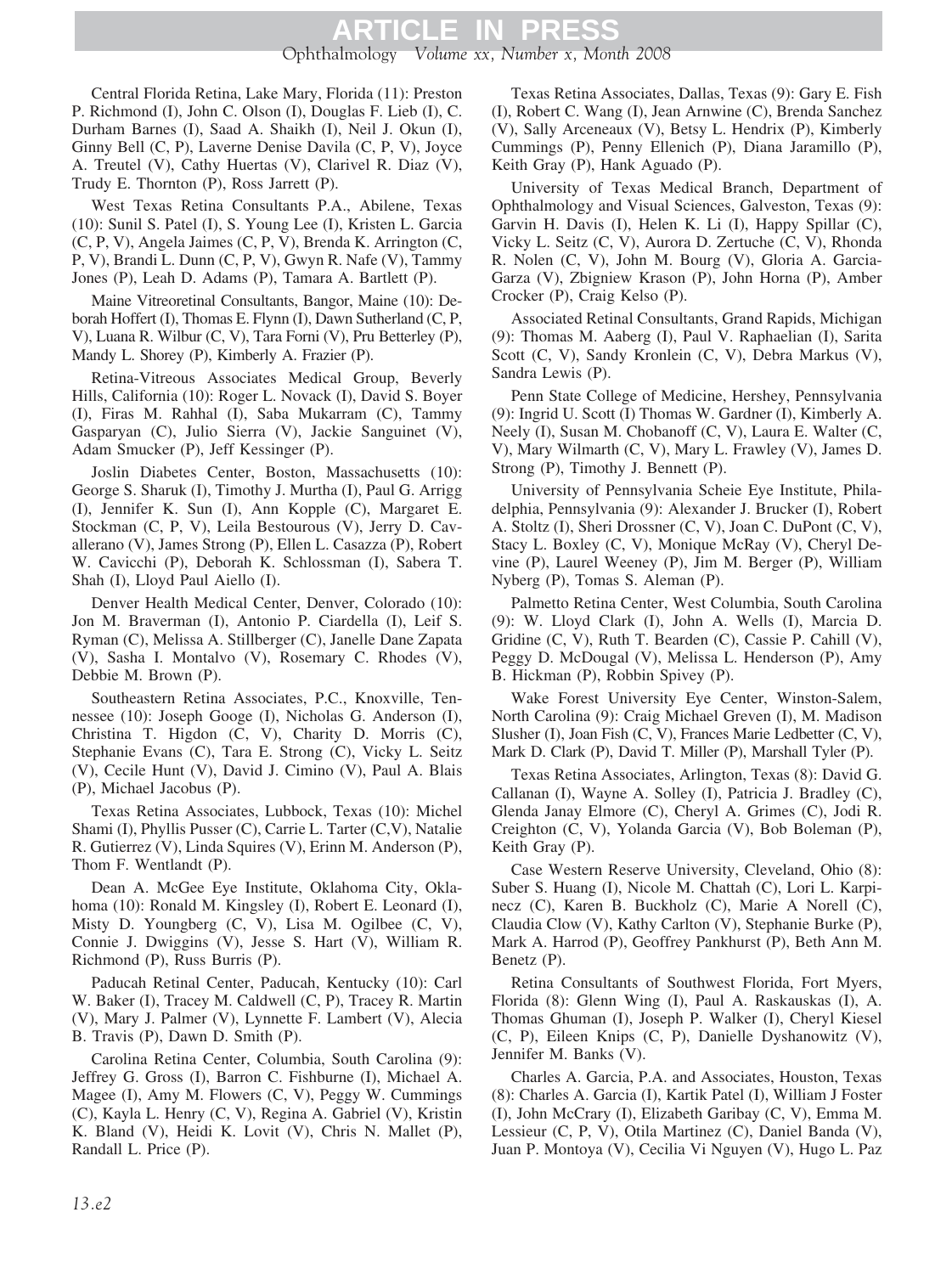**ARTICLE IN** 

*Diabetic Retinopathy Clinical Research Network* Intravitreal Triamcinolone vs. Laser for DME

(V), Edgardo Santisbon (V), Angela Ramirez (P), Sindya M. Cerda (P), Luis R. Salinas (P), Cary A. Stoever (P), Ben Livas (P), Erica Cummings (P), Enrique E. Calderon (P).

Illinois Retina Associates, Joliet, Illinois (8): John S. Pollack (I), Joseph M. Civantos (I), Barbara J. Ciscato (C, V), Robin A. Mikota (V), Belinda M. Kosinski (V), Daniel W. Muir (P).

Retina Center, PA, Minneapolis, Minnesota (8): Abdhish R. Bhavsar (I), Tanya M Olson (C), Carmen Chan (C, P), Jennifer Ries (C), William B. Carli (V), Samillya L. Pearson (V), Craig H. Hager (V), Melinda Spike-Kivel (V), Jef Jodell (P), Laura Taylor-Reetz (P).

International Eye Center, Tampa, Florida (8): Don John Perez Ortiz (I), Bernard R. Perez (I), Madelyn Alvarez (C, P, V), Rita L. Johnson (C, P, V), Sandra E. Montoya (C, P, V), Ross Jarrett (P).

OSU Eye Physicians and Surgeons, LLC, Dublin, Ohio (7): Frederick H. Davidorf (I), Robert B. Chambers (I), R. Joy Elliott (C), Jill D. Milliron (C), Heather L. Justice (V), Chhanda G. Chaudhuri (V), Jerilyn G. Perry (V), Amy C. Halk (P), Scott J. Savage (P), Michael J. Keating (P).

Southeastern Retina Associates, PC, Kingsport, Tennessee (7): Howard L. Cummings (I), D. Allan Couch (I), Joseph M. Gunn (I), Deanna Jo Long (C, P), Gail Darnell (C), Jeni Jill Vermillion (C, P), Rachel Mallard (V), Julie P. Berry (V), Stacy Carpenter (P).

Jules Stein Eye Institute, Los Angeles, California (7): Steven D. Schwartz (I), Christine R. Gonzales (I), Anurag Gupta (I), Rosaleen Ostrick (C), Juewon W. Khwarg (C), Marie-Louise Rosman (C, P), Bita Shokouh (V), Melissa Chun (V), Jennie Kageyama (V), Joel Moral (P), Mirella Tetreault (P), David L. Le Beck (P), Kristin M. Lipka (P).

Medical College of Wisconsin, Milwaukee, Wisconsin (7): Judy E. Kim (I), William J. Wirostko (I), Dennis P. Han (I), Dawn Alvarez (C, V), Troy S. Drescher (C, V), Christine Y. Lange (C, V), Kelly M. Reiter (C, V), Jeanette Graf (C), Judy Flanders (V), Vicki Barwick (V), Kathy J. Selchert (P), Dennis B. Backes (P), Joseph R. Beringer (P).

Bay Area Retina Associates, Walnut Creek, California (7): Stewart A. Daniels (I), Subhransu K. Ray (I), Craig J. Leong (I), T. Daniel Ting (I), Cindy M. Moreci (C), Sumie Takahara (C, V), Kathleen J. Dowell (C), William M. Combs (V), Rouella J. Tejada (V), Nicole Hom (V), Megan Williams (V), Matthew D. Hughes (P), Fred Hanamoto (P).

Retina Research Center, Austin, Texas (6): Brian B. Berger (I), Ginger J. Manhart (C), Margaret Rodriguez (C), Elisabeth A. Durham (C), Steve A. Jeffers (C), Telisa L. Clevenger-Smith (C), Erin N. Scrivner (C, V), Nicole Callen (V), Melissa A. Talbert (V), Diana S. Dorn (V), Bobbi Gallia (V), Michael T. Gartner (V), Yong Ren (V), Ben Ostrander (P).

Raj K. Maturi, M.D., P.C., Indianapolis, Indiana (6): Raj K. Maturi (I), John T. Minturn (I), Laura A. Bleau (C, P, V), Donna Agugliaro (C), Michelle Storie (V), Carolee K. Novak (V), Denise L. Samaniego (V), Stephanie J. Morrow (V), Abby Maple (V), Jama L. Poston (V), Thomas Steele (P).

Delaware Valley Retina Associates, Lawrenceville, New Jersey (6): Darmakusuma Ie (I), Jeffrey L. Lipkowitz (I), Susan Geraghty (C, P), Beverly R. Sannazzaro (C), Morgan Harper (V), Lydia Polanco (V), Diana Napoli (V), Linda McCall (P).

Valley Retina Institute, McAllen, Texas (6): Victor H. Gonzalez (I), Vincent R. Vann (I), David Aaron Guel (C), ReAnna L. McNames (C), Jessica Herrera (C, P), Dina Ramirez (C), Gracie Rodriguez (V), Marlene Lopez (V), Gloria Garza (V), Maria M. Martinez (V), Alma Herrera (V), Maria G. Trevino (V), Daniel Cuellar (P), Cassandra Garza (P), Rosie M. Corona (P).

Southern California Desert Retina Consultants, MC, Palm Springs, California (6): Clement K Chan (I), Asha S. D. Nuthi (I), David M. Salib (I), Steven G Lin (I), Dariusz G Tarasewicz (I), Kimberly S. Walther (C), William Koch (C), Celeste M. Campbell (C), Kelly E. Sage (C), Eric D. Dickerson (C), Teri A. Andresen (C), Tina B Wiskirchen (C), Trina L. Keith (C), Sara Warren (V), Sandra U. Castillo (V), Kara Rollins (V), Kenneth M Huff (P), Richard Evans (P), Donna J. Chesbrough (P).

Sarasota Retina Institute, Sarasota, Florida (6): Melvin Chen (I), Christine Holland (C), Karen Hagin (V), Rosa Miller (P), Mark Sneath (P).

Retina Consultants, PLLC, Slingerlands, New York (6): Paul M. Beer (I), Naomi Falk (I), Eugenia Olmeda (C, V), Amy L. Newton (C, V), Denise Garza (C), Charisse Whitney (V), Joe Fischer (P), Lisa A. Faulhammer (P), Robert Davis (P).

St. Louis University Eye Institute, St. Louis, Missouri (6): Stephen S. Feman (I), Levent Akduman (I), Joshua S. Anderson (C, P, V), Kevin L. Anderson (C, P, V), Robert John Willerton (C), Rafif Ghadban (V), Patrick Burke (V), Thomas I. Porter (V), Denise Dyniewicz Salvalaggio (V), Lisa Breeding (P), Christopher J. Kleber (P).

Barnes Retina Institute, St. Louis, Missouri (6): Rajendra S. Apte (I), Kevin J. Blinder (I), Nicholas E. Engelbrecht (I), Prabakar Kumar Rao (I), Ginny S. Nobel (C, V), Pamela A. Light (C), Rhonda F. Weeks (C), Carolyn L. Walters (V), Merrilee K. Sgorlon (V), Lynda K. Boyd (V), Annette M. Vaughn (P), Timothy L. Wright (P), Dana L. Gabel (P), Matt L. Raeber (P), Jarrod Wehmeier (P).

Wilmer Eye Institute at Johns Hopkins, Baltimore, Maryland (5): Sharon D. Solomon (I), Daniel Finkelstein (I), Susan Bressler (I), Mary Frey (C, V), Warren Doll (C, V), Deborah Donohue (V), Robert Jurao (V), Siobhan E. Sheehan (V), Syed M. Shah (P), Dennis Cain (P), Rachel Falk (P), Janis Graul (P), Jacquelyn McDonald (P), Charles Herring (P), Judith Belt (P), David Emmert (P).

Rush University Medical Center, Chicago, Illinois (5): Mathew W. MacCumber (I), Pauline T. Merrill (I), Nisha D. Sheth (C), Sarah J. Levine (C), Denise Voskuil-Marre (C), Bruce I. Gaynes (V), Loreen Pappas (P), Pamela Hulvey (P), Joanne M. Pleskovich (P).

Northwestern Medical Faculty Foundation, Chicago, Illinois (5): Alice T. Lyon (I), Jeevan R. Mathura (I), Lori Kaminski (C, V), Lori Ackatz (C), Laima M. O'Donnell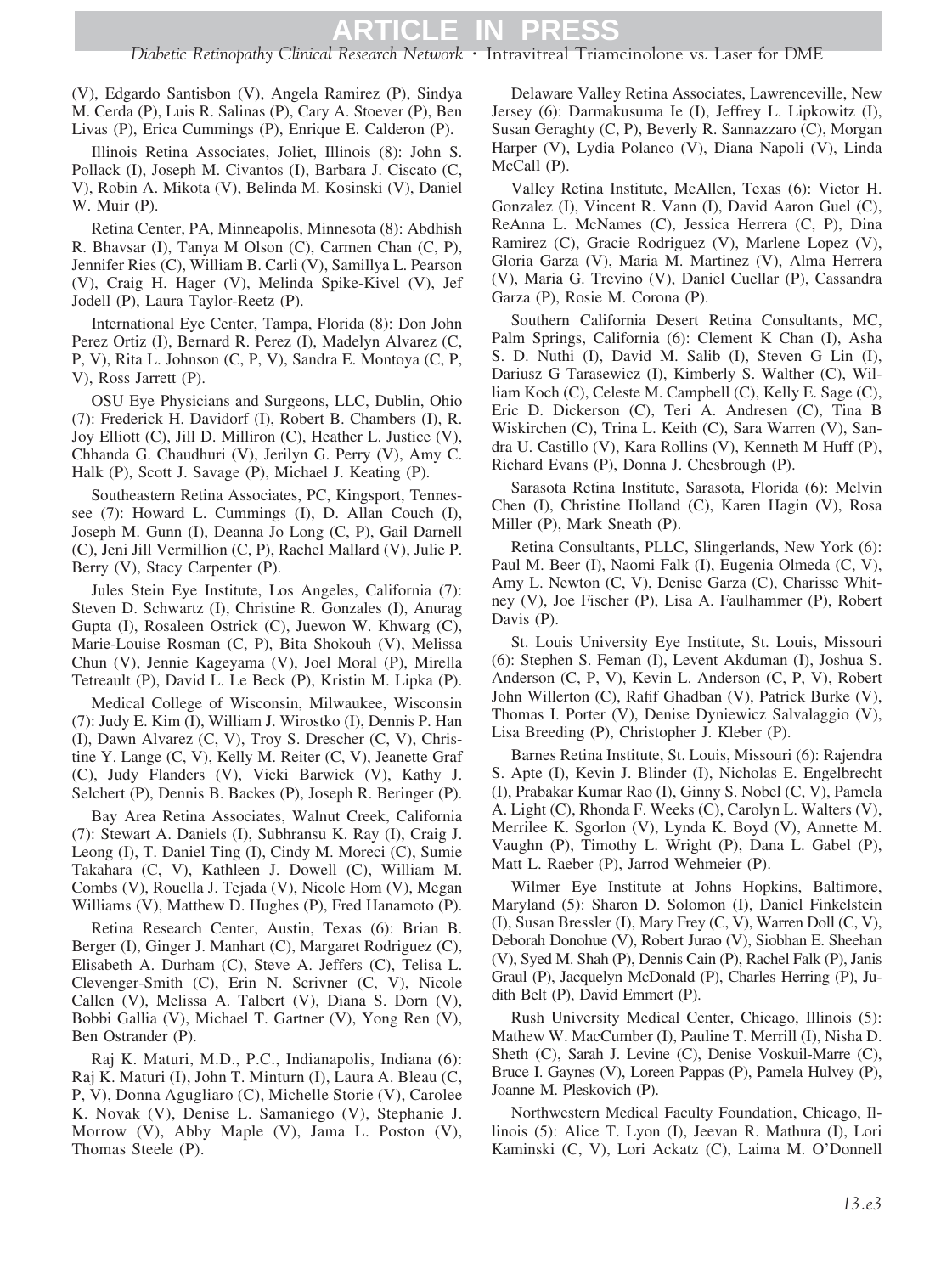(V), Zuzanna Rozenbajgier (V), Jonathan Shankle (P), Dawn M. Ryan (P), Evica Simjanoski (P).

Henry Ford Health System, Department of Ophthalmology and Eye Care Services, Detroit, Michigan (5): Paul Andrew Edwards (I), Michael D. Ober (I), Sheila M Rock (C, V), Mary K. Monk (C, V), Janet Murphy (C, V), Dorena F. Wilson (V), Mark Croswell (P), Tracy A. Troszak (P), Bradley A. Stern (P), Brian A. Rusinek (P), Alexis L. Smith (P), Lisa M. Schillace (P).

The Retina Group of Washington, Greenbelt, Maryland (5): William B. Phillips (I), Daniel Berinstein (I), Richard Garfinkel (I), Geoffrey Kaplan (I), Debbie Oliver (C, V), Lisa S. Byank (C), Joulia C. Haziminas (C, V), Melissa Kruzel (V), Erica Bickhart (V), Rob Frantz (V), Aida Ayyad (V), Mike Flory (P), Yetta Walker (P).

Retina Northwest, PC, Portland, Oregon (5): Mark A. Peters (I), Irvin L. Handelman (I), Colin Ma (I), Stephen Hobbs (C, P, V), Katie J. Reichenberger (C), Wendy Raunig (V), Sennie M. Kramer (V), Gina Durbin (V), Marcia Kopfer (V), Joe Logan (P), Howard Daniel (P), Harry Wohlsein (P), Milt Johnson (P).

West Coast Retina Medical Group, Inc., San Francisco, California (5): J. Michael Jumper (I), H. Richard McDonald (I), Arthur D. Fu (I), Jennifer M. Rose (C), Paula Fiermonte (C), Margaret Stolarczuk (C), Brandi Teske (V), Silvia C. Linares (V), Dawn M. Ryan (P), Sean T. Grout (P), Rona Lyn Esquejo (P), Amanda J. Bye (P), Sarah Huggans (P).

Orange County Retina Medical Group, Santa Ana, California (5): Sanford Chen (I), Timothy T. You (I), Marinel E. Casiano (C, P), Erika B. Agustin (V), Nicole Zimmer (V), Adrian Vazquez (P).

Ophthalmic Consultants of Boston, Boston, Massachusetts (4): Trexler M. Topping (I), Jeffrey S. Heier (I), Michael G. Morley (I), Lindsey Williams (C), Victoria M. Hurley (C), Lori A. Tyler (C, V), Paula P. Zand (C), Paul E. Daniel (C), Heather L. Yenyil (V), Sandy G. Chong (V), Taneika N. Howard (V), Kathleen Marino (V), Margie Graham (P), Mike Jones (P).

University of North Carolina, Department of Ophthalmology, Chapel Hill, North Carolina (4): Mary Elizabeth R. Hartnett (I), Maurice B. Landers (I), Travis A. Meredith (I), Seema Garg (I), Cassandra J. Barnhart (C, V), Carrie D. Vallar (V), Rona Lyn Esquejo (P), Kelly D. Shields (P), Debra Cantrell (P).

University of California, Irvine, Irvine, California (4): Baruch D. Kuppermann (I), Jeff Grijalva (C), Rosie Magallon (V), Bret Trump (P).

Jones Eye Institute/University of Arkansas for Medical Sciences, Little Rock, Arkansas (4): Ammar Safar (I), Nicola M. Kim (I), Shirley Kay Hankins (C, V), Deborah L. Troillett (C, V), Angie K. Brown (P), Karin Aletter (P), Cheryl J. Troillett (P), Susan K. Brummett (P).

Doheny Eye Institute, Los Angeles, California (4): Alexander Craig Walsh (I), Jennifer I. Lim (I), Christina J. Flaxel (I), Lawrence P. Chong (I), Margaret Padilla (C), Jesus M. Garcia (V), Len S. Richine (P), Jessica A. Dougall (P).

Eldorado Retina Associates, P.C., Louisville, Colorado (4): Mary Lansing (I), Lauren B. Fox (C, P, V), Jeanne E. Ross (V), Kimberly A. Alexander (P), Ramona K. Smith (P), Denis J. Roussel (P).

Rocky Mountain Retina Consultants, Salt Lake City, Utah (4): Roy A. Goodart (I), David W. Faber (I), Douglas S. Mehr (I), Hollie J. Murphy (C), Trisha L. Perkins (P), Richard W. Osguthorpe (P), Donna Knight (P).

University of Washington Medical Center, Seattle, Washington (4): James L. Kinyoun (I), David A. Saperstein (I), Susan A. Rath (C, V), Juli Pettingill (C, V), Betty S. Lawrence (V), Patricia K. Ernst (V), Brad C. Clifton (P), James D. Leslie (P), Chuck Stephens (P).

The Retina Center at Pali Momi, Aiea, Hawaii (3): Gregg T. Kokame (I), Jacqueline Shen (C), Andrew Yuen (P).

University of Minnesota, Minneapolis, Minnesota (3): Todd R. Klesert (I), Timothy W. Olsen (I), Pamela Rath (I), Jamie Marie Walski (C), Sally Cook (C), Sabrina M. Rolfer (V), Pamela K. Patterson (V), Dave Philiph (V), Mark J. Cohen (P), Pat Stanaitis Harvey (P).

Vanderbilt University Medical Center, Nashville, Tennessee (3): Franco M. Recchia (I), Anita Agarwal (I), Paul Sternberg (I), Sandy Owings (C, V), Kamila M. Kinder (C, V), Christine C. Franklin (C, V), Genise G. Mofield (V), Mary B. Taylor-Ward (V), Garvin E. Munn (P), Cynthia C. Recchia (P), Tony Adkins (P).

The New York Eye and Ear Infirmary/Faculty Eye Practice, New York, New York (3): Ronald G. Gentile (I), Anita Ou (C), Peggy Guerrero (C), Sapna Kapoor (C, V), Jenny M. Gallardo (V), Katy W. Tai (V), Julie A. Paa (V), Kenneth Boyd (P), Nancy Gonzalez (P), Robert Masini (P), Noelle Vallet (P).

University of Rochester, Rochester, New York (3): David Allen DiLoreto (I), Mina M. Chung (I), Ann M. Stoutenburg (C), Nancy Fedick (C, V), Terrance Schaefer (V), Malinda M. Goole (V), Lynne M. Addams (V), William S. Fischer (P), Julie Tutko (P).

Southeast Retina Center, P.C., Augusta, Georgia (2): Dennis M. Marcus (I), Harinderjit Singh (I), Graciela R. Zapata (C), Mari Carrie McAteer (C), June Benson (C), Carrie M. Hill (V), Kimbi Y. Overton (V), Judith Hendrickson (V), Belinda Freeman (P), Ken Ivey (P), Victoria Lynne Oldag (P).

Horizon Eye Care, PA, Charlotte, North Carolina (2): Miriam E. Ridley (I), Mara-Leigh Schafer (C, V), Dali Munoz (V), Amy A. Brogdon (V), Jennifer T. Lummis (P), David C. Peterson (P), Jeanine K. Cisco (P).

Kresge Eye Institute, Detroit, Michigan (2): Gary W. Abrams (I), James E. Puklin (I), Laura L. Schulz (C), Cheryl Milanovic (V), Vicki R. Krzeminski (V), Beth Silvis (P), Kit M. Morehead (P), Zlatan Sadikovic (P).

Retina and Vitreous of Texas, Houston, Texas (2): H. Michael Lambert (I), Pam S. Miller (C), Susan K. Busch (C, P, V), Valerie N. Lazarte (V), Debbie Fredrickson (V), Kevin L. Davis (V), Joseph A. Morales (P), Allison W. Schmidt (P).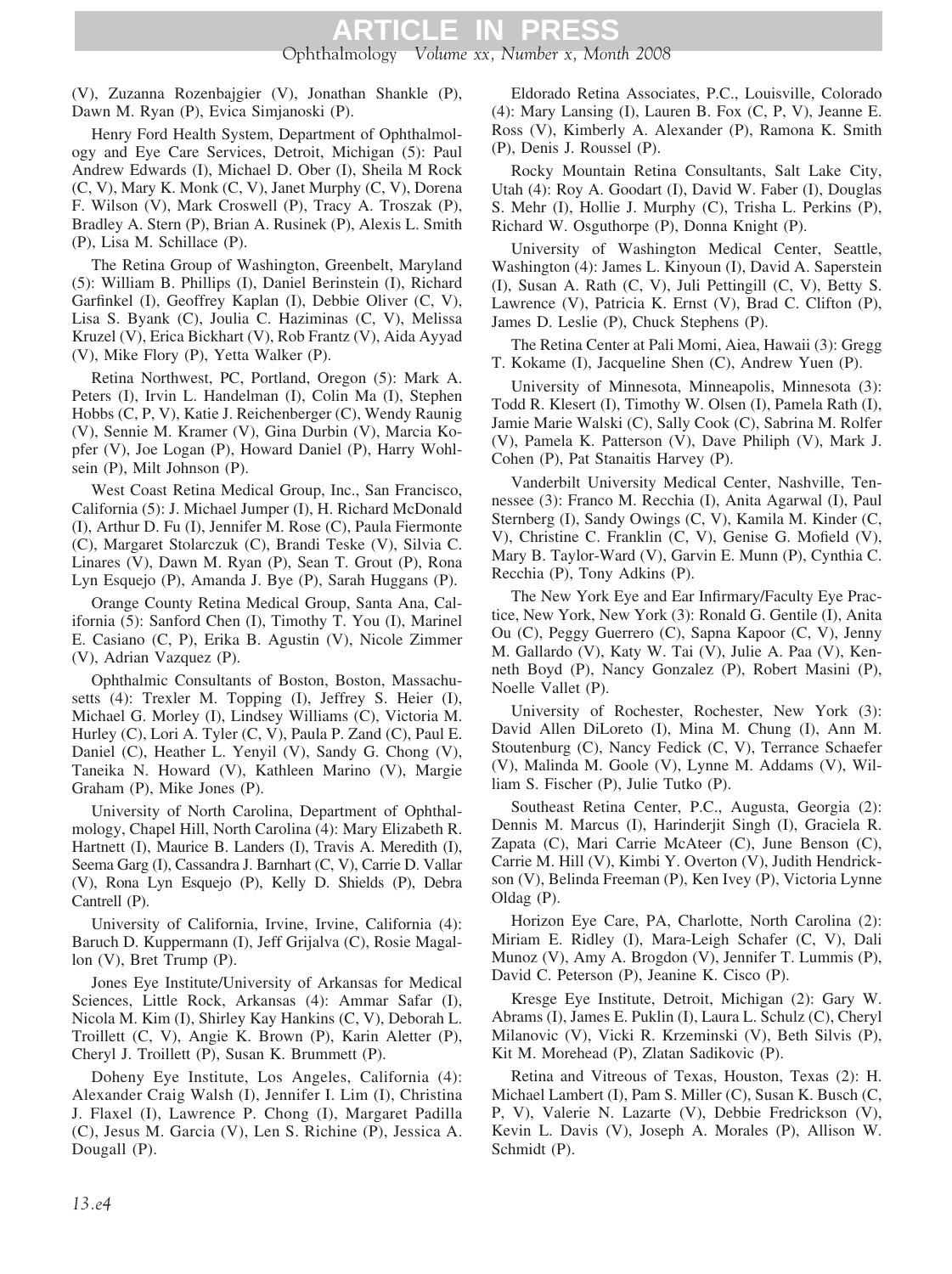Retina Associates, New Orleans, Louisiana (2): Kurt A. Gitter (I), Ronald L. Willson (I), Ivan R Batlle (I), Corey B. Marvel (C), Karen Schomaker (V).

Vision Research Foundation, Royal Oak, Michigan (2): Michael T. Trese (I), George A. Williams (I), Antonio Capone (I), Alan J. Ruby (I), Mary Zajechowski (C, V), Beth L. Mitchell (C, V), Cindy Huckabone (V), Thomas F. Treuter (P), Craig D. Bridges (P), Lynette D. Szydlowski (P), Patricia Streasick (P), Marissa L. Guenther (P).

Retina Associates of Hawaii, Inc., Honolulu, Hawaii (1): John H. Drouilhet (I), Susan Pelke (C), Deborah Nobler (P), Teresa Bell (V).

Connecticut Retina Consultants, New Haven, Connecticut (1): Wayne I. Larrison (I), Alan Karnolt (C, P, V).

Black Hills Regional Eye Institute, Rapid City, South Dakota (1): Prema Abraham (I), Kristi Livermont (C), Buffi L. Green (C), Erin Potter (V), Dan Parks (P).

Southern California Permanente Medical Group, Santa Ana, California (1): Erik S. Tu (I), Keith J. Pince (I), Donald S. Fong (I), Paula Chase (C, P, V), Bruce A. Moore (V).

Southern New England Retina Associates, Attleboro, Massachusetts (1): Magdalena G. Krzystolik (I), Sandra Henriques (C, V), Emiliya German (C), Joanne E. Bache (P).

DRCR.net Coordinating Center, Jaeb Center for Health Research, Tampa, Florida (staff as of 5/1/08): Roy W. Beck (Director), Adam R. Glassman (Assistant Director), Joy Barros, Brian B. Dale, Sharon R. Constantine, Simone S. Dupre, Allison R. Edwards, Meagan Hutton, Paula A. Johnson, Craig Kollman, Lee Anne Lester, Brenda L. Loggins, Shannon L. McClellan, Patricia Murtaugh, Pamela S. Moke, Haijing Qin, Rosa Pritchard, Hiram Ramirez, Eureca Scott, Cynthia R. Stockdale.

Fundus Photograph Reading Center, University of Wisconsin-Madison, Madison, Wisconsin (staff as of 5/1/08): Matthew D. Davis (Director Emeritus), Ronald P. Danis (Director), Larry Hubbard (Associate Director), James Reimers (Lead Color Photography Evaluator), Pamela Vargo (Lead Photographer), Ericka Moeller (Digital Imaging Specialist), Dawn Myers (Lead OCT Evaluator), Michael Daywalt (Project Manager).

DRCR.net Chair: Neil M. Bressler, Baltimore, Maryland (2006–present), Lloyd Paul Aiello, Boston, Massachusetts (2002–2005).

National Eye Institute: Donald F. Everett, Päivi H. Miskala (2007).

Steering Committee: Michael S. Ip (Protocol Chair, 2005– present), Lloyd Paul Aiello (2005–present), Roy W. Beck (2005–present), Neil M. Bressler (2005–present), W. Lloyd Clark (2007–present), Stewart A. Daniels (2008–present), Matthew D. Davis (2005–present), Donald F. Everett (2006–present), Frederick Ferris (2005–present), Adam R. Glassman (2005–present), Craig M. Greven (2007– present), JoAnn Starr (2007–present). Prior Members: David Browning (2005–2007), Ronald P. Danis (2005– 2007), Michael J. Elman (2005–2006), Cindy J. Grinnell (2005), G. Robert Hampton (2005), Wanda R. Heath (2006–2007), Magdalena G. Krzystolik (2005), Andreas Lauer (2006–2007), Kimberly McLeod (2005–2006), Päivi Miskala (2005–2007), Don John Perez Ortiz (2005), David Callanan (2006–2007), Thomas W. Stone (2005–2006), Keye L. Wong (2006–2007).

Executive Committee: Neil M. Bressler (Chair, 2006– present), Lloyd Paul Aiello (2002–present; Chair, 2002– 2005), Roy W. Beck (2002–present), Abdhish Bhavsar (2007–present), Ronald P. Danis (2004–present), Matthew D. Davis (2002–present), Donald F. Everett (2002–present), Frederick L. Ferris (2002–present), Joan Fish (2008– present), Scott Friedman (2007–present), Adam R. Glassman (2002–present), Andreas Lauer (2007–present). Prior Members: David M. Brown (2006–2007), David J. Browning (2005–2006), Michael J. Elman (2006–2007), Kim McLeod (2002–2006), Päivi H. Miskala (2005–2007), Cynthia J. Grinnell (2006–2007).

DRCR.net Data and Safety Monitoring Committee: John Connett, Chair of Committee, (2003–present), Deborah Barnbaum (2006–present), Harry W. Flynn, Jr. (2003–present), Robert N. Frank (2003–present), Saul Genuth (2003–present), Lee Jampol (2003–present), Stephen Wisniewski (2003– present), Prior Member: Jeanette Resnick (2003–2006).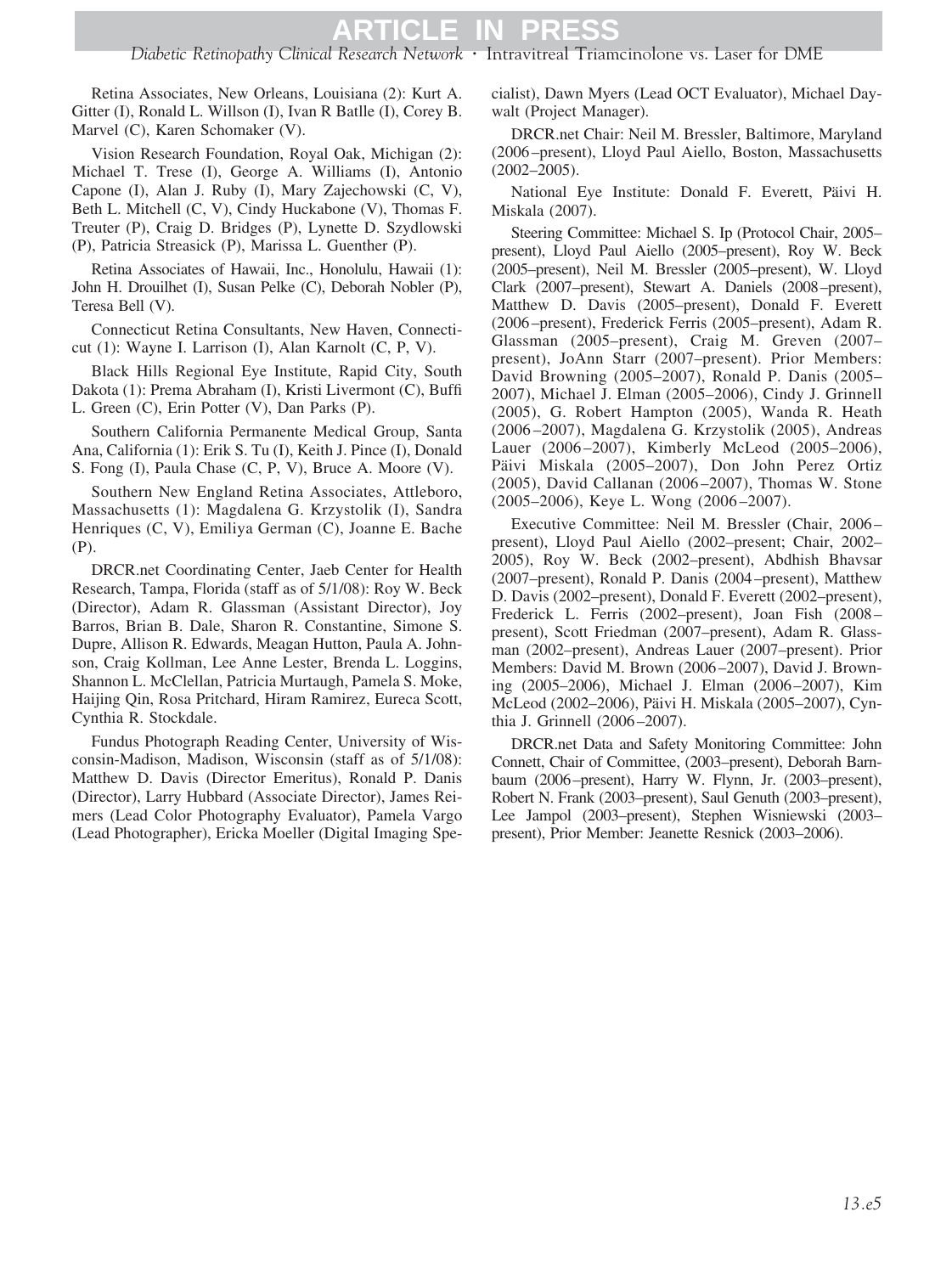|  |  | Table 2. Number of Treatments with Randomization Assigned Treatment |  |
|--|--|---------------------------------------------------------------------|--|
|  |  |                                                                     |  |

<span id="page-18-0"></span>

|                                    | Laser $(n = 272)$ | 1 mg (n = 220) | $4 \text{ mg}$ (n = 205) |
|------------------------------------|-------------------|----------------|--------------------------|
| Baseline to $\leq 1$ yr*           |                   |                |                          |
| Baseline only, no. (%)             | 69 (25%)          | 34 (15%)       | 51 (25%)                 |
| Baseline $+4$ mos only, no. $(\%)$ | 76 (28%)          | 56 (25%)       | 44 (21%)                 |
| Baseline +8 mos only, no. $(\%)$   | 22 (8%)           | 22 (10%)       | 43 (21%)                 |
| 4 mos + 8 mos only, no. $(\%)$     | $1 (< 1\%)$       | 0              |                          |
| Baseline +4 mos +8 mos, no. $(\%)$ | 104 (38%)         | 108 (49%)      | 67 (33%)                 |
| Mean $\pm$ standard deviation      | $2.1 \pm 0.8$     | $2.3 \pm 0.7$  | $2.1 \pm 0.8$            |
| Total, baseline to $<$ 2 yrs       |                   |                |                          |
|                                    | 52 (19%)          | $25(11\%)$     | 25 (12%)                 |
|                                    | 65(24%)           | $36(16\%)$     | 52 (25%)                 |
|                                    | 67 (25%)          | 54 (25%)       | 49 (24%)                 |
|                                    | 49 (18%)          | 46 (21%)       | 39 (19%)                 |
|                                    | 28 (10%)          | 31 (14%)       | 27 (13%)                 |
| 6                                  | 11(4%)            | 28 (13%)       | 13(6%)                   |
| Mean±standard deviation            | $2.9 \pm 1.4$     | $3.5 \pm 1.5$  | $3.1 \pm 1.4$            |

Table includes only subjects completing the 2-year visit.

\*Too many permutations to detail beyond 8 mos.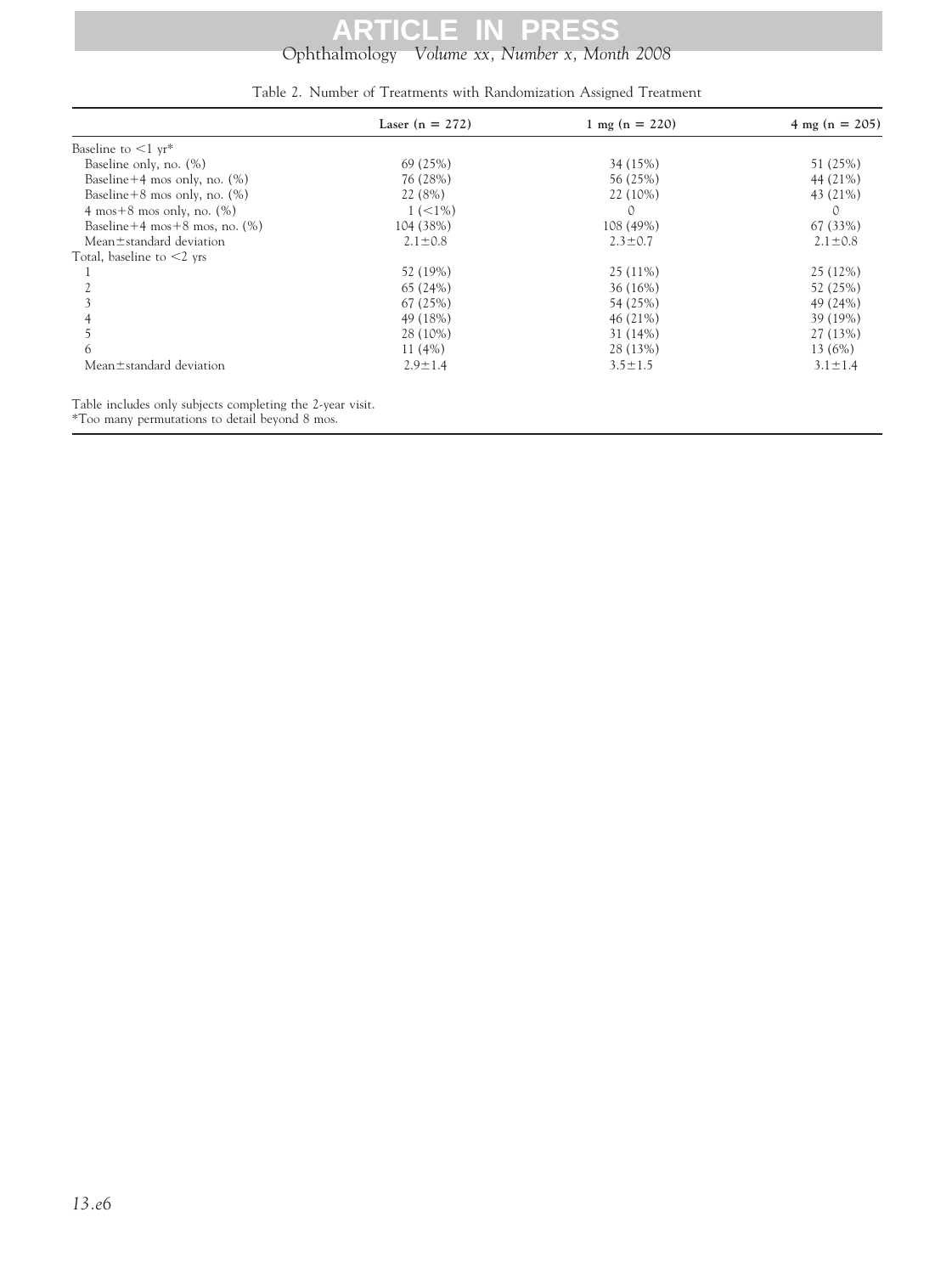## **ARTICLE IN PRESS**

## *Diabetic Retinopathy Clinical Research Network* Intravitreal Triamcinolone vs. Laser for DME

Table 3. Change in Visual Acuity at Follow-up Visits\*

<span id="page-19-0"></span>

| 4 Mos<br>$n = 311$<br>$n = 241$<br>$n = 244$<br>$Mean \pm SD$<br>$0 \pm 13$<br>$0 \pm 13$<br>$4 \pm 12$<br>$2(-4, 8)$<br>$5(-1, 10)$<br>Median (25th, 75th percentile)<br>$2(-4, 7)$<br>Distribution of change (%)<br>7%<br>5%<br>12%<br>$\geq$ 15-letter improvement<br>10%<br>13%<br>14- to 10-letter improvement<br>15%<br>21%<br>21%<br>28%<br>9- to 5-letter improvement<br>38%<br>36%<br>32%<br>Same $±4$ letters<br>5-9 letters worse<br>7%<br>7%<br>11%<br>8%<br>4%<br>3%<br>10-14 letters worse<br>9%<br>10%<br>4%<br>$\geq$ 15 letters worse<br>$n = 299$<br>$n = 231$<br>$n = 226$<br>8 Mos<br>$Mean \pm SD$<br>$0 + 15$<br>$1 \pm 12$<br>$2 + 14$<br>$2(-4, 8)$<br>Median (25th, 75th percentile)<br>$2(-6, 9)$<br>$3(-4, 11)$<br>Distribution of change (%)<br>11%<br>7%<br>12%<br>$\geq$ 15-letter improvement<br>14%<br>12%<br>18%<br>14- to 10-letter improvement<br>16%<br>17%<br>16%<br>9- to 5-letter improvement<br>Same $±4$ letters<br>31%<br>37%<br>31%<br>5-9 letters worse<br>12%<br>12%<br>9%<br>5%<br>5%<br>6%<br>10-14 letters worse<br>12%<br>8%<br>8%<br>$\geq$ 15 letters worse<br>$n = 286$<br>$n = 230$<br>$n = 221$<br>1 Yr<br>$Mean \pm SD$<br>$1 \pm 16$<br>$0 \pm 15$<br>$0 \pm 16$<br>Median (25th, 75th percentile)<br>$3(-4, 9)$<br>$3(-5, 10)$<br>$2(-7, 10)$<br>Distribution of change (%)<br>10%<br>14%<br>12%<br>$\geq$ 15-letter improvement<br>14%<br>13%<br>13%<br>14- to 10-letter improvement<br>17%<br>20%<br>16%<br>9- to 5-letter improvement<br>29%<br>33%<br>29%<br>Same $±4$ letters<br>9%<br>5-9 letters worse<br>7%<br>10%<br>3%<br>8%<br>7%<br>10-14 letters worse<br>14%<br>10%<br>12%<br>$\geq$ 15 letters worse<br>$n = 208$<br>$16$ Mos<br>$n = 263$<br>$n = 214$<br>$Mean \pm SD$<br>$1 \pm 15$<br>$-1 \pm 15$<br>$-4 \pm 18$<br>$0(-8, 8)$<br>Median (25th, 75th percentile)<br>$3(-5, 11)$<br>$0(-15, 8)$<br>Distribution of change (%)<br>9%<br>15%<br>12%<br>$\geq$ 15-letter improvement<br>13%<br>12%<br>9%<br>14- to 10-letter improvement<br>17%<br>15%<br>15%<br>9- to 5-letter improvement<br>27%<br>33%<br>23%<br>Same $±4$ letters<br>5-9 letters worse<br>10%<br>8%<br>8%<br>5%<br>7%<br>10-14 letters worse<br>8%<br>13%<br>15%<br>25%<br>$\geq$ 15 letters worse<br>$20$ Mos<br>$n = 250$<br>$n = 211$<br>$n = 195$<br>$Mean \pm SD$<br>$3 + 15$<br>$-2+17$<br>$-4 + 20$<br>Median (25th, 75th percentile)<br>$6(-4, 11)$<br>$1(-9, 7)$<br>$0(-12, 7)$<br>Distribution of change (%)<br>10%<br>$\geq$ 15-letter improvement<br>16%<br>13%<br>17%<br>7%<br>11%<br>14- to 10-letter improvement<br>24%<br>15%<br>15%<br>9- to 5-letter improvement<br>19%<br>32%<br>26%<br>Same $±4$ letters<br>5-9 letters worse<br>9%<br>8%<br>11%<br>5%<br>10–14 letters worse<br>7%<br>11%<br>10%<br>19%<br>15%<br>$\geq$ 15 letters worse<br>2 Yrs<br>$n = 220$<br>$n = 272$<br>$n = 204$<br>$Mean \pm SD$<br>$2 + 17$<br>$-2+17$<br>$-4 \pm 23$<br>$5(-5, 12)$<br>Median (25th, 75th percentile)<br>$1(-11, 10)$<br>$2(-12, 11)$<br>Distribution of change (%)<br>20%<br>15%<br>16%<br>$\geq$ 15-letter improvement<br>14%<br>11%<br>11%<br>14- to 10-letter improvement<br>17%<br>15%<br>9- to 5-letter improvement<br>14%<br>Same $±4$ letters<br>22%<br>25%<br>22%<br>9%<br>5-9 letters worse<br>8%<br>5%<br>(Continued) | Change in Visual Acuity (Letters) | Laser | $1 \, mg$ | $4 \text{ mg}$ |
|-----------------------------------------------------------------------------------------------------------------------------------------------------------------------------------------------------------------------------------------------------------------------------------------------------------------------------------------------------------------------------------------------------------------------------------------------------------------------------------------------------------------------------------------------------------------------------------------------------------------------------------------------------------------------------------------------------------------------------------------------------------------------------------------------------------------------------------------------------------------------------------------------------------------------------------------------------------------------------------------------------------------------------------------------------------------------------------------------------------------------------------------------------------------------------------------------------------------------------------------------------------------------------------------------------------------------------------------------------------------------------------------------------------------------------------------------------------------------------------------------------------------------------------------------------------------------------------------------------------------------------------------------------------------------------------------------------------------------------------------------------------------------------------------------------------------------------------------------------------------------------------------------------------------------------------------------------------------------------------------------------------------------------------------------------------------------------------------------------------------------------------------------------------------------------------------------------------------------------------------------------------------------------------------------------------------------------------------------------------------------------------------------------------------------------------------------------------------------------------------------------------------------------------------------------------------------------------------------------------------------------------------------------------------------------------------------------------------------------------------------------------------------------------------------------------------------------------------------------------------------------------------------------------------------------------------------------------------------------------------------------------------------------------------------------------------------------------------------------------------------------------------------------------------------------------------------------------------------------------------------------------------------------------------------|-----------------------------------|-------|-----------|----------------|
|                                                                                                                                                                                                                                                                                                                                                                                                                                                                                                                                                                                                                                                                                                                                                                                                                                                                                                                                                                                                                                                                                                                                                                                                                                                                                                                                                                                                                                                                                                                                                                                                                                                                                                                                                                                                                                                                                                                                                                                                                                                                                                                                                                                                                                                                                                                                                                                                                                                                                                                                                                                                                                                                                                                                                                                                                                                                                                                                                                                                                                                                                                                                                                                                                                                                                               |                                   |       |           |                |
|                                                                                                                                                                                                                                                                                                                                                                                                                                                                                                                                                                                                                                                                                                                                                                                                                                                                                                                                                                                                                                                                                                                                                                                                                                                                                                                                                                                                                                                                                                                                                                                                                                                                                                                                                                                                                                                                                                                                                                                                                                                                                                                                                                                                                                                                                                                                                                                                                                                                                                                                                                                                                                                                                                                                                                                                                                                                                                                                                                                                                                                                                                                                                                                                                                                                                               |                                   |       |           |                |
|                                                                                                                                                                                                                                                                                                                                                                                                                                                                                                                                                                                                                                                                                                                                                                                                                                                                                                                                                                                                                                                                                                                                                                                                                                                                                                                                                                                                                                                                                                                                                                                                                                                                                                                                                                                                                                                                                                                                                                                                                                                                                                                                                                                                                                                                                                                                                                                                                                                                                                                                                                                                                                                                                                                                                                                                                                                                                                                                                                                                                                                                                                                                                                                                                                                                                               |                                   |       |           |                |
|                                                                                                                                                                                                                                                                                                                                                                                                                                                                                                                                                                                                                                                                                                                                                                                                                                                                                                                                                                                                                                                                                                                                                                                                                                                                                                                                                                                                                                                                                                                                                                                                                                                                                                                                                                                                                                                                                                                                                                                                                                                                                                                                                                                                                                                                                                                                                                                                                                                                                                                                                                                                                                                                                                                                                                                                                                                                                                                                                                                                                                                                                                                                                                                                                                                                                               |                                   |       |           |                |
|                                                                                                                                                                                                                                                                                                                                                                                                                                                                                                                                                                                                                                                                                                                                                                                                                                                                                                                                                                                                                                                                                                                                                                                                                                                                                                                                                                                                                                                                                                                                                                                                                                                                                                                                                                                                                                                                                                                                                                                                                                                                                                                                                                                                                                                                                                                                                                                                                                                                                                                                                                                                                                                                                                                                                                                                                                                                                                                                                                                                                                                                                                                                                                                                                                                                                               |                                   |       |           |                |
|                                                                                                                                                                                                                                                                                                                                                                                                                                                                                                                                                                                                                                                                                                                                                                                                                                                                                                                                                                                                                                                                                                                                                                                                                                                                                                                                                                                                                                                                                                                                                                                                                                                                                                                                                                                                                                                                                                                                                                                                                                                                                                                                                                                                                                                                                                                                                                                                                                                                                                                                                                                                                                                                                                                                                                                                                                                                                                                                                                                                                                                                                                                                                                                                                                                                                               |                                   |       |           |                |
|                                                                                                                                                                                                                                                                                                                                                                                                                                                                                                                                                                                                                                                                                                                                                                                                                                                                                                                                                                                                                                                                                                                                                                                                                                                                                                                                                                                                                                                                                                                                                                                                                                                                                                                                                                                                                                                                                                                                                                                                                                                                                                                                                                                                                                                                                                                                                                                                                                                                                                                                                                                                                                                                                                                                                                                                                                                                                                                                                                                                                                                                                                                                                                                                                                                                                               |                                   |       |           |                |
|                                                                                                                                                                                                                                                                                                                                                                                                                                                                                                                                                                                                                                                                                                                                                                                                                                                                                                                                                                                                                                                                                                                                                                                                                                                                                                                                                                                                                                                                                                                                                                                                                                                                                                                                                                                                                                                                                                                                                                                                                                                                                                                                                                                                                                                                                                                                                                                                                                                                                                                                                                                                                                                                                                                                                                                                                                                                                                                                                                                                                                                                                                                                                                                                                                                                                               |                                   |       |           |                |
|                                                                                                                                                                                                                                                                                                                                                                                                                                                                                                                                                                                                                                                                                                                                                                                                                                                                                                                                                                                                                                                                                                                                                                                                                                                                                                                                                                                                                                                                                                                                                                                                                                                                                                                                                                                                                                                                                                                                                                                                                                                                                                                                                                                                                                                                                                                                                                                                                                                                                                                                                                                                                                                                                                                                                                                                                                                                                                                                                                                                                                                                                                                                                                                                                                                                                               |                                   |       |           |                |
|                                                                                                                                                                                                                                                                                                                                                                                                                                                                                                                                                                                                                                                                                                                                                                                                                                                                                                                                                                                                                                                                                                                                                                                                                                                                                                                                                                                                                                                                                                                                                                                                                                                                                                                                                                                                                                                                                                                                                                                                                                                                                                                                                                                                                                                                                                                                                                                                                                                                                                                                                                                                                                                                                                                                                                                                                                                                                                                                                                                                                                                                                                                                                                                                                                                                                               |                                   |       |           |                |
|                                                                                                                                                                                                                                                                                                                                                                                                                                                                                                                                                                                                                                                                                                                                                                                                                                                                                                                                                                                                                                                                                                                                                                                                                                                                                                                                                                                                                                                                                                                                                                                                                                                                                                                                                                                                                                                                                                                                                                                                                                                                                                                                                                                                                                                                                                                                                                                                                                                                                                                                                                                                                                                                                                                                                                                                                                                                                                                                                                                                                                                                                                                                                                                                                                                                                               |                                   |       |           |                |
|                                                                                                                                                                                                                                                                                                                                                                                                                                                                                                                                                                                                                                                                                                                                                                                                                                                                                                                                                                                                                                                                                                                                                                                                                                                                                                                                                                                                                                                                                                                                                                                                                                                                                                                                                                                                                                                                                                                                                                                                                                                                                                                                                                                                                                                                                                                                                                                                                                                                                                                                                                                                                                                                                                                                                                                                                                                                                                                                                                                                                                                                                                                                                                                                                                                                                               |                                   |       |           |                |
|                                                                                                                                                                                                                                                                                                                                                                                                                                                                                                                                                                                                                                                                                                                                                                                                                                                                                                                                                                                                                                                                                                                                                                                                                                                                                                                                                                                                                                                                                                                                                                                                                                                                                                                                                                                                                                                                                                                                                                                                                                                                                                                                                                                                                                                                                                                                                                                                                                                                                                                                                                                                                                                                                                                                                                                                                                                                                                                                                                                                                                                                                                                                                                                                                                                                                               |                                   |       |           |                |
|                                                                                                                                                                                                                                                                                                                                                                                                                                                                                                                                                                                                                                                                                                                                                                                                                                                                                                                                                                                                                                                                                                                                                                                                                                                                                                                                                                                                                                                                                                                                                                                                                                                                                                                                                                                                                                                                                                                                                                                                                                                                                                                                                                                                                                                                                                                                                                                                                                                                                                                                                                                                                                                                                                                                                                                                                                                                                                                                                                                                                                                                                                                                                                                                                                                                                               |                                   |       |           |                |
|                                                                                                                                                                                                                                                                                                                                                                                                                                                                                                                                                                                                                                                                                                                                                                                                                                                                                                                                                                                                                                                                                                                                                                                                                                                                                                                                                                                                                                                                                                                                                                                                                                                                                                                                                                                                                                                                                                                                                                                                                                                                                                                                                                                                                                                                                                                                                                                                                                                                                                                                                                                                                                                                                                                                                                                                                                                                                                                                                                                                                                                                                                                                                                                                                                                                                               |                                   |       |           |                |
|                                                                                                                                                                                                                                                                                                                                                                                                                                                                                                                                                                                                                                                                                                                                                                                                                                                                                                                                                                                                                                                                                                                                                                                                                                                                                                                                                                                                                                                                                                                                                                                                                                                                                                                                                                                                                                                                                                                                                                                                                                                                                                                                                                                                                                                                                                                                                                                                                                                                                                                                                                                                                                                                                                                                                                                                                                                                                                                                                                                                                                                                                                                                                                                                                                                                                               |                                   |       |           |                |
|                                                                                                                                                                                                                                                                                                                                                                                                                                                                                                                                                                                                                                                                                                                                                                                                                                                                                                                                                                                                                                                                                                                                                                                                                                                                                                                                                                                                                                                                                                                                                                                                                                                                                                                                                                                                                                                                                                                                                                                                                                                                                                                                                                                                                                                                                                                                                                                                                                                                                                                                                                                                                                                                                                                                                                                                                                                                                                                                                                                                                                                                                                                                                                                                                                                                                               |                                   |       |           |                |
|                                                                                                                                                                                                                                                                                                                                                                                                                                                                                                                                                                                                                                                                                                                                                                                                                                                                                                                                                                                                                                                                                                                                                                                                                                                                                                                                                                                                                                                                                                                                                                                                                                                                                                                                                                                                                                                                                                                                                                                                                                                                                                                                                                                                                                                                                                                                                                                                                                                                                                                                                                                                                                                                                                                                                                                                                                                                                                                                                                                                                                                                                                                                                                                                                                                                                               |                                   |       |           |                |
|                                                                                                                                                                                                                                                                                                                                                                                                                                                                                                                                                                                                                                                                                                                                                                                                                                                                                                                                                                                                                                                                                                                                                                                                                                                                                                                                                                                                                                                                                                                                                                                                                                                                                                                                                                                                                                                                                                                                                                                                                                                                                                                                                                                                                                                                                                                                                                                                                                                                                                                                                                                                                                                                                                                                                                                                                                                                                                                                                                                                                                                                                                                                                                                                                                                                                               |                                   |       |           |                |
|                                                                                                                                                                                                                                                                                                                                                                                                                                                                                                                                                                                                                                                                                                                                                                                                                                                                                                                                                                                                                                                                                                                                                                                                                                                                                                                                                                                                                                                                                                                                                                                                                                                                                                                                                                                                                                                                                                                                                                                                                                                                                                                                                                                                                                                                                                                                                                                                                                                                                                                                                                                                                                                                                                                                                                                                                                                                                                                                                                                                                                                                                                                                                                                                                                                                                               |                                   |       |           |                |
|                                                                                                                                                                                                                                                                                                                                                                                                                                                                                                                                                                                                                                                                                                                                                                                                                                                                                                                                                                                                                                                                                                                                                                                                                                                                                                                                                                                                                                                                                                                                                                                                                                                                                                                                                                                                                                                                                                                                                                                                                                                                                                                                                                                                                                                                                                                                                                                                                                                                                                                                                                                                                                                                                                                                                                                                                                                                                                                                                                                                                                                                                                                                                                                                                                                                                               |                                   |       |           |                |
|                                                                                                                                                                                                                                                                                                                                                                                                                                                                                                                                                                                                                                                                                                                                                                                                                                                                                                                                                                                                                                                                                                                                                                                                                                                                                                                                                                                                                                                                                                                                                                                                                                                                                                                                                                                                                                                                                                                                                                                                                                                                                                                                                                                                                                                                                                                                                                                                                                                                                                                                                                                                                                                                                                                                                                                                                                                                                                                                                                                                                                                                                                                                                                                                                                                                                               |                                   |       |           |                |
|                                                                                                                                                                                                                                                                                                                                                                                                                                                                                                                                                                                                                                                                                                                                                                                                                                                                                                                                                                                                                                                                                                                                                                                                                                                                                                                                                                                                                                                                                                                                                                                                                                                                                                                                                                                                                                                                                                                                                                                                                                                                                                                                                                                                                                                                                                                                                                                                                                                                                                                                                                                                                                                                                                                                                                                                                                                                                                                                                                                                                                                                                                                                                                                                                                                                                               |                                   |       |           |                |
|                                                                                                                                                                                                                                                                                                                                                                                                                                                                                                                                                                                                                                                                                                                                                                                                                                                                                                                                                                                                                                                                                                                                                                                                                                                                                                                                                                                                                                                                                                                                                                                                                                                                                                                                                                                                                                                                                                                                                                                                                                                                                                                                                                                                                                                                                                                                                                                                                                                                                                                                                                                                                                                                                                                                                                                                                                                                                                                                                                                                                                                                                                                                                                                                                                                                                               |                                   |       |           |                |
|                                                                                                                                                                                                                                                                                                                                                                                                                                                                                                                                                                                                                                                                                                                                                                                                                                                                                                                                                                                                                                                                                                                                                                                                                                                                                                                                                                                                                                                                                                                                                                                                                                                                                                                                                                                                                                                                                                                                                                                                                                                                                                                                                                                                                                                                                                                                                                                                                                                                                                                                                                                                                                                                                                                                                                                                                                                                                                                                                                                                                                                                                                                                                                                                                                                                                               |                                   |       |           |                |
|                                                                                                                                                                                                                                                                                                                                                                                                                                                                                                                                                                                                                                                                                                                                                                                                                                                                                                                                                                                                                                                                                                                                                                                                                                                                                                                                                                                                                                                                                                                                                                                                                                                                                                                                                                                                                                                                                                                                                                                                                                                                                                                                                                                                                                                                                                                                                                                                                                                                                                                                                                                                                                                                                                                                                                                                                                                                                                                                                                                                                                                                                                                                                                                                                                                                                               |                                   |       |           |                |
|                                                                                                                                                                                                                                                                                                                                                                                                                                                                                                                                                                                                                                                                                                                                                                                                                                                                                                                                                                                                                                                                                                                                                                                                                                                                                                                                                                                                                                                                                                                                                                                                                                                                                                                                                                                                                                                                                                                                                                                                                                                                                                                                                                                                                                                                                                                                                                                                                                                                                                                                                                                                                                                                                                                                                                                                                                                                                                                                                                                                                                                                                                                                                                                                                                                                                               |                                   |       |           |                |
|                                                                                                                                                                                                                                                                                                                                                                                                                                                                                                                                                                                                                                                                                                                                                                                                                                                                                                                                                                                                                                                                                                                                                                                                                                                                                                                                                                                                                                                                                                                                                                                                                                                                                                                                                                                                                                                                                                                                                                                                                                                                                                                                                                                                                                                                                                                                                                                                                                                                                                                                                                                                                                                                                                                                                                                                                                                                                                                                                                                                                                                                                                                                                                                                                                                                                               |                                   |       |           |                |
|                                                                                                                                                                                                                                                                                                                                                                                                                                                                                                                                                                                                                                                                                                                                                                                                                                                                                                                                                                                                                                                                                                                                                                                                                                                                                                                                                                                                                                                                                                                                                                                                                                                                                                                                                                                                                                                                                                                                                                                                                                                                                                                                                                                                                                                                                                                                                                                                                                                                                                                                                                                                                                                                                                                                                                                                                                                                                                                                                                                                                                                                                                                                                                                                                                                                                               |                                   |       |           |                |
|                                                                                                                                                                                                                                                                                                                                                                                                                                                                                                                                                                                                                                                                                                                                                                                                                                                                                                                                                                                                                                                                                                                                                                                                                                                                                                                                                                                                                                                                                                                                                                                                                                                                                                                                                                                                                                                                                                                                                                                                                                                                                                                                                                                                                                                                                                                                                                                                                                                                                                                                                                                                                                                                                                                                                                                                                                                                                                                                                                                                                                                                                                                                                                                                                                                                                               |                                   |       |           |                |
|                                                                                                                                                                                                                                                                                                                                                                                                                                                                                                                                                                                                                                                                                                                                                                                                                                                                                                                                                                                                                                                                                                                                                                                                                                                                                                                                                                                                                                                                                                                                                                                                                                                                                                                                                                                                                                                                                                                                                                                                                                                                                                                                                                                                                                                                                                                                                                                                                                                                                                                                                                                                                                                                                                                                                                                                                                                                                                                                                                                                                                                                                                                                                                                                                                                                                               |                                   |       |           |                |
|                                                                                                                                                                                                                                                                                                                                                                                                                                                                                                                                                                                                                                                                                                                                                                                                                                                                                                                                                                                                                                                                                                                                                                                                                                                                                                                                                                                                                                                                                                                                                                                                                                                                                                                                                                                                                                                                                                                                                                                                                                                                                                                                                                                                                                                                                                                                                                                                                                                                                                                                                                                                                                                                                                                                                                                                                                                                                                                                                                                                                                                                                                                                                                                                                                                                                               |                                   |       |           |                |
|                                                                                                                                                                                                                                                                                                                                                                                                                                                                                                                                                                                                                                                                                                                                                                                                                                                                                                                                                                                                                                                                                                                                                                                                                                                                                                                                                                                                                                                                                                                                                                                                                                                                                                                                                                                                                                                                                                                                                                                                                                                                                                                                                                                                                                                                                                                                                                                                                                                                                                                                                                                                                                                                                                                                                                                                                                                                                                                                                                                                                                                                                                                                                                                                                                                                                               |                                   |       |           |                |
|                                                                                                                                                                                                                                                                                                                                                                                                                                                                                                                                                                                                                                                                                                                                                                                                                                                                                                                                                                                                                                                                                                                                                                                                                                                                                                                                                                                                                                                                                                                                                                                                                                                                                                                                                                                                                                                                                                                                                                                                                                                                                                                                                                                                                                                                                                                                                                                                                                                                                                                                                                                                                                                                                                                                                                                                                                                                                                                                                                                                                                                                                                                                                                                                                                                                                               |                                   |       |           |                |
|                                                                                                                                                                                                                                                                                                                                                                                                                                                                                                                                                                                                                                                                                                                                                                                                                                                                                                                                                                                                                                                                                                                                                                                                                                                                                                                                                                                                                                                                                                                                                                                                                                                                                                                                                                                                                                                                                                                                                                                                                                                                                                                                                                                                                                                                                                                                                                                                                                                                                                                                                                                                                                                                                                                                                                                                                                                                                                                                                                                                                                                                                                                                                                                                                                                                                               |                                   |       |           |                |
|                                                                                                                                                                                                                                                                                                                                                                                                                                                                                                                                                                                                                                                                                                                                                                                                                                                                                                                                                                                                                                                                                                                                                                                                                                                                                                                                                                                                                                                                                                                                                                                                                                                                                                                                                                                                                                                                                                                                                                                                                                                                                                                                                                                                                                                                                                                                                                                                                                                                                                                                                                                                                                                                                                                                                                                                                                                                                                                                                                                                                                                                                                                                                                                                                                                                                               |                                   |       |           |                |
|                                                                                                                                                                                                                                                                                                                                                                                                                                                                                                                                                                                                                                                                                                                                                                                                                                                                                                                                                                                                                                                                                                                                                                                                                                                                                                                                                                                                                                                                                                                                                                                                                                                                                                                                                                                                                                                                                                                                                                                                                                                                                                                                                                                                                                                                                                                                                                                                                                                                                                                                                                                                                                                                                                                                                                                                                                                                                                                                                                                                                                                                                                                                                                                                                                                                                               |                                   |       |           |                |
|                                                                                                                                                                                                                                                                                                                                                                                                                                                                                                                                                                                                                                                                                                                                                                                                                                                                                                                                                                                                                                                                                                                                                                                                                                                                                                                                                                                                                                                                                                                                                                                                                                                                                                                                                                                                                                                                                                                                                                                                                                                                                                                                                                                                                                                                                                                                                                                                                                                                                                                                                                                                                                                                                                                                                                                                                                                                                                                                                                                                                                                                                                                                                                                                                                                                                               |                                   |       |           |                |
|                                                                                                                                                                                                                                                                                                                                                                                                                                                                                                                                                                                                                                                                                                                                                                                                                                                                                                                                                                                                                                                                                                                                                                                                                                                                                                                                                                                                                                                                                                                                                                                                                                                                                                                                                                                                                                                                                                                                                                                                                                                                                                                                                                                                                                                                                                                                                                                                                                                                                                                                                                                                                                                                                                                                                                                                                                                                                                                                                                                                                                                                                                                                                                                                                                                                                               |                                   |       |           |                |
|                                                                                                                                                                                                                                                                                                                                                                                                                                                                                                                                                                                                                                                                                                                                                                                                                                                                                                                                                                                                                                                                                                                                                                                                                                                                                                                                                                                                                                                                                                                                                                                                                                                                                                                                                                                                                                                                                                                                                                                                                                                                                                                                                                                                                                                                                                                                                                                                                                                                                                                                                                                                                                                                                                                                                                                                                                                                                                                                                                                                                                                                                                                                                                                                                                                                                               |                                   |       |           |                |
|                                                                                                                                                                                                                                                                                                                                                                                                                                                                                                                                                                                                                                                                                                                                                                                                                                                                                                                                                                                                                                                                                                                                                                                                                                                                                                                                                                                                                                                                                                                                                                                                                                                                                                                                                                                                                                                                                                                                                                                                                                                                                                                                                                                                                                                                                                                                                                                                                                                                                                                                                                                                                                                                                                                                                                                                                                                                                                                                                                                                                                                                                                                                                                                                                                                                                               |                                   |       |           |                |
|                                                                                                                                                                                                                                                                                                                                                                                                                                                                                                                                                                                                                                                                                                                                                                                                                                                                                                                                                                                                                                                                                                                                                                                                                                                                                                                                                                                                                                                                                                                                                                                                                                                                                                                                                                                                                                                                                                                                                                                                                                                                                                                                                                                                                                                                                                                                                                                                                                                                                                                                                                                                                                                                                                                                                                                                                                                                                                                                                                                                                                                                                                                                                                                                                                                                                               |                                   |       |           |                |
|                                                                                                                                                                                                                                                                                                                                                                                                                                                                                                                                                                                                                                                                                                                                                                                                                                                                                                                                                                                                                                                                                                                                                                                                                                                                                                                                                                                                                                                                                                                                                                                                                                                                                                                                                                                                                                                                                                                                                                                                                                                                                                                                                                                                                                                                                                                                                                                                                                                                                                                                                                                                                                                                                                                                                                                                                                                                                                                                                                                                                                                                                                                                                                                                                                                                                               |                                   |       |           |                |
|                                                                                                                                                                                                                                                                                                                                                                                                                                                                                                                                                                                                                                                                                                                                                                                                                                                                                                                                                                                                                                                                                                                                                                                                                                                                                                                                                                                                                                                                                                                                                                                                                                                                                                                                                                                                                                                                                                                                                                                                                                                                                                                                                                                                                                                                                                                                                                                                                                                                                                                                                                                                                                                                                                                                                                                                                                                                                                                                                                                                                                                                                                                                                                                                                                                                                               |                                   |       |           |                |
|                                                                                                                                                                                                                                                                                                                                                                                                                                                                                                                                                                                                                                                                                                                                                                                                                                                                                                                                                                                                                                                                                                                                                                                                                                                                                                                                                                                                                                                                                                                                                                                                                                                                                                                                                                                                                                                                                                                                                                                                                                                                                                                                                                                                                                                                                                                                                                                                                                                                                                                                                                                                                                                                                                                                                                                                                                                                                                                                                                                                                                                                                                                                                                                                                                                                                               |                                   |       |           |                |
|                                                                                                                                                                                                                                                                                                                                                                                                                                                                                                                                                                                                                                                                                                                                                                                                                                                                                                                                                                                                                                                                                                                                                                                                                                                                                                                                                                                                                                                                                                                                                                                                                                                                                                                                                                                                                                                                                                                                                                                                                                                                                                                                                                                                                                                                                                                                                                                                                                                                                                                                                                                                                                                                                                                                                                                                                                                                                                                                                                                                                                                                                                                                                                                                                                                                                               |                                   |       |           |                |
|                                                                                                                                                                                                                                                                                                                                                                                                                                                                                                                                                                                                                                                                                                                                                                                                                                                                                                                                                                                                                                                                                                                                                                                                                                                                                                                                                                                                                                                                                                                                                                                                                                                                                                                                                                                                                                                                                                                                                                                                                                                                                                                                                                                                                                                                                                                                                                                                                                                                                                                                                                                                                                                                                                                                                                                                                                                                                                                                                                                                                                                                                                                                                                                                                                                                                               |                                   |       |           |                |
|                                                                                                                                                                                                                                                                                                                                                                                                                                                                                                                                                                                                                                                                                                                                                                                                                                                                                                                                                                                                                                                                                                                                                                                                                                                                                                                                                                                                                                                                                                                                                                                                                                                                                                                                                                                                                                                                                                                                                                                                                                                                                                                                                                                                                                                                                                                                                                                                                                                                                                                                                                                                                                                                                                                                                                                                                                                                                                                                                                                                                                                                                                                                                                                                                                                                                               |                                   |       |           |                |
|                                                                                                                                                                                                                                                                                                                                                                                                                                                                                                                                                                                                                                                                                                                                                                                                                                                                                                                                                                                                                                                                                                                                                                                                                                                                                                                                                                                                                                                                                                                                                                                                                                                                                                                                                                                                                                                                                                                                                                                                                                                                                                                                                                                                                                                                                                                                                                                                                                                                                                                                                                                                                                                                                                                                                                                                                                                                                                                                                                                                                                                                                                                                                                                                                                                                                               |                                   |       |           |                |
|                                                                                                                                                                                                                                                                                                                                                                                                                                                                                                                                                                                                                                                                                                                                                                                                                                                                                                                                                                                                                                                                                                                                                                                                                                                                                                                                                                                                                                                                                                                                                                                                                                                                                                                                                                                                                                                                                                                                                                                                                                                                                                                                                                                                                                                                                                                                                                                                                                                                                                                                                                                                                                                                                                                                                                                                                                                                                                                                                                                                                                                                                                                                                                                                                                                                                               |                                   |       |           |                |
|                                                                                                                                                                                                                                                                                                                                                                                                                                                                                                                                                                                                                                                                                                                                                                                                                                                                                                                                                                                                                                                                                                                                                                                                                                                                                                                                                                                                                                                                                                                                                                                                                                                                                                                                                                                                                                                                                                                                                                                                                                                                                                                                                                                                                                                                                                                                                                                                                                                                                                                                                                                                                                                                                                                                                                                                                                                                                                                                                                                                                                                                                                                                                                                                                                                                                               |                                   |       |           |                |
|                                                                                                                                                                                                                                                                                                                                                                                                                                                                                                                                                                                                                                                                                                                                                                                                                                                                                                                                                                                                                                                                                                                                                                                                                                                                                                                                                                                                                                                                                                                                                                                                                                                                                                                                                                                                                                                                                                                                                                                                                                                                                                                                                                                                                                                                                                                                                                                                                                                                                                                                                                                                                                                                                                                                                                                                                                                                                                                                                                                                                                                                                                                                                                                                                                                                                               |                                   |       |           |                |
|                                                                                                                                                                                                                                                                                                                                                                                                                                                                                                                                                                                                                                                                                                                                                                                                                                                                                                                                                                                                                                                                                                                                                                                                                                                                                                                                                                                                                                                                                                                                                                                                                                                                                                                                                                                                                                                                                                                                                                                                                                                                                                                                                                                                                                                                                                                                                                                                                                                                                                                                                                                                                                                                                                                                                                                                                                                                                                                                                                                                                                                                                                                                                                                                                                                                                               |                                   |       |           |                |
|                                                                                                                                                                                                                                                                                                                                                                                                                                                                                                                                                                                                                                                                                                                                                                                                                                                                                                                                                                                                                                                                                                                                                                                                                                                                                                                                                                                                                                                                                                                                                                                                                                                                                                                                                                                                                                                                                                                                                                                                                                                                                                                                                                                                                                                                                                                                                                                                                                                                                                                                                                                                                                                                                                                                                                                                                                                                                                                                                                                                                                                                                                                                                                                                                                                                                               |                                   |       |           |                |
|                                                                                                                                                                                                                                                                                                                                                                                                                                                                                                                                                                                                                                                                                                                                                                                                                                                                                                                                                                                                                                                                                                                                                                                                                                                                                                                                                                                                                                                                                                                                                                                                                                                                                                                                                                                                                                                                                                                                                                                                                                                                                                                                                                                                                                                                                                                                                                                                                                                                                                                                                                                                                                                                                                                                                                                                                                                                                                                                                                                                                                                                                                                                                                                                                                                                                               |                                   |       |           |                |
|                                                                                                                                                                                                                                                                                                                                                                                                                                                                                                                                                                                                                                                                                                                                                                                                                                                                                                                                                                                                                                                                                                                                                                                                                                                                                                                                                                                                                                                                                                                                                                                                                                                                                                                                                                                                                                                                                                                                                                                                                                                                                                                                                                                                                                                                                                                                                                                                                                                                                                                                                                                                                                                                                                                                                                                                                                                                                                                                                                                                                                                                                                                                                                                                                                                                                               |                                   |       |           |                |
|                                                                                                                                                                                                                                                                                                                                                                                                                                                                                                                                                                                                                                                                                                                                                                                                                                                                                                                                                                                                                                                                                                                                                                                                                                                                                                                                                                                                                                                                                                                                                                                                                                                                                                                                                                                                                                                                                                                                                                                                                                                                                                                                                                                                                                                                                                                                                                                                                                                                                                                                                                                                                                                                                                                                                                                                                                                                                                                                                                                                                                                                                                                                                                                                                                                                                               |                                   |       |           |                |
|                                                                                                                                                                                                                                                                                                                                                                                                                                                                                                                                                                                                                                                                                                                                                                                                                                                                                                                                                                                                                                                                                                                                                                                                                                                                                                                                                                                                                                                                                                                                                                                                                                                                                                                                                                                                                                                                                                                                                                                                                                                                                                                                                                                                                                                                                                                                                                                                                                                                                                                                                                                                                                                                                                                                                                                                                                                                                                                                                                                                                                                                                                                                                                                                                                                                                               |                                   |       |           |                |
|                                                                                                                                                                                                                                                                                                                                                                                                                                                                                                                                                                                                                                                                                                                                                                                                                                                                                                                                                                                                                                                                                                                                                                                                                                                                                                                                                                                                                                                                                                                                                                                                                                                                                                                                                                                                                                                                                                                                                                                                                                                                                                                                                                                                                                                                                                                                                                                                                                                                                                                                                                                                                                                                                                                                                                                                                                                                                                                                                                                                                                                                                                                                                                                                                                                                                               |                                   |       |           |                |
|                                                                                                                                                                                                                                                                                                                                                                                                                                                                                                                                                                                                                                                                                                                                                                                                                                                                                                                                                                                                                                                                                                                                                                                                                                                                                                                                                                                                                                                                                                                                                                                                                                                                                                                                                                                                                                                                                                                                                                                                                                                                                                                                                                                                                                                                                                                                                                                                                                                                                                                                                                                                                                                                                                                                                                                                                                                                                                                                                                                                                                                                                                                                                                                                                                                                                               |                                   |       |           |                |
|                                                                                                                                                                                                                                                                                                                                                                                                                                                                                                                                                                                                                                                                                                                                                                                                                                                                                                                                                                                                                                                                                                                                                                                                                                                                                                                                                                                                                                                                                                                                                                                                                                                                                                                                                                                                                                                                                                                                                                                                                                                                                                                                                                                                                                                                                                                                                                                                                                                                                                                                                                                                                                                                                                                                                                                                                                                                                                                                                                                                                                                                                                                                                                                                                                                                                               |                                   |       |           |                |
|                                                                                                                                                                                                                                                                                                                                                                                                                                                                                                                                                                                                                                                                                                                                                                                                                                                                                                                                                                                                                                                                                                                                                                                                                                                                                                                                                                                                                                                                                                                                                                                                                                                                                                                                                                                                                                                                                                                                                                                                                                                                                                                                                                                                                                                                                                                                                                                                                                                                                                                                                                                                                                                                                                                                                                                                                                                                                                                                                                                                                                                                                                                                                                                                                                                                                               |                                   |       |           |                |
|                                                                                                                                                                                                                                                                                                                                                                                                                                                                                                                                                                                                                                                                                                                                                                                                                                                                                                                                                                                                                                                                                                                                                                                                                                                                                                                                                                                                                                                                                                                                                                                                                                                                                                                                                                                                                                                                                                                                                                                                                                                                                                                                                                                                                                                                                                                                                                                                                                                                                                                                                                                                                                                                                                                                                                                                                                                                                                                                                                                                                                                                                                                                                                                                                                                                                               |                                   |       |           |                |
|                                                                                                                                                                                                                                                                                                                                                                                                                                                                                                                                                                                                                                                                                                                                                                                                                                                                                                                                                                                                                                                                                                                                                                                                                                                                                                                                                                                                                                                                                                                                                                                                                                                                                                                                                                                                                                                                                                                                                                                                                                                                                                                                                                                                                                                                                                                                                                                                                                                                                                                                                                                                                                                                                                                                                                                                                                                                                                                                                                                                                                                                                                                                                                                                                                                                                               |                                   |       |           |                |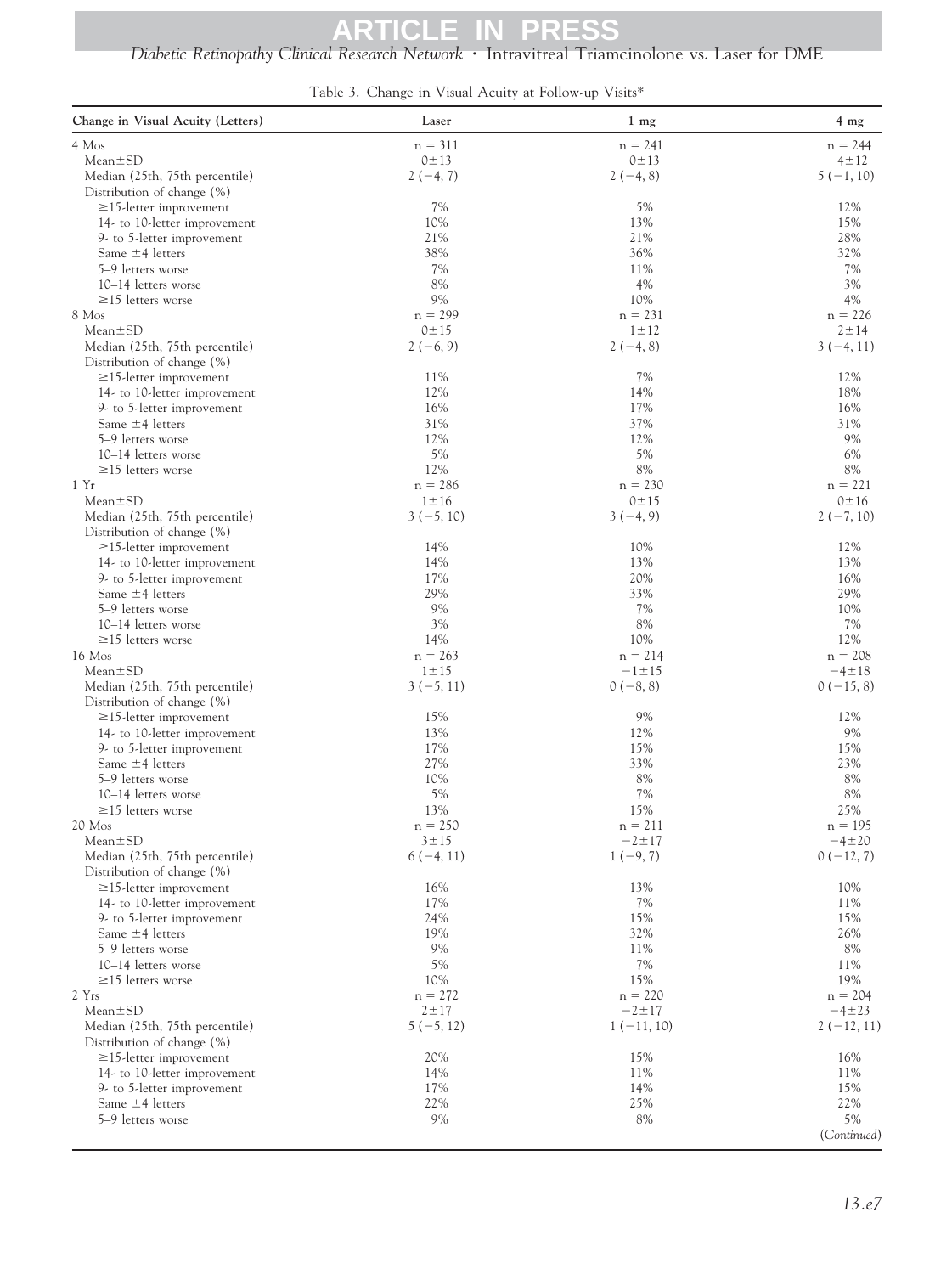## $\nabla$ Volume xx, Number x, Month 2008 **ARTICLE IN PRESS**<br>Ophthalmology Volume xx, Number x, Mon

## Table 3. (Continued.)

| Change in Visual Acuity (Letters)                           |                                            |                                   | Laser                |                                                                 |                                  | $4 \text{ mg}$                  |  |
|-------------------------------------------------------------|--------------------------------------------|-----------------------------------|----------------------|-----------------------------------------------------------------|----------------------------------|---------------------------------|--|
| 10-14 letters worse<br>$\geq$ 15 letters worse              |                                            |                                   | 6%<br>13%            | 6%<br>21%                                                       |                                  | 9%<br>21%                       |  |
|                                                             |                                            | Visit                             |                      |                                                                 |                                  |                                 |  |
| $P$ Values                                                  | $4$ Mos                                    | 8 Mos                             | 1 Yr                 | $16$ Mos                                                        | $20$ Mos                         | 2Yrs                            |  |
| Laser vs. 1 mg<br>Laser vs. 4 mg<br>1 mg vs. $4 \text{ mg}$ | 0.85<br>$< 0.001$ <sup>*</sup><br>$0.001*$ | 0.46<br>$0.05^{\ddagger}$<br>0.27 | 0.85<br>0.64<br>0.79 | $0.06^{\dagger}$<br>$< 0.001$ <sup>†</sup><br>0.08 <sup>8</sup> | $0.002^+$<br>$< 0.001^+$<br>0.24 | $0.02^+$<br>$0.002^{+}$<br>0.42 |  |

 $SD =$  standard deviation.

\*Includes data for completed visits with no imputation for missing values. † *<sup>P</sup>* value favoring laser group. ‡

<sup>‡</sup>*P* value favoring 4-mg group.

*<sup>P</sup>* value favoring 1-mg group. *P* values not adjusted for multiple comparisons.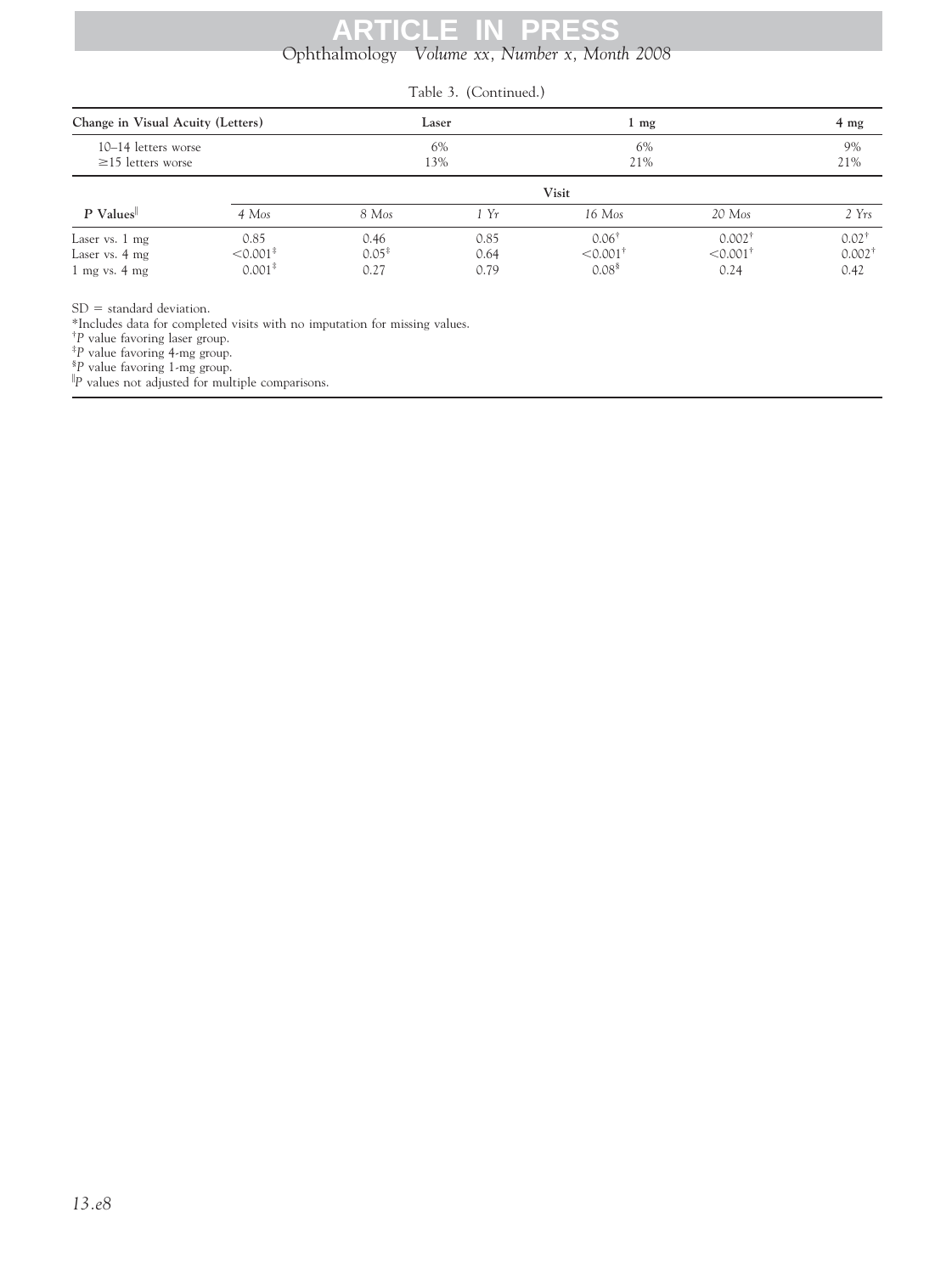## **ARTICLE IN PRESS**

*Diabetic Retinopathy Clinical Research Network* Intravitreal Triamcinolone vs. Laser for DME

Table 6. Change in Central Subfield Retinal Thickening\* at Follow-up Visits

<span id="page-21-0"></span>

|                                                                 | Laser             | $1 \, \text{mg}$ | $4 \text{ mg}$  |
|-----------------------------------------------------------------|-------------------|------------------|-----------------|
| 4 Mos                                                           | $n = 304$         | $n = 234$        | $n = 242$       |
| Thickness $(\mu m)$ , median (25th, 75th percentile)            | 342 (279, 470)    | 385 (295, 488)   | 284 (236, 387)  |
| Change from baseline $(\mu m)$ , mean $\pm$ SD                  | $-39 \pm 109$     | $-16 \pm 111$    | $-98 \pm 130$   |
| Change from baseline $(\mu m)$ , median (25th, 75th percentile) | $-33(-90, 13)$    | $-13(-62, 41)$   | $-77(-145,-19)$ |
| Thickening decreased by $\geq 50\%$                             | 23%               | 15%              | 46%             |
| Thickness $\lt$ 250 $\mu$ m                                     | 17%               | 11%              | 36%             |
| 8 Mos                                                           | $n = 288$         | $n = 221$        | $n = 220$       |
| Thickness $(\mu m)$ , median (25th, 75th percentile)            | 308 (252, 411)    | 353 (279, 455)   | 301 (244, 397)  |
| Change from baseline $(\mu m)$ , mean $\pm$ SD                  | $-73 \pm 136$     | $-35 \pm 133$    | $-78 \pm 130$   |
| Change from baseline $(\mu m)$ , median (25th, 75th percentile) | $-60(-147, 4)$    | $-23(-101, 38)$  | $-76(-134,-7)$  |
| Thickening decreased by $\geq 50\%$                             | 40%               | 27%              | 45%             |
| Thickness $\lt$ 250 $\mu$ m                                     | 24%               | 17%              | 29%             |
| 1 Yr                                                            | $n = 278$         | $n = 225$        | $n = 213$       |
| Thickness $(\mu m)$ , median (25th, 75th percentile)            | 289 (235, 396)    | 331 (270, 449)   | 276 (231, 390)  |
| Change from baseline $(\mu m)$ , mean $\pm$ SD                  | $-98 \pm 144$     | $-55 \pm 142$    | $-93 \pm 146$   |
| Change from baseline $(\mu m)$ , median (25th, 75th percentile) | $-85(-167,-14)$   | $-31(-137, 25)$  | $-74(-152,-13)$ |
| Thickening decreased by $\geq 50\%$                             | 48%               | 33%              | 48%             |
| Thickness <250 $\mu$ m                                          | 31%               | 16%              | 35%             |
| $16$ Mos                                                        | $n = 255$         | $n = 208$        | $n = 191$       |
| Thickness $(\mu m)$ , median (25th, 75th percentile)            | 278 (225, 362)    | 322 (260, 433)   | 290 (229, 436)  |
| Change from baseline $(\mu m)$ , mean $\pm$ SD                  | $-105 \pm 149$    | $-62 \pm 152$    | $-69 \pm 150$   |
| Change from baseline $(\mu m)$ , median (25th, 75th percentile) | $-100(-184, -15)$ | $-57(-141, 10)$  | $-69(-160, 23)$ |
| Thickening decreased by $\geq 50\%$                             | 54%               | 35%              | 48%             |
| Thickness $<$ 250 $\mu$ m                                       | 37%               | 22%              | 37%             |
| $20$ Mos                                                        | $n = 240$         | $n = 198$        | $n = 179$       |
| Thickness $(\mu m)$ , median (25th, 75th percentile)            | 261 (213, 326)    | 325 (239, 439)   | 296 (234, 453)  |
| Change from baseline $(\mu m)$ , mean $\pm$ SD                  | $-132 \pm 143$    | $-69 \pm 160$    | $-60 \pm 175$   |
| Change from baseline $(\mu m)$ , median (25th, 75th percentile) | $-119(-211,-36)$  | $-56(-155, 23)$  | $-65(-163, 26)$ |
| Thickening decreased by $\geq 50\%$                             | 64%               | 40%              | 45%             |
| Thickness $\lt$ 250 $\mu$ m                                     | 45%               | 29%              | 34%             |
| 2 Yrs                                                           | $n = 261$         | $n = 207$        | $n = 193$       |
| Thickness $(\mu m)$ , median (25th, 75th percentile)            | 243 (197, 326)    | 305 (231, 406)   | 279 (228, 430)  |
| Change from baseline $(\mu m)$ , mean $\pm$ SD                  | $-139 \pm 148$    | $-86 \pm 167$    | $-77 \pm 160$   |
| Change from baseline $(\mu m)$ , median (25th, 75th percentile) | $-131(-217, -49)$ | $-74(-168,-3)$   | $-76(-175, 11)$ |
| Thickening decreased by $\geq 50\%$                             | 67%               | 46%              | 48%             |
| Thickness $\lt$ 250 $\mu$ m                                     | 53%               | 34%              | 38%             |
|                                                                 | Visit             |                  |                 |
| ---- 8                                                          |                   |                  |                 |

| P Value <sup>§</sup>              | Mos                   | 8 Mos                                                               | Yr                    | 16 Mos            | $20$ Mos               | 2Yr                    |
|-----------------------------------|-----------------------|---------------------------------------------------------------------|-----------------------|-------------------|------------------------|------------------------|
| Laser vs. 1 mg                    | .01                   | $\lesssim 0.001^{\circ}$                                            | < 0.001               | < 0.001           | 0.001                  | $0.001^+$              |
| Laser vs. 4 mg                    | $-0.001$ <sup>#</sup> | 0.98                                                                | 0.97                  | $0.004^{\dagger}$ | $< 0.001$ <sup>+</sup> | $< 0.001$ <sup>+</sup> |
| $1 \text{ mg}$ vs. $4 \text{ mg}$ | $<$ 0.001 $^\ddag$    | $\stackrel{<}{\scriptstyle{0.001}}$ $\stackrel{+}{\scriptstyle{0}}$ | ${<}0.001^{\ddagger}$ | 0.33              | 0.86                   | 0.91                   |

 $SD = standard deviation$ .

Nos. include only eyes with central subfield value at both baseline and the follow-up visit.

\*Retinal thickening defined as observed thickness minus average normal thickness. Average central subfield thickness of normals defined as 201  $\mu$ m. Twenty-seven eyes (15 in laser group, 7 in 1-mg group, and 5 in 4-mg group) with baseline central subfield thickness of less than 250  $\mu$ m not included in calculations of relative change in thickening.

<sup>†</sup>*P* value favoring laser group.

<sup>#</sup>P value favoring 4-mg group.

<sup>8</sup>P values not adjusted for multiple comparisons.